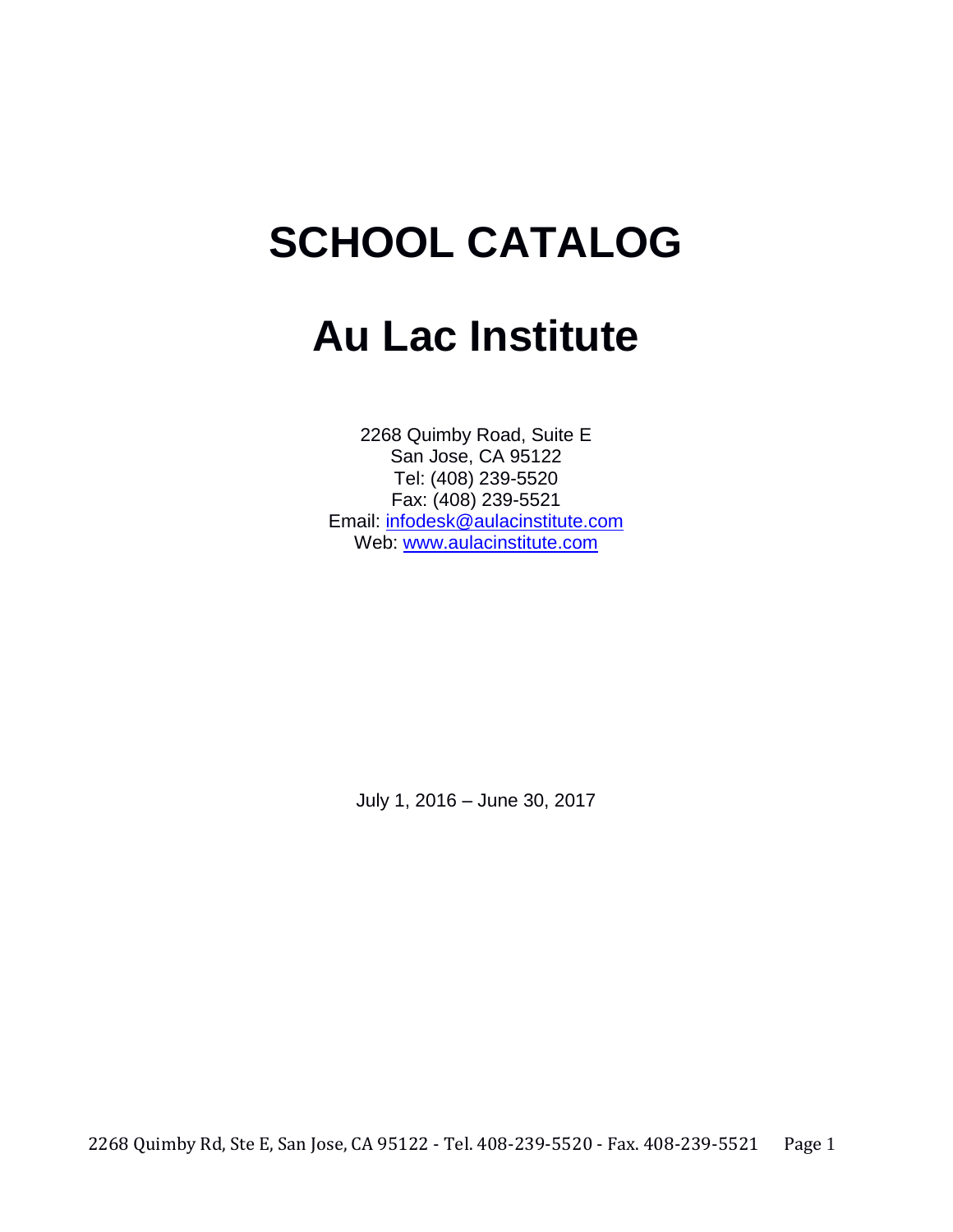# **TABLE OF CONTENTS**

Mission and vision Governing body, administrators, and faculty Institute location & facilities **History** Approval

**Admissions** 

- Policy and procedures
- Accreditation
- Enrollment
- Readmission
- Attendance requirements and makeup policies
- Leave of absence
- Withdrawal requirements
- Registration fees
- Lifetime technical support
- Tuition
	- Rates
	- Cancellation
	- Termination
	- Financial aid
	- Student tuition recovery fund
- Student records
- Student services
	- Housing
		- Lab room
		- Advising

**Credit** 

- Transfer policy
- Previous training
- Challenging credit

- **Grading** 

- Standards
- Satisfactory progress
- Graduation requirement
- Student achievement
- Transcript

Academic calendar

- Instructional schedule and hours<br>- Holidays

**Holidays** 

Catalog procedures

Consumer protection

Creed of non-discrimination

Personal Conduct

Handicapped conduct

Student grievance and appeals

Student code of conduct

**Brochure**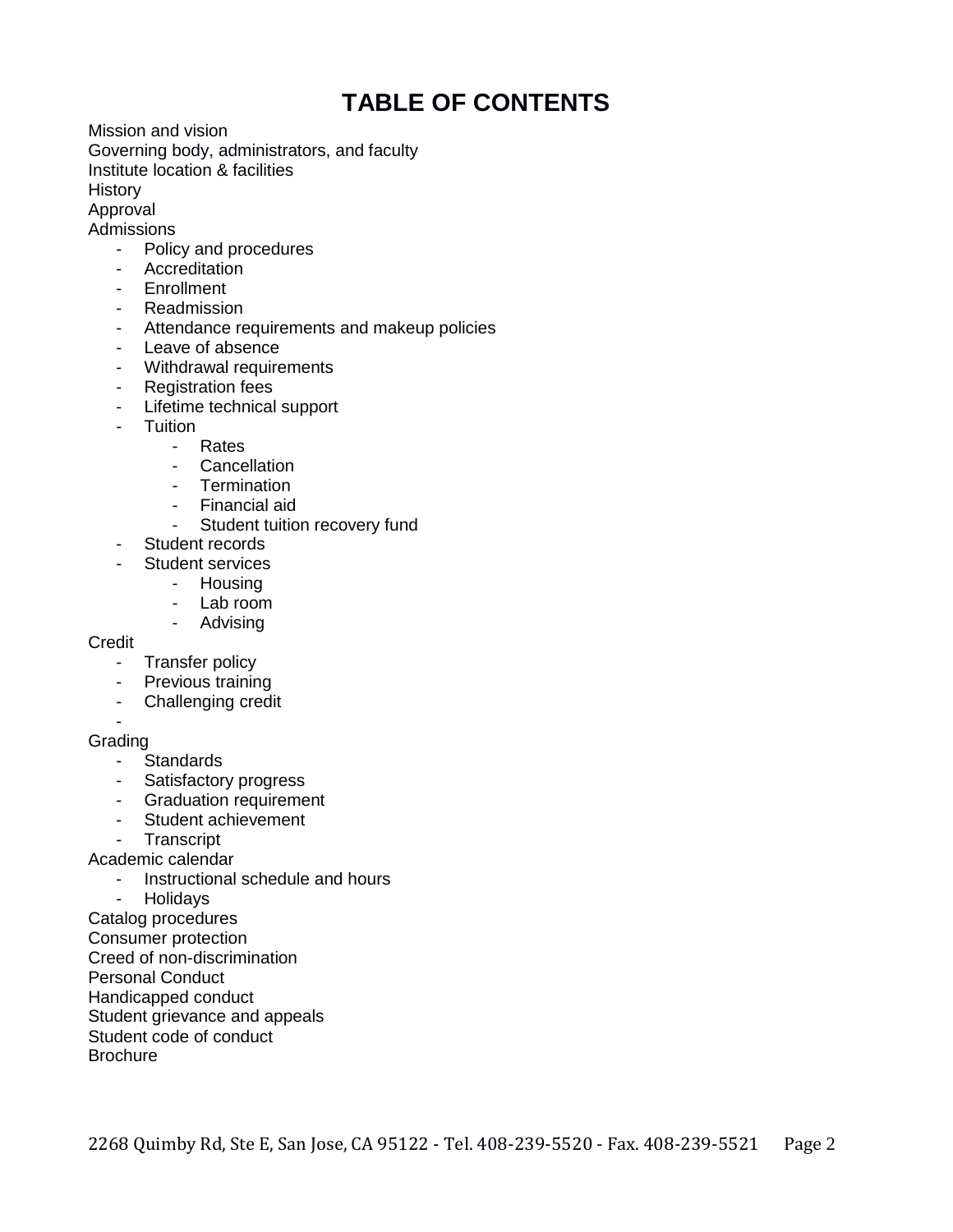# **MISSION**

Au Lac Institute is set out to be the leading institution in the research and development of effective technology-oriented programs of study to promote the public welfare. We are focused on helping our students develop skills and knowledge to pursue and excel in industries where opportunities continue to grow. We are continually striving to be the leader in the education field, while having the extraordinary relationship with our students, staff and the community.

# **GOVERNING BODY, ADMINISTRATORS, AND FACULTY**

- A. Board of Directors Benjamin Lee Mai Nguyen Dallas Lee Hiep Son
- B. Administrators Huong Nguyen Truc Ton Uyen Trinh Huynh Anh Tran Minh Dang Andrew Nguyen

# C . Instructors

- 1. Don Nguyen
	- BS in Electronics Engineering, Kensington University
	- Degree of Associate in Science, Mission College
	- Former RF Design Engineer
	- Instructor at Au Lac since 2010

# 2. Khoa Nguyen

- BS in Computer Engineering and MSEE
- 5 years of cumulative industrial experience in design and implementation of VLSI Digital and Analog Circuits
- Technical instructor at Au Lac Institute since 2008
- 3. An Phan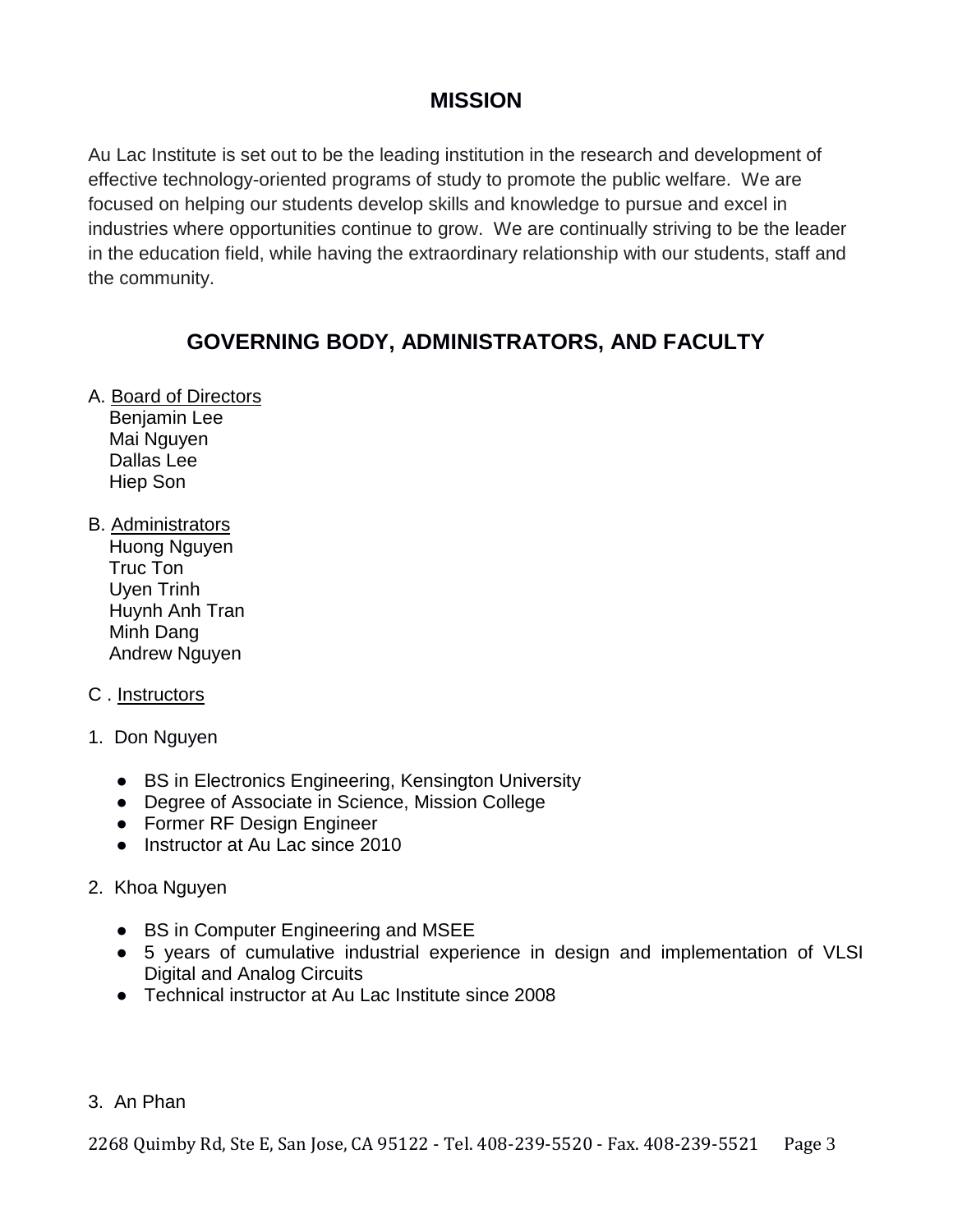- BS in Computer Science, San Jose State University
- CCNA Certificate
- Software Application Teaching Credential
- Electronics System Technician Certificate
- Former Software Engineer
- Former Database Developer
- Instructor at Au Lac Institute since 2014

# 4. Trung Vu

- CNC expert (10+ years)
- Attended San Jose City College
- 5. Hong Pham
	- BS in Electronics and Telecommunication Engineering
	- MS in Electronics Engineering, Korea University
	- Former Lecturer/Researcher
	- Has been teaching technical classes for more than 8 years

# 6. Minh Dang

- BA in Accounting, San Jose State University
- Certificate of CTEC course completion, Evergreen Valley College
- Experience with Quickbooks, cash flow, income statements

# **INSTITUTE LOCATION AND FACILITIES**

All classes are taught at the campus location below as stated in the student enrollment agreement.

Au Lac Institute 2268 Quimby Road, Suite E San Jose, CA 95122 (408) 239-5520 (408) 239-5521 fax

The School consists of approximately 1058 square feet of administrative office space, and approximately 7600 square feet of seven separate classrooms, each with a capacity of 12 to 30 students, with teaching equipment sufficient to meet educational needs. There is a lunchroom and two restrooms on the premises. The EET lab is equipped with spectrum analyzers, signal generators, oscilloscopes, RF attenuation, DC power, LCD, projector, magnifier, microscope, and multimeter. The computer labs are equipped with computers and a whiteboard for instruction.

Maximum capacity for each course is as follows:

Accounting 20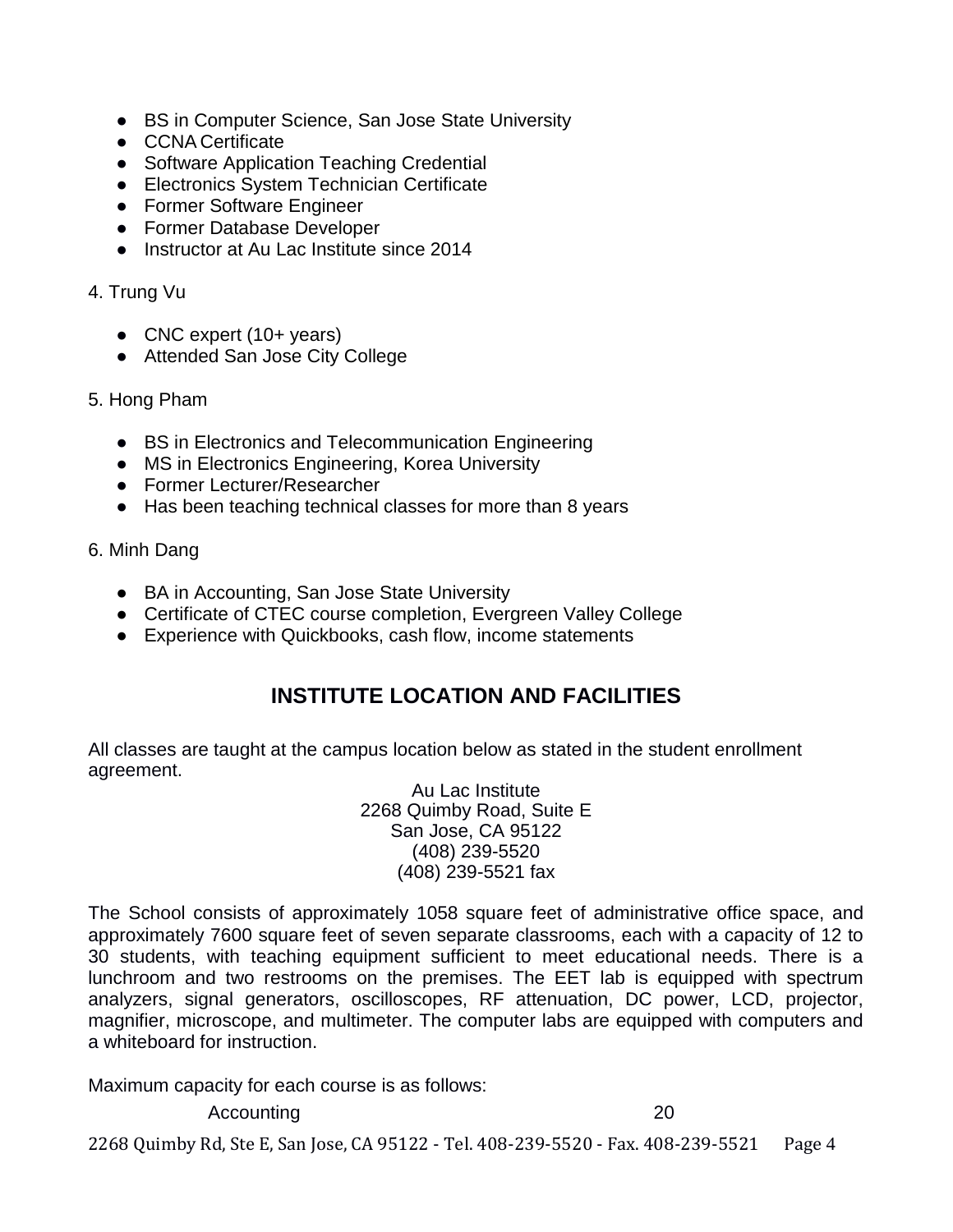| <b>Electronic Engineering Technician</b> | 12  |
|------------------------------------------|-----|
| Networking Engineering                   |     |
| Computer Office                          | -20 |

Administrative Medical Assistant, Administrative Technician/Customer Service, Computer Programming, Internet Working Technician, Market/Sales, Medical Assistant, Microsoft Database Administrator, Microsoft Solution Developer, PC Specialist/A+ and Web Development courses are approved but not presently enrolled.

This institution, the facilities it occupies, and the equipment it utilizes, fully comply with-all federal, state, and local ordinances and regulations, including those requirements regarding fire safety, building safety and health.

# **HISTORY**

Au Lac Institute was originally established to provide electronics, telecommunication, and networking and computer training to underserved communities in the Bay Area for 20+ years. Au Lac Institute offers a wide variety of technology training and professional certificate programs. Au Lac Institute is a non-accredited institution.

# **State License**

Au Lac Institute is currently licensed to operate by the Bureau for Private Postsecondary Education (BPPE) in accordance with the BPPE Act of 2009.

# **APPROVAL**

Au Lac Institute is a private institution approved to operate by the California Bureau for Private Postsecondary Education (BPPE). The institution is compliant with the minimum standards contained in the California Private Postsecondary Education Act (CEC) of 2009 and Division 7.5 of Title 5 of the California Code of Regulations. CEC is governed by the Bureau for Private Postsecondary Education; information about the Bureau can be found a[t](http://www.bppe.ca.gov/) [www.bppe.ca.gov.](http://www.bppe.ca.gov/)

Au Lac Institute is approved to accept participants from federal and state unemployment programs such as company tuition reimbursement, NOVA, TAA, workers' compensation, Workforce Investment Act (WIA), and Employment Development Department (EDD).

# **ADMISSIONS**

2268 Quimby Rd, Ste E, San Jose, CA 95122 - Tel. 408-239-5520 - Fax. 408-239-5521 Page 5 **Policy and procedures**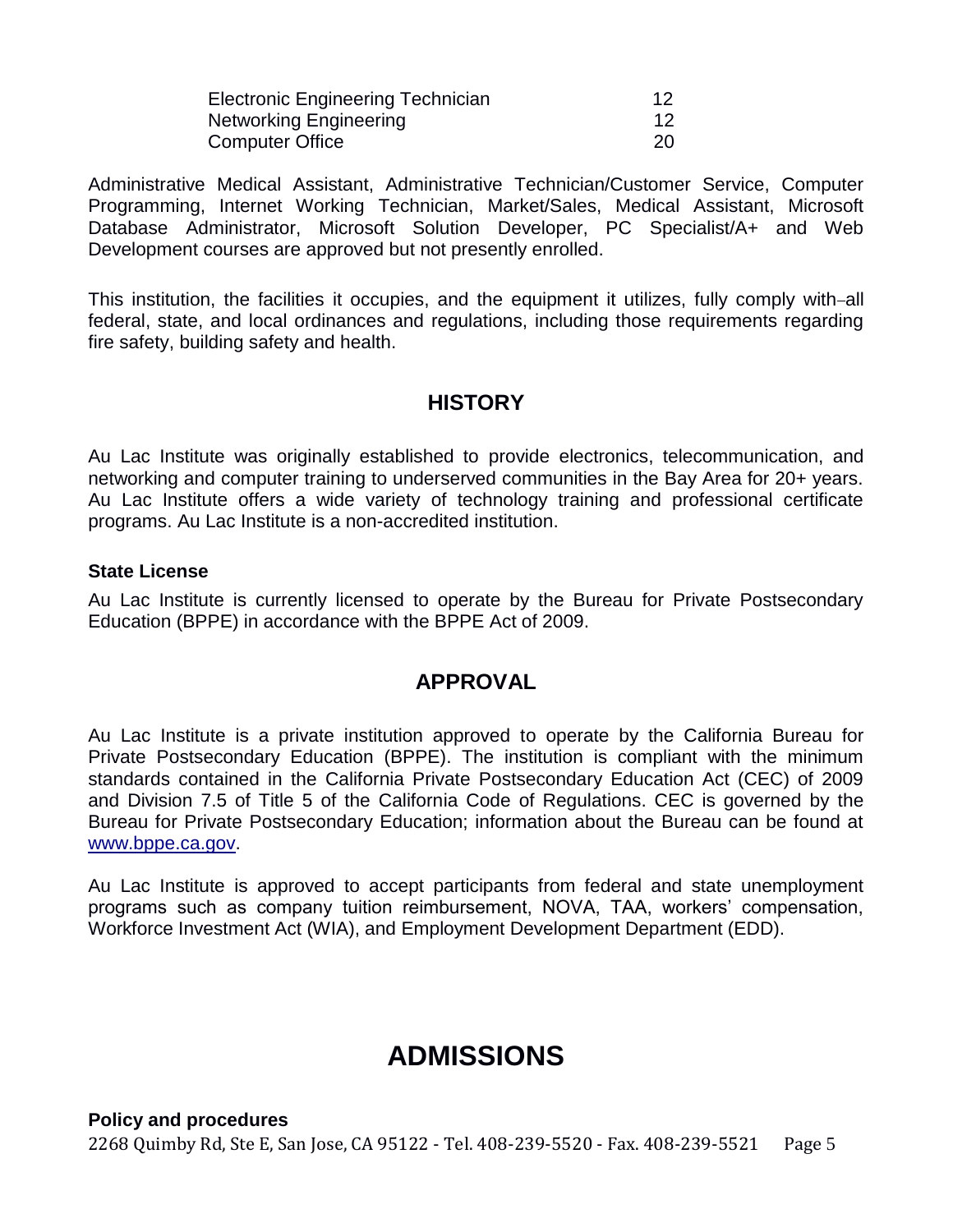Application to Au Lac Institute is available in the class schedule and at the Admissions and Advising Office. Prospective students should fill out and submit an application for admission along with a \$75 processing fee. Once the application is filed-in person and the individual is accepted, they may register for classes in person. Students must pay the remaining course fees by cash, check, or credit card (Visa or Mastercard).

# **Accreditation**

The institution or any of its programs are **NOT** accredited by an accrediting agency recognized by the United States of Department of Education.

- The students who are enrolled are in an unaccredited institution and is not eligible for federal financial aid programs.
- A certificate from an unaccredited institution or program from an unaccredited institution is not recognized for some employment positions, including, but not limited to, positions with the State of California.
- The institution will provide the school catalog to any person upon request and to prospective students prior to enrollment.

# **Students admissions**

Persons must have a high school diploma or a GED in order to apply for admission. Each applicant must take an entrance exam to enter the programs of study at Au Lac Institute. A passing score of 70 or above would meet the entrance requirement for each and all the courses at Au lac Institute.

Applicants who do not have a high school diploma or GED must pass the Wonderlic ability-tobenefit (ATB) test to be considered for admission. The passing score for the Wonderlic abilityto-benefit test is a quantitative score of 210 or greater with a verbal score of 200 or greater.

The prospective ability-to-benefit (ATB) student is enrolled with a written memorandum of understanding that they must obtain a high school diploma or general equivalency diploma (GED) issued by a duly appointed state agency to sit for certification exams. The enrolled student who chooses not to sit for the certification exams understands that this may impact their ability to find suitable employment.

Program specific requirements for externship and graduation are outlined before matriculation of the student in their program.

The final determination of an applicant for matriculation at Au Lac Institute is based on a review by the Admission Committee both general and programmatic. Areas of consideration for student admission include entrance exam results, prior education, and work-experience.

Requests for transfer of credit from other institutions or agencies will be evaluated on a case by case basis by the Office of the Registrar. Au Lac Institute does not deny admission on the basis of age, race, creed, color, sex or national origin.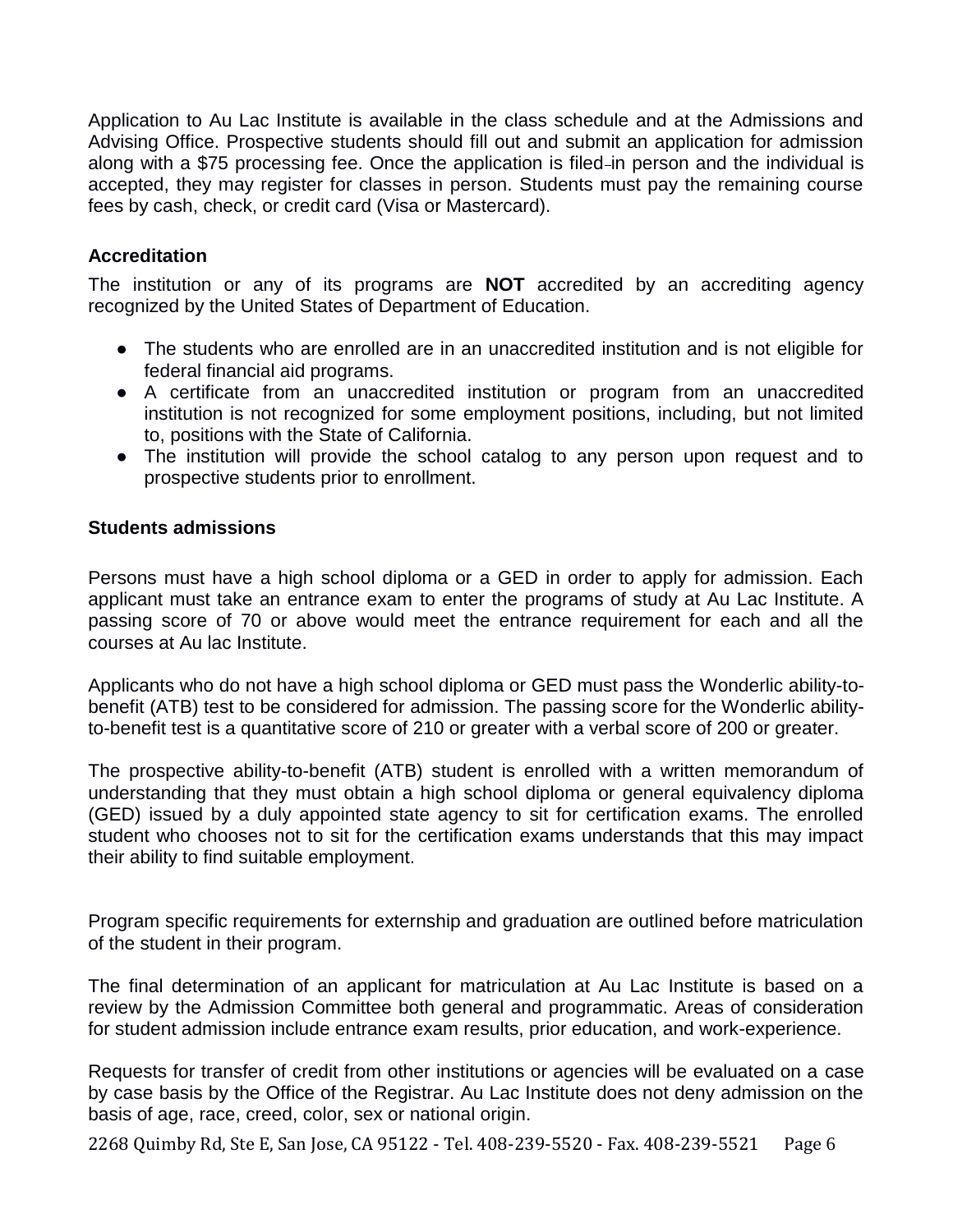Au Lac Institute has not entered into a transfer or articulation agreement with any other college or university.

# **Readmission**

Students who have been suspended or terminated may apply for readmission upon providing proof of the administrative office that the circumstances leading to the termination have been corrected and that they will be able to maintain satisfactory progress. It should be noted that students would be allowed readmission into the same program twice beyond their original start date.

# **Attendance**

Students are expected to attend all classes as scheduled, be on time and remain in the classes for the scheduled duration. There are no excused absences, but it is understood that a student may be absent from class because of serious illness or family emergency. If a student must be absent from class, they should notify the administration office or course instructor in advance via email or in person.

Late arrivals and early departures contribute to overall attendance. A student who is excessively tardy (late class greater than 20% of time) to class will be dropped from that class. A student who accumulates less than 85% attendance by the end of the academic session must obtain administration office's approval to continue enrollment. Failure to obtain office's approval may result in termination.

# **Make-up work**

Make-up classes are at the discretion of the instructor. If more than one session is taught for a particular course of study, students may attend them. Students will be given an opportunity to make-up missed coursework and tests. Make-up tests are given after school on the day the student returns to school, unless the instructor has made other arrangements. Missed tests or work turned in late will be considered when computing final course grades.

# **Leave of absence**

A request for a Leave of Absence (L.O.A.) does not imply approval. Students must fill out form (located at front desk) and submitted to the administrative office and may only be granted in cases of extreme need.

Conditions for granting an L.O.A. include, but are not limited to:

- 1. The L.O.A. involves no additional charges by the school to the student.
- 2. The L.O.A. does not exceed 60 days.
- 3. Only one L.O.A. may be granted in a twelve (12) month period.
- 4. Failure to return as scheduled from a L.O.A. without obtaining approval from the administration office will result in immediate termination.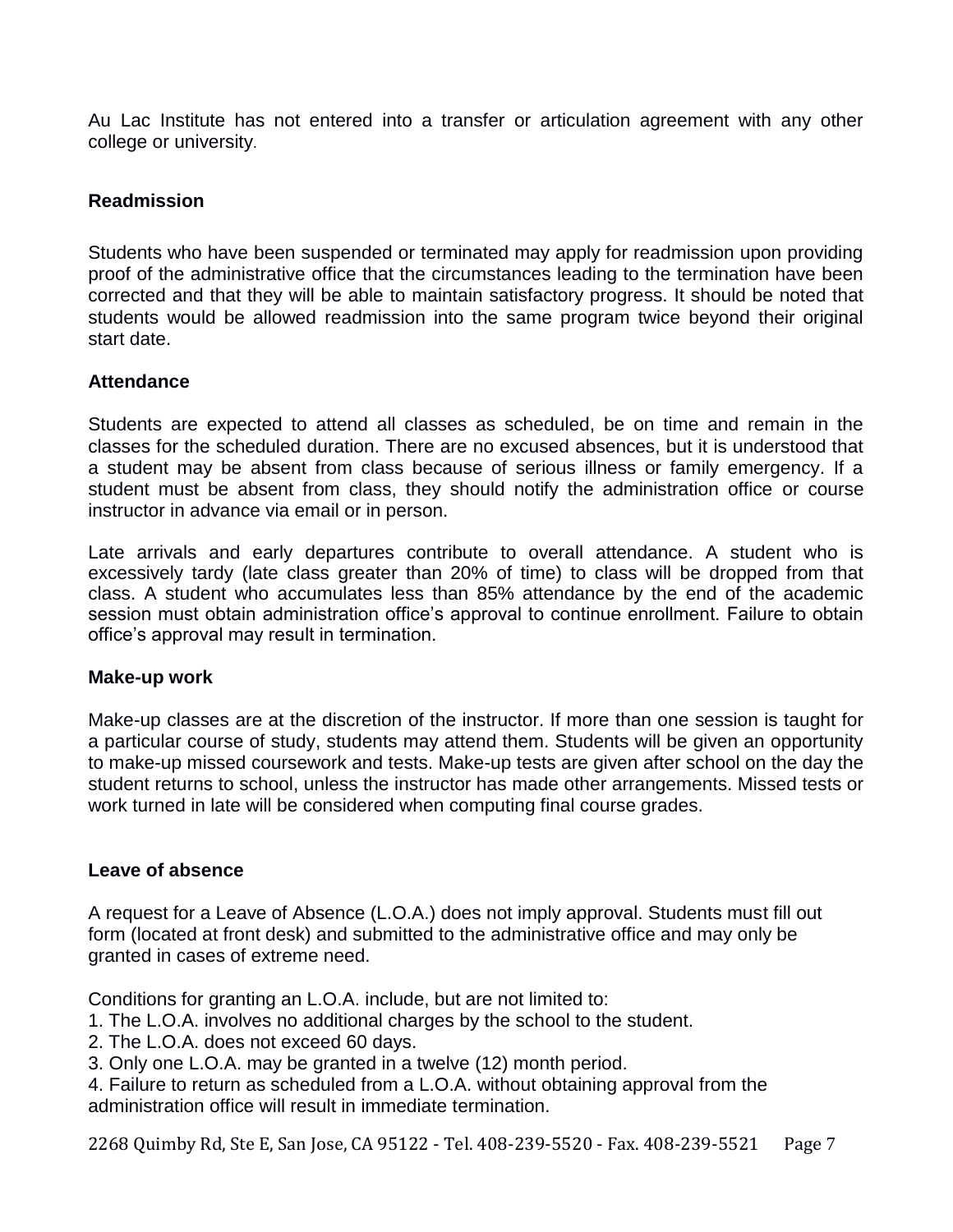If a student status confirmation report arrives while the student is on an L.O.A, they shall be considered enrolled.

1. A student who plans to interrupt schooling for longer than 30 days is considered "withdrawn." If the student took out a loan, when the borrower resumes schooling, he is considered re-enrolled.

2. The school should inform the borrower that he must notify the lender when the borrower resumes school. Otherwise, the borrower will enter repayment.

# **Registration fee**

A non-refundable registration fee **\$75** is required with the student's application for admission.

# **Lifetime technical support**

Au Lac Institute provides students and alumni in good standing with lifetime job placement assistance and skill upgrades. Alumni may return to Au Lac Institute any time after taking a course to review lecture materials and/or lab skills. Au Lac Institute offers lifetime technical support to all students.

# **TUITION**

# **Rates**

From time to time, the school reviews its tuition rates and makes any necessary adjustments. The rate in effect at the time a student signs the enrollment agreement is the rate that applies. Current tuition rates may be found in this catalog in the course addendum. Books and supplies are included in the cost, and are non-refundable once they have been issued to the student.

Students are expected to pay the full tuition at the beginning of each quarter (by the first week of instruction), or every three months. Please advise with the administrative office if you require a payment plan.

# **Cancelled courses**

The school reserves the right to discontinue, postpone or combine activities and to change instructors if required. If minimum enrollment is not reached before the first class meeting, a class may be cancelled. Students will be duly notified by telephone or in writing of any class cancellation, and a full refund will be issued.

# **Rights to cancel and refund**

1. The student has the right to cancel the enrollment agreement and obtain a refund of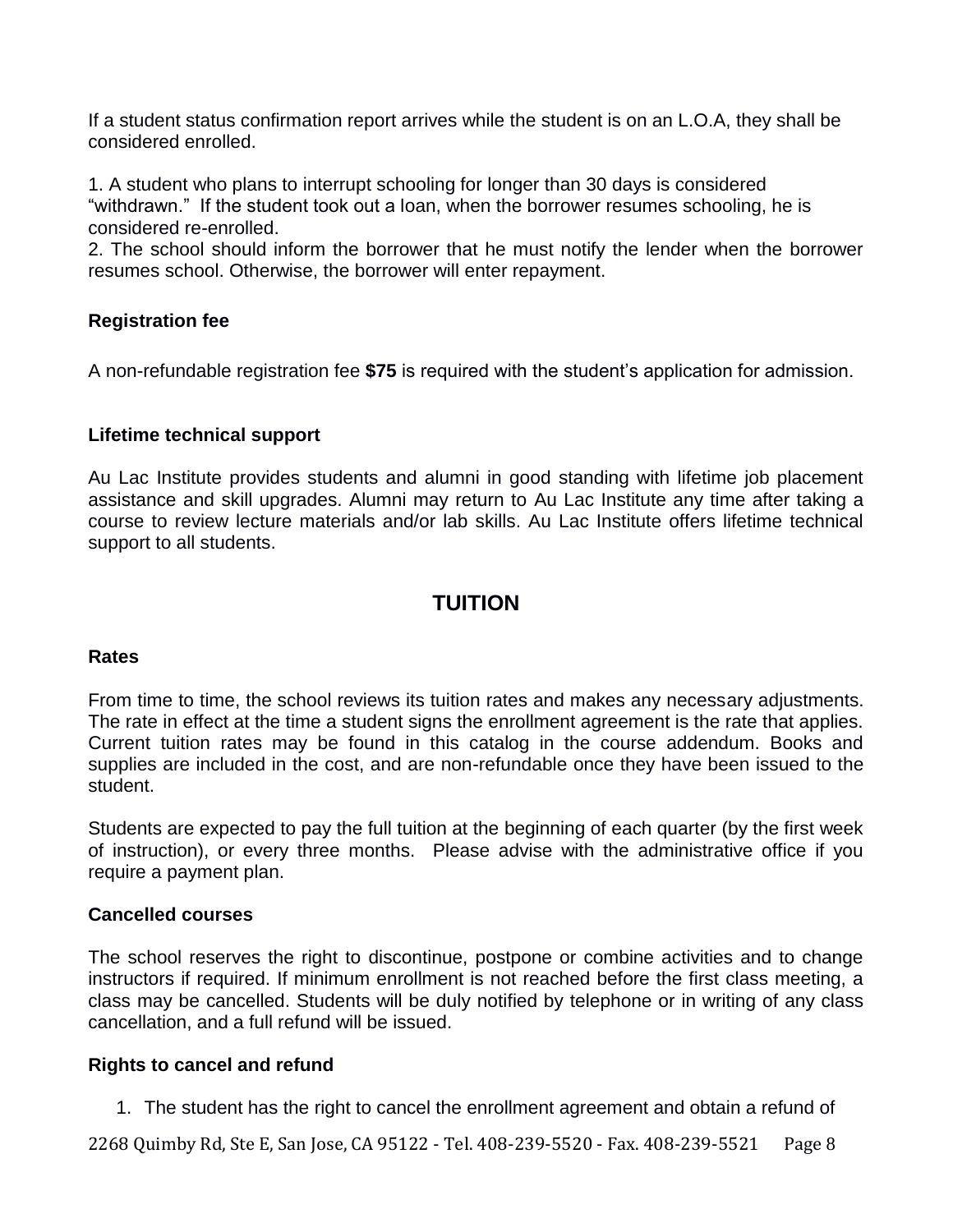charges paid through attendance at the first class session, or before the end of the 2nd week of instruction.

- 2. If the school has given you any equipment, you shall return it within **seven (7) days** following the date of this notice of cancellation, or if after the cancellation period, your last date of attendance. If you fail to return this equipment in the same condition received within the **seven** (**7) day** period, the school may retain that portion of payment paid by you, and deduct the cost from any refund that may be due to you. Once you have paid for equipment, it is yours to keep without further obligation.
- 3. You have the right to withdraw from school at any time. The registration fee is nonrefundable. If you cancel **before** the end of the second week of instruction, then we will refund your quarter's tuition and you must return any equipment given to you in good condition, or else we will charge you for any repairs it might need. If you cancel **after** the second week of instruction, then we will charge you the current full month's worth of instruction and refund you any remaining months in the quarter. If you fail to return equipment in good condition within **seven** (**7) days** of your withdrawal, the school may charge you for any repairs or new equipment fees.
	- a. For example, if a student pays \$3000 for one quarter but has only attended one month, we will refund \$2000 to the student.
- 4. For the purpose of determining the amount of the refund, the date of the student's withdrawal shall be deemed the last date of recorded attendance. For the purpose of determining the amount you owe, you shall be deemed to have withdrawn from the course when any of the following occurs:
	- The student notifies the institution of the student's withdrawal or of the date of the student's withdrawal, whichever is later.
	- The institution terminates the student's enrollment for failure to maintain satisfactory progress;
	- Failure to abide by the rules and regulations of the institution; absences in excess of the maximum set forth by the institution; and/or failure to meet financial obligations to the school; and
	- You fail to return from a leave of absence. In this case, the date of withdrawal shall be deemed the last date of recorded attendance.
- 5. If any portion of your tuition was paid through loan proceeds, the refund will be sent to the lender or agency that guaranteed your loan. Any remaining amount will first be used to repay any financial aid programs from which you received benefits, to the extent of benefits received. Any remaining amount will be paid to you.
- 6. If the student has received federal student financial aid funds, the student is entitled to a refund of moneys not paid from federal student financial aid program funds.
- 7. If the student obtains a loan to pay for an educational program, the student will have the responsibility of repaying the full amount of the loan plus interest, less the amount of any refund.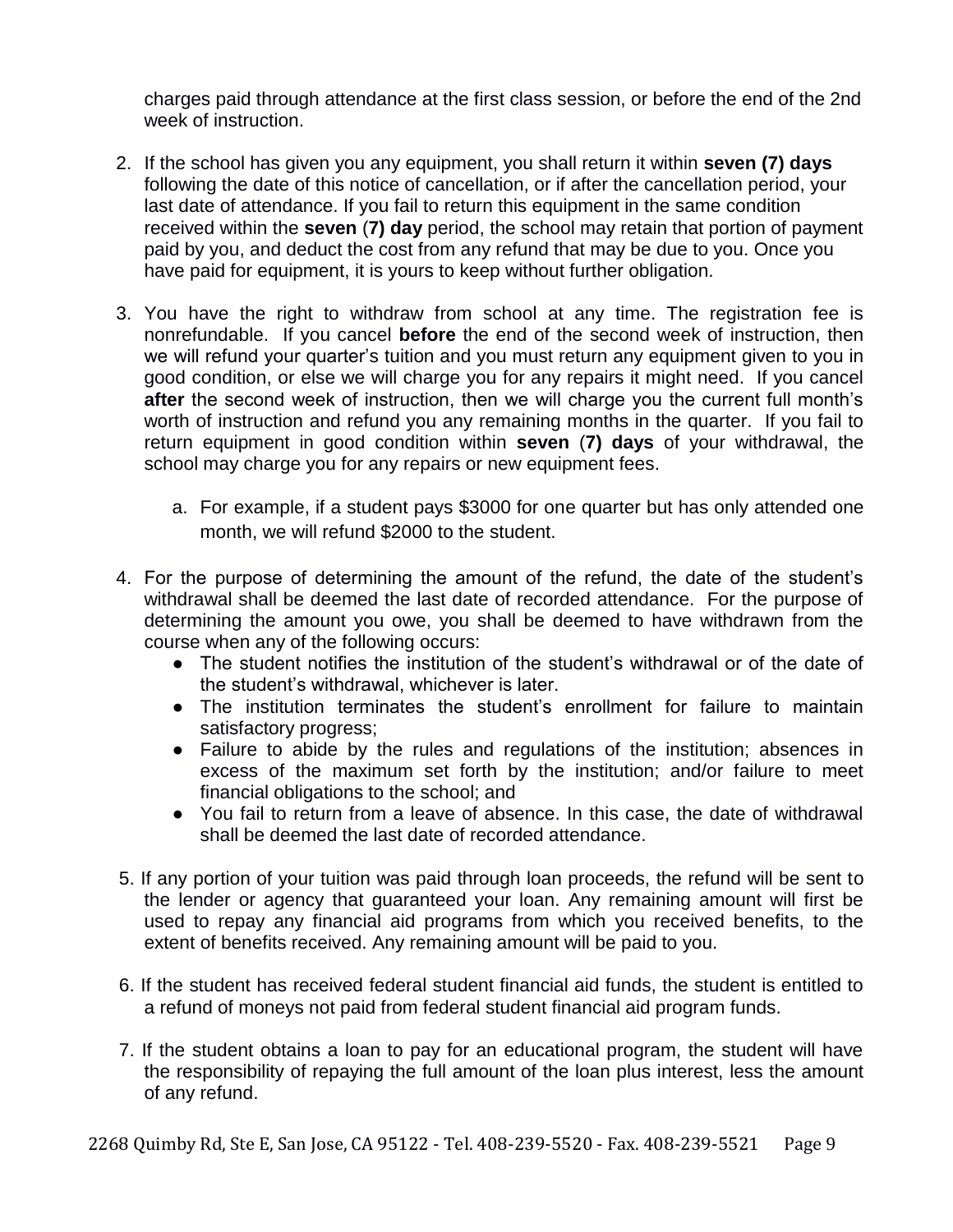- 8. If the student defaults on a federal or state loan, both the following may occur: (a) The federal or state government or a loan guarantee agency may take action against the student, including applying any income tax refund to which the person is entitled to reduce the balance owned on the loan. (b) The student may not be eligible for any other federal student financial aid at another institution or other government financial assistance program until the loan is paid.
- 9. To cancel the contract for school, mail or deliver a signed and dated copy of the cancellation notice form (available at the Admissions office) and bring to:

# AU LAC INSTITUTE C/o Admissions and Records Office 2268 Quimby Road, Suite E, San Jose, CA 95122

Cancellation may occur when the student provides a cancellation notice form and can be done by mail or by hand delivery. The cancellation notice form, if sent by mail, is effective when deposited in the mail properly addressed with proper postage.

For programs beyond the current "payment period," if you withdraw prior to the next payment period, all charges collected for the next period will be refunded. If any portion of the tuition was paid from the proceeds of a loan or third party, the refund shall be sent to the lender, third party or, if appropriate, to the state or federal agency that guaranteed or reinsured the loan. Any amount of the refund in excess of the unpaid balance of the loan shall be first used to repay any student financial aid programs from which the student received benefits, in proportion to the amount of the benefits received, and any remaining amount shall be paid to the student.

If the student has received federal student financial aid funds, the student is entitled to a refund of money not paid from federal student financial aid program funds.

# **Termination**

The Institution reserves the right to terminate any student whom:

- 1. Fails to maintain satisfactory progress
- 2. Maliciously destroys or damages any school's property
- 3. Engages in unlawful acts or conduct contrary to the best interest of the school
- 4. Violates the code of conduct
- 5. Demonstrates behavior disruptive of a normal classroom
- 6. Does not pay tuition, supplies and/or book fees

# **Rights to appeal termination**

Students who wish to appeal the determination that they are not maintaining satisfactory progress or their termination must submit a letter to the Administrative Office. The letter should describe any circumstances the student feels deserves further consideration. The Administrative Office has final right of review in all matters of rights of appeal.

# **Financial aid**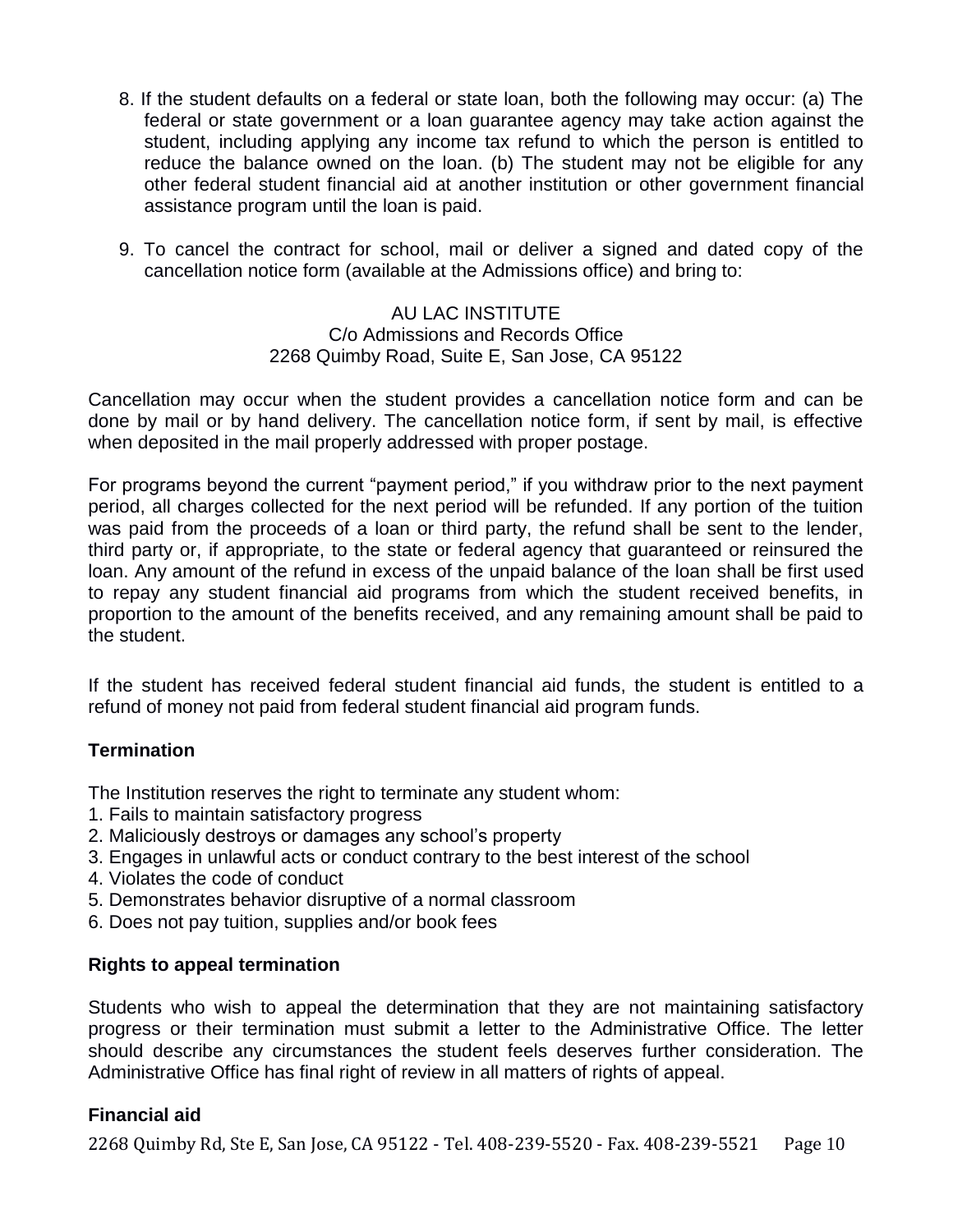Au Lac Institute is a private vocational school. It accepts WIA, TAA, NOVA, workers' compensation and IDA fund. The school sometimes provides scholarships to those prospective students if they qualify. You must provide proof of low income documents in order for the school staff to determine your eligible scholarship amount. Please contact these State and Federal Agencies for eligibility:

- Work2Future: 5730 Chambertin Drive, San Jose 95118; Phone: (408) 794-1100
- San Benito County Community Services & Workforce Development: 1111 San Felipe Rd, Ste 108, Hollister, CA 95023; Phone: (831) 637-9293
- NOVA (www.novaworks.org): 505 West Olive Ave, Ste 550, Sunnyvale, CA 94086
- OneStop: 7800 Arroyo Circle, Ste A, Gilroy, CA 95020; Phone: (408) 846-1488
- Contact your company for TAA funding if your company moves out of the country

### **Student tuition recovery fund**

The Student Tuition Recovery Fund (STRF) was established by the Legislature to protect any California resident who attends a private postsecondary institution from losing money if you prepaid tuition and suffered a financial loss as a result of the school closing, failing to live up to its enrollment agreement, or refusing to pay a court judgment.

To be eligible for STRF, you must be a "California resident" and reside in California at the time of the enrollment agreement is signed or when you receive lessons at a California mailing address from an approved institution offering correspondence instruction. Students who are temporarily residing in California for the sole purpose of pursuing an education, specifically those who hold student visas, are not considered a "California resident."

To qualify for STRF reimbursement you must file an STRF application within one year of receiving notice from the Bureau that the school is closed. If you do not receive notice from the Bureau, you have four years from the date of closure to file a STRF application. If a judgment is obtained, you must file an STRF application within two years of the final judgment.

It is important that you keep copies of the enrollment agreement, financial aid papers, receipts or any other information that documents the moneys paid to the school. Questions regarding the STRF may be directed to the Bureau for Private Postsecondary and Vocational Education, 400R Street, Suite 5000, Sacramento, CA 95814, (916) 445-3427.

The student must pay the state-imposed assessment for the Student Tuition Recovery Fund (STRF) if all of the following applies to you:

1. You are a student in an educational program, who is a California resident or a student enrolled in a residency program and prepay all or part of your tuition either by cash, guaranteed student loans, or personal loans, and

2. Your total charges are not paid for by any third party payer such as an employer, government program or other payer unless you have a separate agreement to repay the third party.

2268 Quimby Rd, Ste E, San Jose, CA 95122 - Tel. 408-239-5520 - Fax. 408-239-5521 Page 11 A student is not eligible for protection from the STRF and you are not required to pay the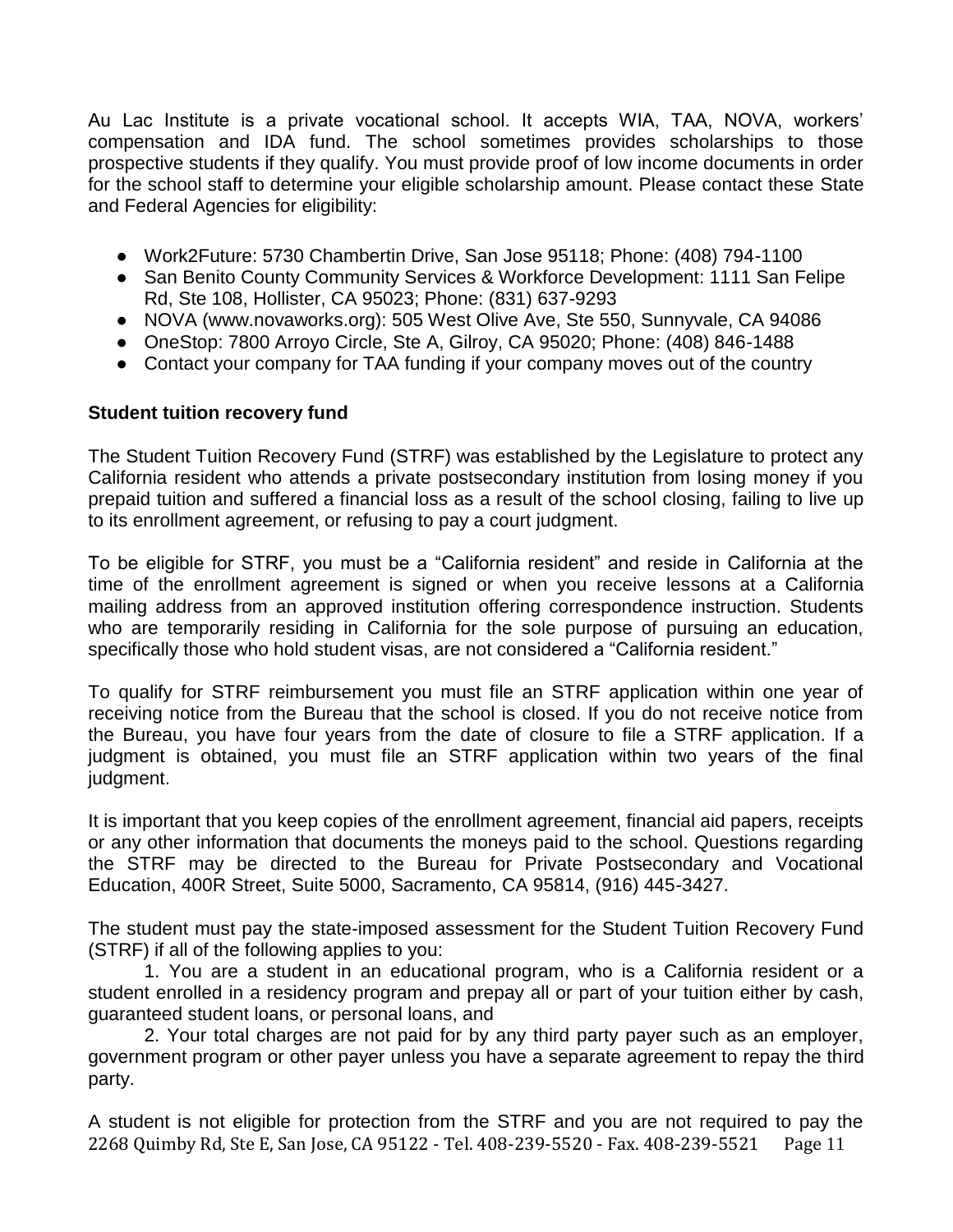STRF assessment, if either of the following applies:

1. You are not a California resident or not enrolled in a residency program, or

2. Your total charges are paid by a third party, such as an employer, government program or other payer, and you have no separate agreement to repay the third party.

The State of California created the Student Tuition Recovery Fund (STRF) to relieve or mitigate economic losses suffered by students in educational programs who are California residents, or are enrolled in residency programs attending certain schools regulated by the Bureau for Private Postsecondary Education.

You may be eligible for STRF if you are a California resident or are enrolled in a residency program, prepaid tuition, paid the STRF assessment, and suffered an economic loss as a result of any of the following:

1. The school closed before the course of instruction was completed.

2. The school's failure to pay refunds or charges on behalf of a student to a third party for license fees or any other purpose, or to provide equipment or materials for which a charge was collected within 180 days before the closure of the academy.

3. The school's failure to pay or reimburse loan proceeds under a federally guaranteed student loan program as required by law or to pay or reimburse proceeds received by the academy prior to closure in excess of tuition and other costs.

4. There was a material failure to comply with the Act or this Division within 30 days before the academy closed or, if the material failure began earlier than 30 days prior to closure, the period determined by the Bureau.

5. An inability after diligent efforts to prosecute, prove, and collect on a judgment against the academy for a violation of the Act.

However, no claim can be paid to any student without a social security number or a taxpayer identification number.

# **STUDENT RECORDS**

The Section 73900 of Vocational and Non-Degree Granting Schools protects students from having their records released to persons or institutions without the student's written consent and allows students to review their own official education records to make sure that no misleading, inaccurate, or otherwise inappropriate information has been included in their files.

Students may review their records with the admission office upon request.

All students' educational records are organized, maintained, and stored in locked, fire-proof, steel cabinets. A student record can be retrieved by name. Each student record contains the following:

1. Copies of application signed by the students, including summary of education.

2. Dates of enrollment, and if applicable, withdrawal, leaves of absence and graduation date.

3. A transcript showing all courses and other educational services completed or attempted to complete and the grades or evaluation for each course.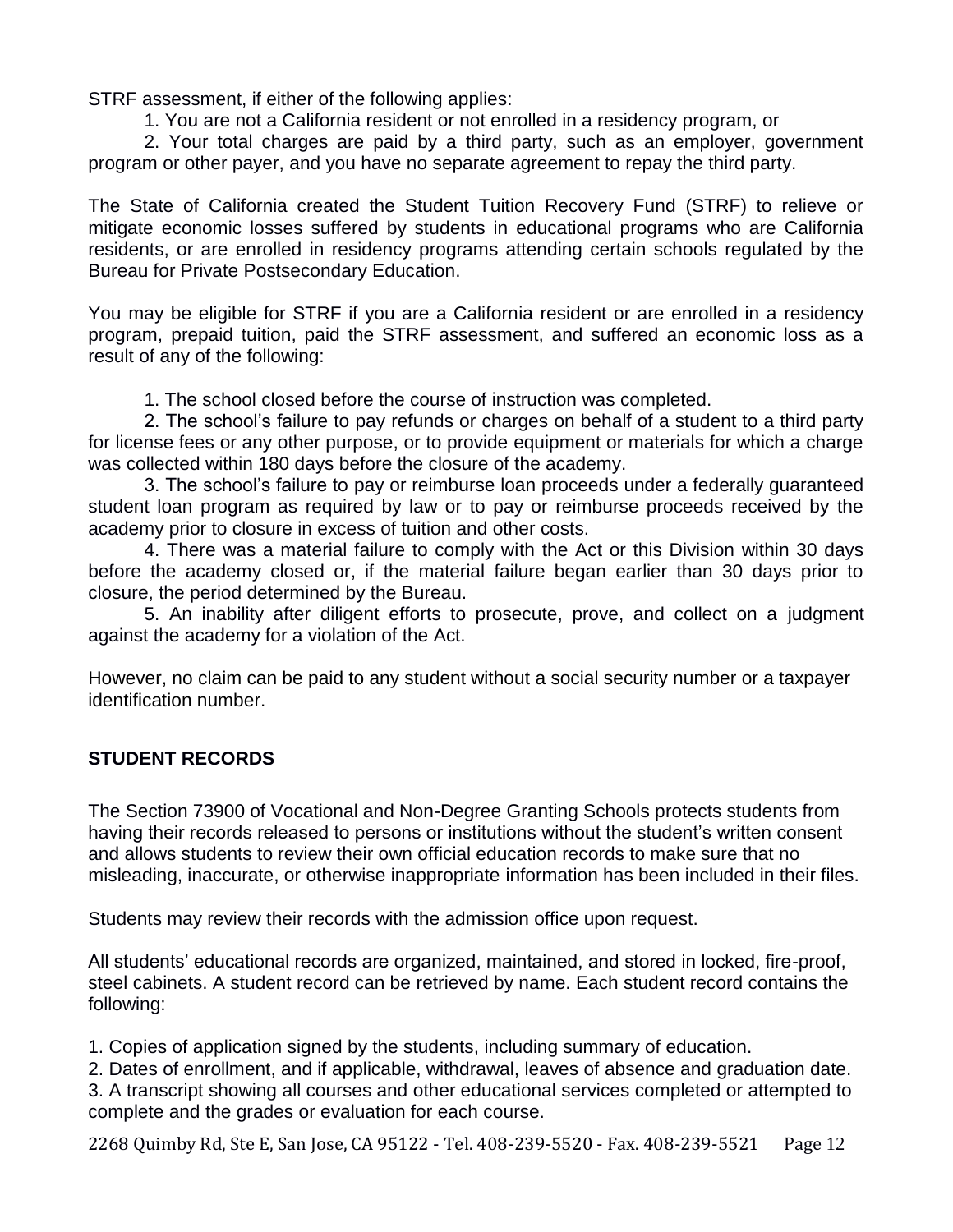4. A document showing the total amount of money received from or on behalf of the student and the date(s) of receipt.

5. A document containing refund information: amount, date, check number, name, and address of the person or entity receiving the refund.

6. A student attendance record.

7. A certificate of completion granted to students

# **STUDENT SERVICES**

The primary goal for the Student Services Office is to assist students to achieve their educational and career objectives. The following are all the services Au Lac Institute are offering for students.

### **Language instruction and assistance**

All instruction in all programs are in English. All students are required to have basic level English proficiency. This institute offers free ESL class for prospective and current students.

# **Housing**

Au Lac Institute does not have any dormitory facilities under its control to offer to students. There are rooms for rent close to Au Lac Institute. According to www.rentals.com, rental properties in San Jose, CA, start at approximately \$927 per month. Au Lac Institute is not responsible finding or assisting a student in finding housing.

### **Lab room**

Au Lac Institute has a lab room equipped with Internet access. Students have access to the lab room from 9:00AM to 5:00PM for individual and group work.

### **Advising**

Advice regarding coursework and student activities is available from the Placement Director, Instructors, and Administrative Staff. Such sessions are private and confidential. If a student has personal, non-school related problems, the School will refer the student to a professional or community agency for help.

### **Student records**

Student folders are started for each future student during registration and enrollment to Au Lac Institute. Student folders contain documents such as the registration form, enrollment agreement, transcripts, and other official information. If a student withdraws/is expelled prior to completion/graduation of the program, student folder will also contain documents such as a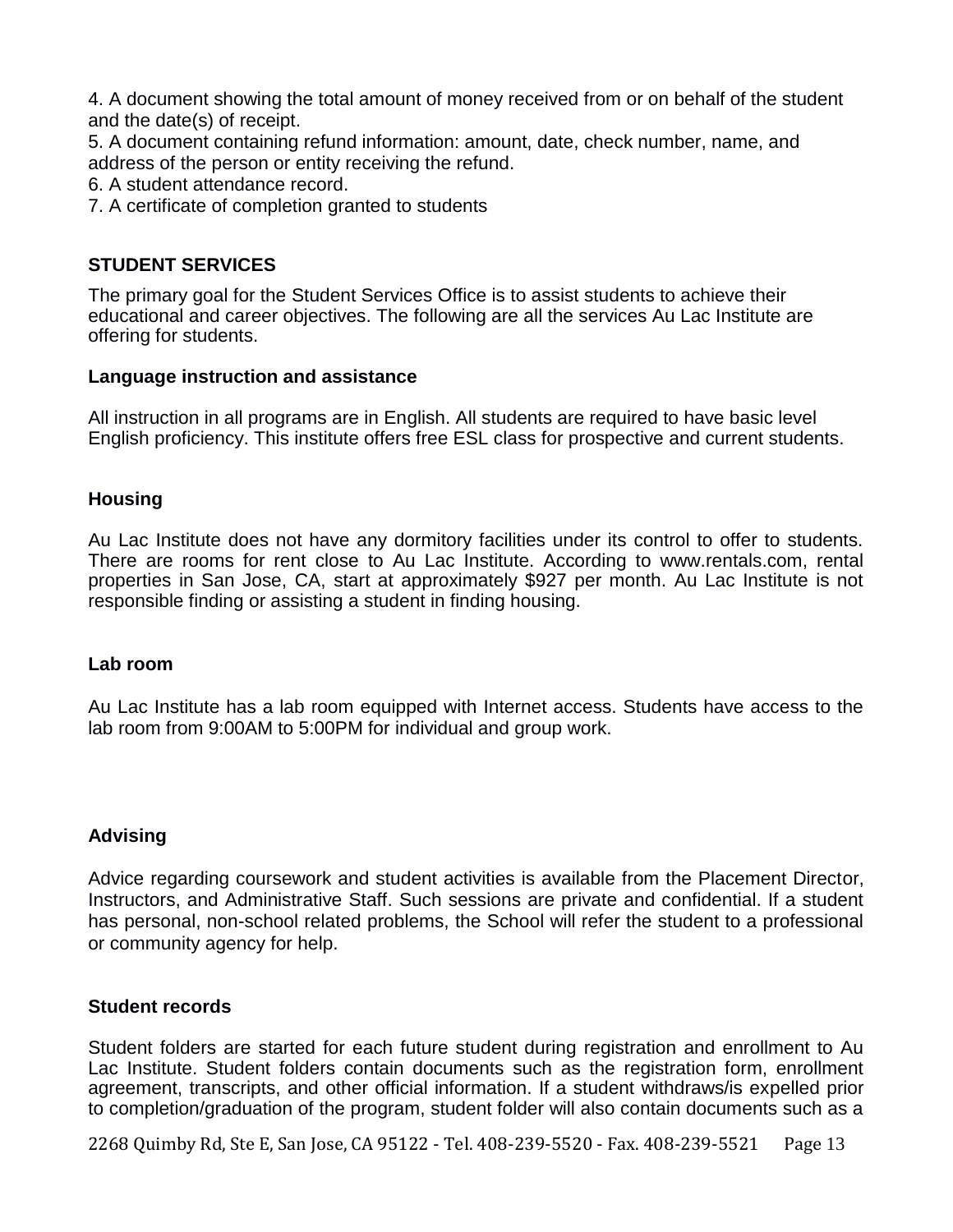summary statement of the student's progress, refund calculation, a copy of refund (if applicable) and so on.

Au Lac Institute student folders will contain official information for one year after student separation from the academy. After one year, the student folder will be archived into electronic format and will be kept on an off-site computer server.

Students are encouraged to make and archive copies of all important documentation during and after their studies at Au Lac Institute. Students may review their student folders any time under the direct supervision of the Program Director or a Designated School Official. Should students find their folder information inaccurate or misleading, students are encouraged to voice their opinions and request a review of their student folder by an Admissions Advisor/Designated School Official.

Au Lac Institute maintains student records in individual student folders according to privacy regulations for five years.

# **CREDIT**

# **Transfer policy**

Credits earned at an institution accredited by the US Department of Education will be eligible for transfer to Au Lac Institute. Students with previous training in the course to be pursued and any additional experiential learning will be tested at the time of enrollment and given appropriate credit. Evaluation will be based upon either written exam, oral exam, or both. A maximum of 49% of credits are allowed to be transferred to Au Lac Institute. Credits allowed will be recorded in the enrollment record and the length of the course shortened proportionately. Au Lac Institute requires the official transcripts to be sent directly from the institution. In addition, the student and appropriate sponsoring agency shall be notified (note: all prior training must be evaluated).

# **Notice concerning transferability of credits and credentials earned at our institution**

The transferability of credits you earn at Au Lac Institute is at the complete discretion of an institution to which you may seek to transfer. Acceptance of the certificate, degree, or diploma you earn in the educational program at Au Lac Institute is also at the complete discretion of the institution to which you may seek to transfer. If the credits, certificates, degrees, or diplomas that you earn at Au Lac Institute are not accepted at the institution to which you seek to transfer, you may be required to repeat some or all of your coursework at that institution. For this reason you should make certain that your attendance at this institution will meet your educational goals. This may include contacting an institution to which you may seek to transfer after attending Au Lac Institute to determine if your credits or degree, diploma or certificate will transfer.

# **Previous training**

2268 Quimby Rd, Ste E, San Jose, CA 95122 - Tel. 408-239-5520 - Fax. 408-239-5521 Page 14 The Program Director will evaluate previous education and training that may be applicable to an educational program offered at Au Lac Institute. Students applying for advanced standing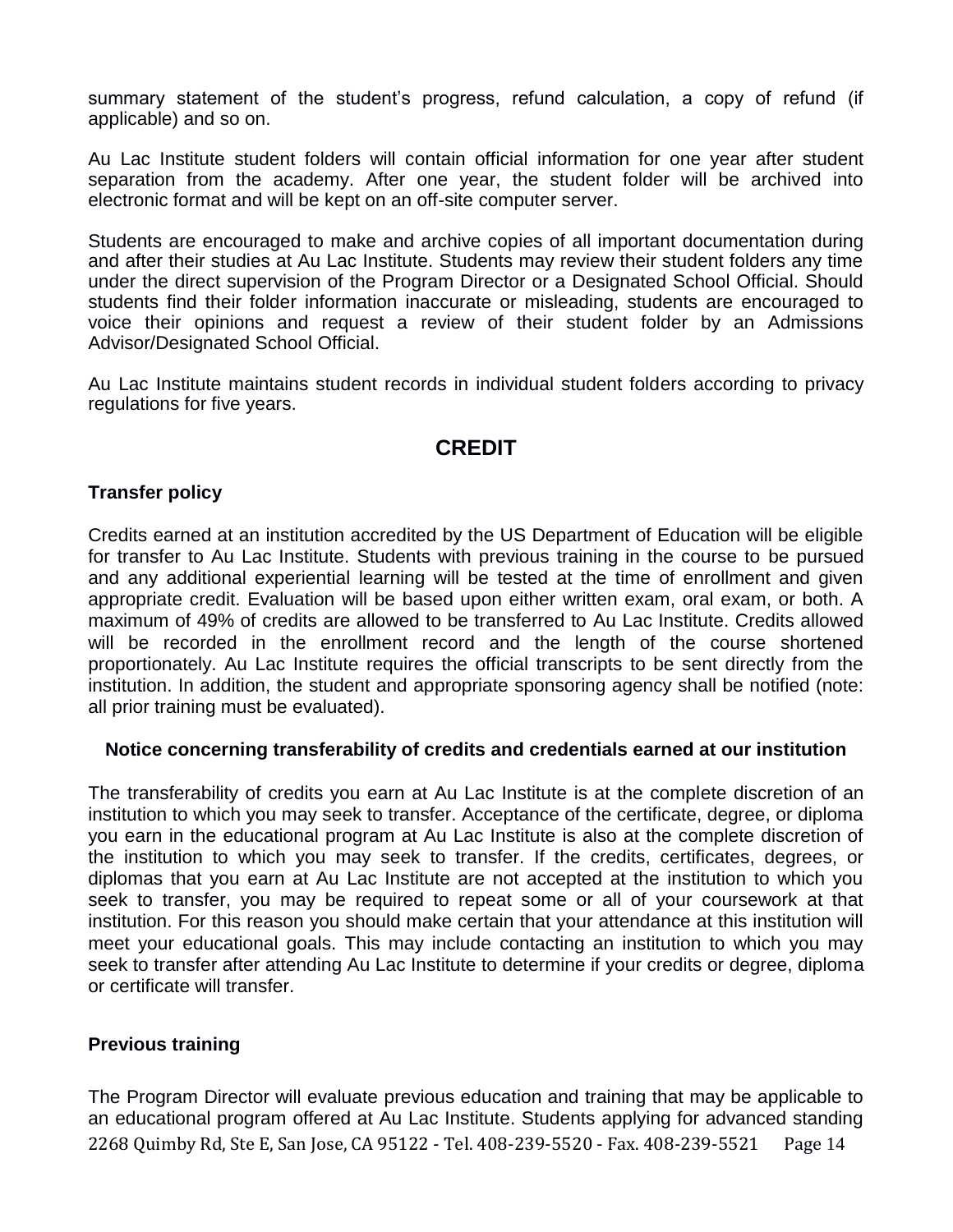must submit official transcripts to the Institute for review prior to beginning their training. Credit may be given if the education and/or training were completed at another institution accredited by an agency recognized by the United States Department of Education (USDE), courses and credit values are comparable to those offered at Au Lac Institute, and a grade of C or 70 percent or more was attained. Students may be required to demonstrate competency in requested transfer training courses. Transfer credits are not used in determining grade point averages (GPA). Recognition of credits earned at another postsecondary institution is limited to no more than forty-nine percent (49%) of the total hours required for completion of a designated program. The institution will conduct an evaluation of previous education and training for all veterans and eligible persons, grant appropriate credit, shorten the training period proportionately, and notify the third party agency and student accordingly.

# **Challenging credit**

To successfully challenge a course, a student must submit a written request to the applicable academic administrator prior to the start of the course. The request will be reviewed according to the following criteria, and if approved, the challenge examination will be administered. If the challenge examination is not successfully passed based on the listed criteria, the student must enroll and complete the course.

# **Criteria regarding challenge credit include the following:**

- A student must complete the examination prior to the start of the class; students may not challenge courses in which they are currently enrolled. A minimum grade of 85% must be achieved on the examination
- No more than 25% of the program may be earned through challenge examinations; students may attempt to challenge a course only one time;
- Credits earned through challenge examination do not count as residential credits or toward a student's GPA; a student's financial aid may be affected if challenge credit is received;
- A fee of \$50.00 will be charged per exam;
- The student's ability to progress in the program may be based on space availability; the Institute's decision on the challenge exam is final.

# **GRADING**

# **Standards**

At the end of each course, a student is assigned a course grade as follows:

| Grade                   | Percentage   | <b>Cumulative GPA</b> |
|-------------------------|--------------|-----------------------|
|                         |              |                       |
| $\overline{\mathsf{A}}$ | 90-100%      | $3.5 - 4.0$           |
| B                       | 80-90%       | $2.5 - 3.4$           |
| $\mathsf{C}$            | 70-79%       | $1.5 - 2.0$           |
| D                       | 60-69%       | $1.0 - 1.4$           |
| F                       | 59% or below | 1.0 or below          |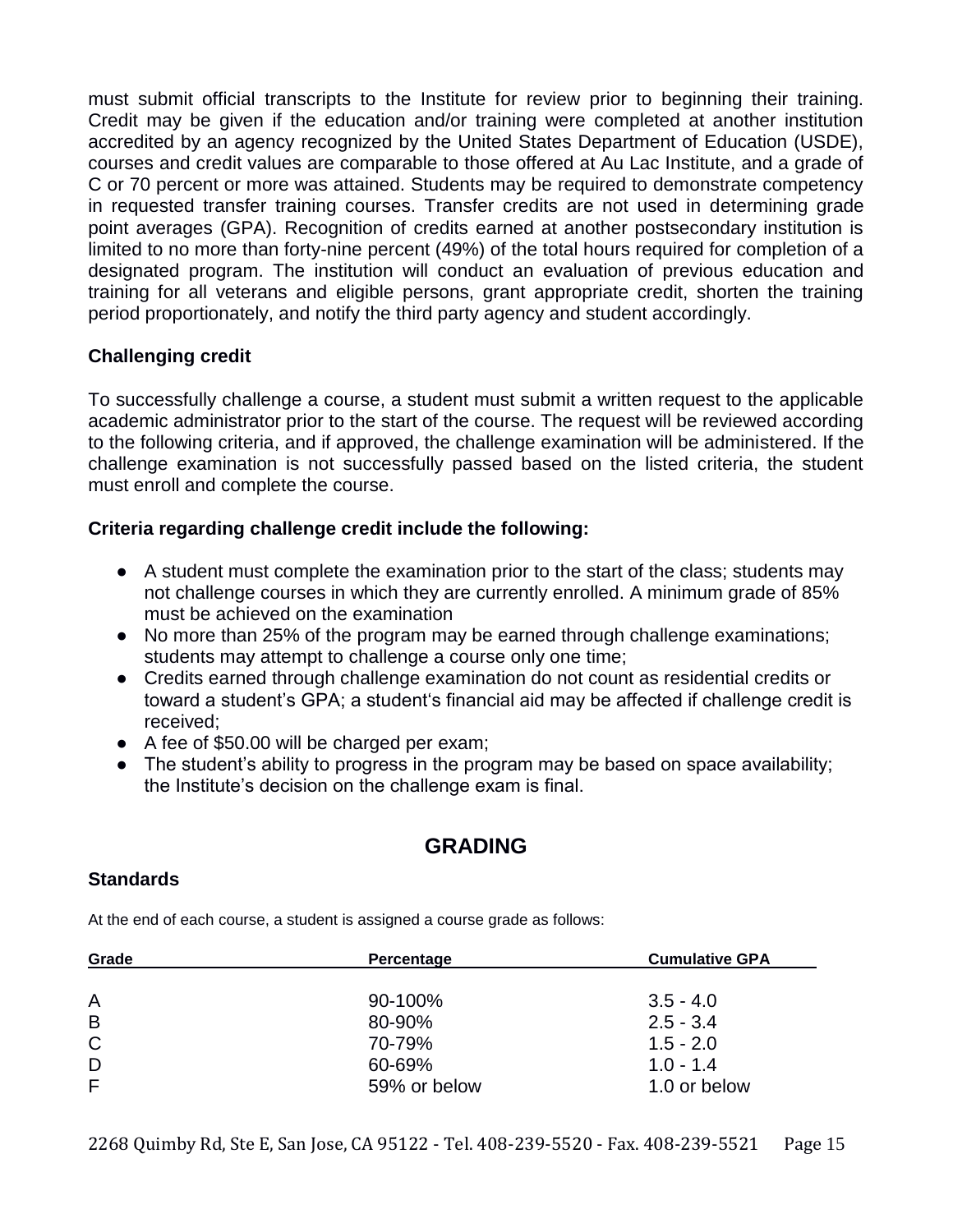An incomplete must be resolved within thirty (30) days or it will revert to an "F."

A student receiving a grade "F" will be required to make up the portion of the class that they have failed and must satisfy the requirements outlined under "Satisfactory Progress" to continue to maintain regular student status. It should be noted that if a student is required to or requests to repeat a module or unit of instruction, the second grade will substitute for the first, even if it is lower.

# **Satisfactory progress**

Satisfactory progress is necessary in order to continue regular student standing at the school. The school defines all students maintaining the following standards as "making satisfactory progress":

1. A student needs to achieve a minimum grade point average of 1.5 at the beginning of the first course, 2.0 grade point average at the midpoint of the program, and 2.0 grade point average to graduate. If a student's grade falls below the required GPA, they will be warned about the possibility of being placed on academic probation. If the student does not demonstrate the desire or continued ability to improve, they will be placed on academic probation. The length of academic probation depends on the length of the course.

2. At the end of an academic probation period, if the institution does not see any improvement on the student's academic progress, the institution will notify the student that they are being dropped or suspended for unsatisfactory academic progress.

3. A student completes their program within one and one-half times of the normal time frame. If student is unable to complete the program within this maximum time frame, they will be terminated from their course of study. Time during an authorized leave of absence is not considered part of the program maximum time frame. Evaluation for satisfactory progress will be made at the completion of each module of instruction.

# **Graduation requirements**

In order to graduate and receive a certificate of completion:

1. A student must satisfy the attendance requirements.

2. A student must complete the program requirements with a minimum cumulative grade point average of 2.0.

3. A student must not have a financial obligation or equipment loan toward the school.

4. A student must complete the required course of instruction in residence.

# **Student achievement**

2268 Quimby Rd, Ste E, San Jose, CA 95122 - Tel. 408-239-5520 - Fax. 408-239-5521 Page 16 This could be deemed as a certain grade point average that needs to be maintained, the time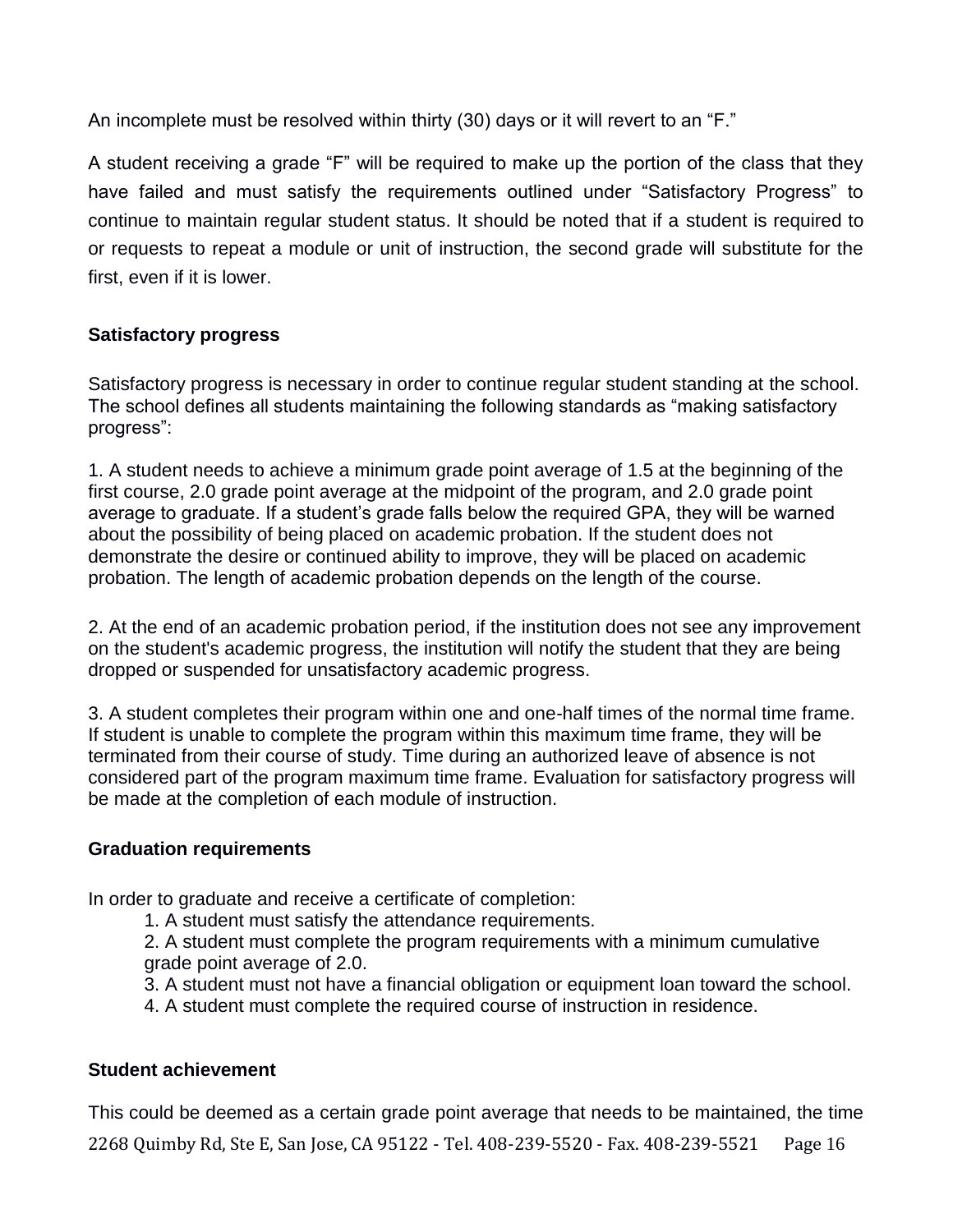that a student has to complete the course or the number of tries a student has to pass the course and what happens if the student does not meet those requirements.

# **Transcripts**

Each student's record in the STARS database contains the student's academic progress record and evidence of diplomas issued by Au Lac Institute. Official transcript requests will be granted upon payment of a fee of \$15.00. Transcripts will only be released to the student upon receipt of a written and signed request. Transcripts will be issued in full when all tuition and other fees due the institution are paid current. Please note that transcripts may not be available immediately as they are processed through the Registrar at the corporate office.

# **ACADEMIC CALENDAR**

# **Instructional schedule**

Classes change per quarter, please see front desk.

# **Instructional hours**

The school measures its program by quarter credit hours. Quarter credit hours are defined as follows: 15 hours of lecture, or 30 hours of lab or 45 hours of externship equal one quarter credit hour. One instructional hour is defined as a minimum of 50 minutes of instruction within a 60-minute time period.

# **Holidays**

January 1st, Sunday - New Year's Day January 2nd, Monday - New Year's Day January 16th, Monday - Martin Luther King, Jr.'s birthday February 20th, Monday - President's Day May 29th, Monday - Memorial Day July 4th, Tuesday - Independence Day September 4th, Monday - Labor Day November 10th, Friday - Veterans Day November 11th, Saturday - Veterans Day November 23rd- 26th, Thursday-Sunday - Thanksgiving weekend December 24th-31st, Sunday-Sunday - Christmas Floating holiday - please advise with administrative staff

# **CATALOG POLICIES**

2268 Quimby Rd, Ste E, San Jose, CA 95122 - Tel. 408-239-5520 - Fax. 408-239-5521 Page 17 Policies governing student conduct, admissions, prerequisites, graduation requirements, fees,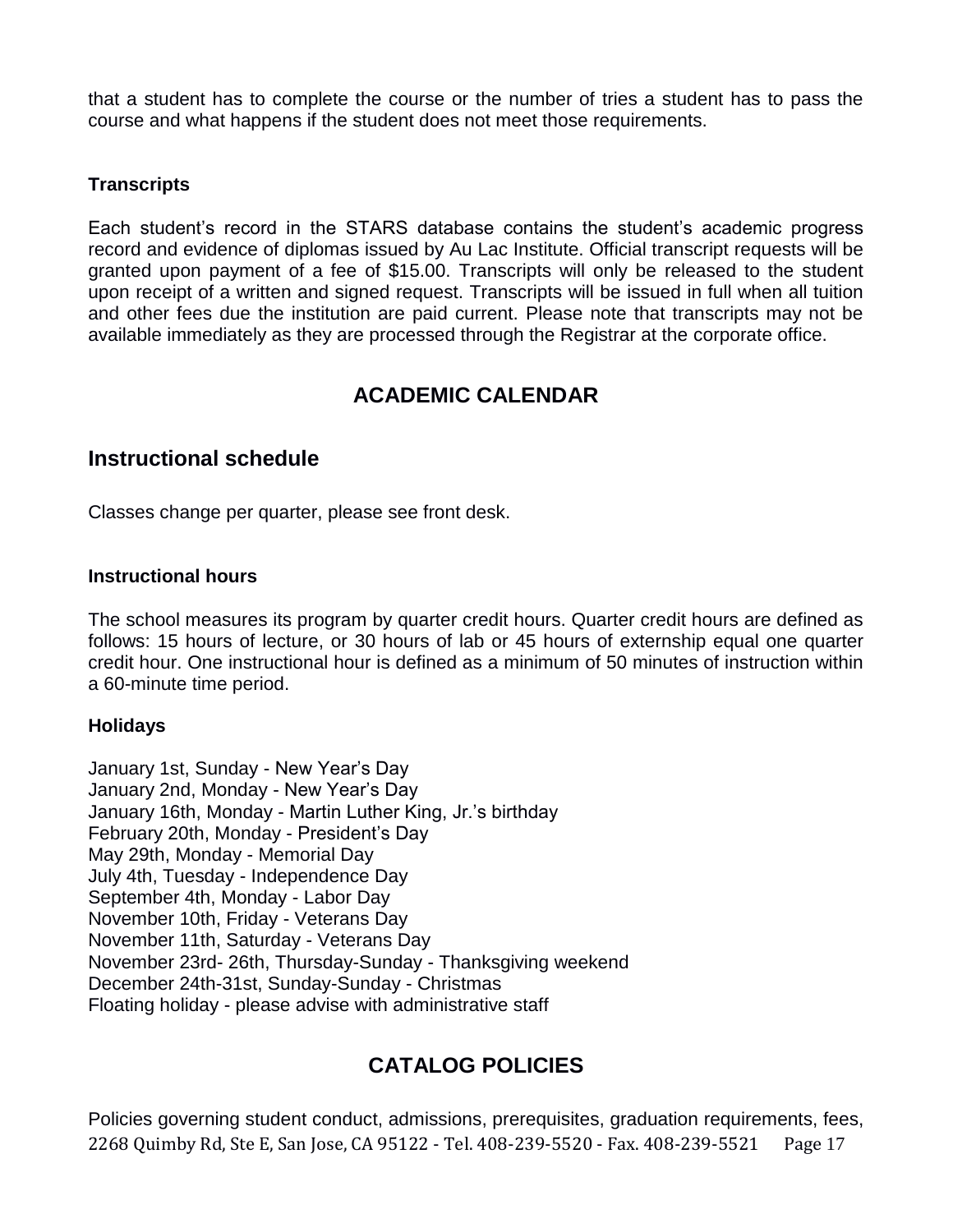course structures, duration of the subjects and courses, time of programs offerings and other aspects of this institution's operations are subject to change. Changes in the content of this catalog will be added to catalog addendum as well as posted on www.aulacinstitute.com. Together, the catalog and the addendum (also in the event the catalog is expired) represent current and updated information.

We reserve the right to adopt, amend, or repeal all Au Lac Institute policies. This catalog does not constitute a contract or enrollment agreement, nor does it constitute a statement of the conditions of a contract between the student and this institution. The relationship of the individual student to this institution is governed by applicable state education codes, state regulations, and academy policies.

# **CONSUMER PROTECTION**

A student receiving a loan is responsible for repaying the loan amount including interest, less the amount of any refund. If the student receives federal financial aid, the student is entitled to a refund of the moneys not paid from federal aid programs.

Au Lac Institute has no pending litigation in bankruptcy, is not operating as a debtor in possession, and has not filed a petition within the past five years, or have a petition in bankruptcy filed against it within the preceding five years that resulted in reorganization under Chapter 11 of the United States Bankruptcy Code (11 U.S.C Sec. 1101 et seq.)

As a prospective student, you are encouraged to review this catalog prior to signing an enrollment agreement. You are also encouraged to review the school performance fact sheet, which must be provided to you prior to signing an enrollment agreement.

Any questions a student may have regarding this catalog that have not been satisfactorily answered by the institution may be directed to the Bureau for Private Postsecondary Education at 2535 Capitol Oaks Drive, Suite 400, Sacramento, CA 95833, www.bppe.ca.gov, toll-free telephone number (888) 370-7589 or by fax (916) 263-1897.

# **NONDISCRIMINATION POLICY**

Au Lac Institute does not and shall not discriminate on the basis of race, color, religion (creed), gender, gender expression, age, national origin (ancestry), disability, marital status, sexual orientation, or military status, in any of its activities or operations. These activities include, but are not limited to, hiring and firing of staff, selection of volunteers and vendors, and provision of services. We are committed to providing an inclusive and welcoming environment for all members of our staff, clients, volunteers, subcontractors, vendors, and clients.

Au Lac Institute is an equal opportunity employer. We will not discriminate and will take affirmative action measures to ensure against discrimination in employment, recruitment, advertisements for employment, compensation, termination, upgrading, promotions, and other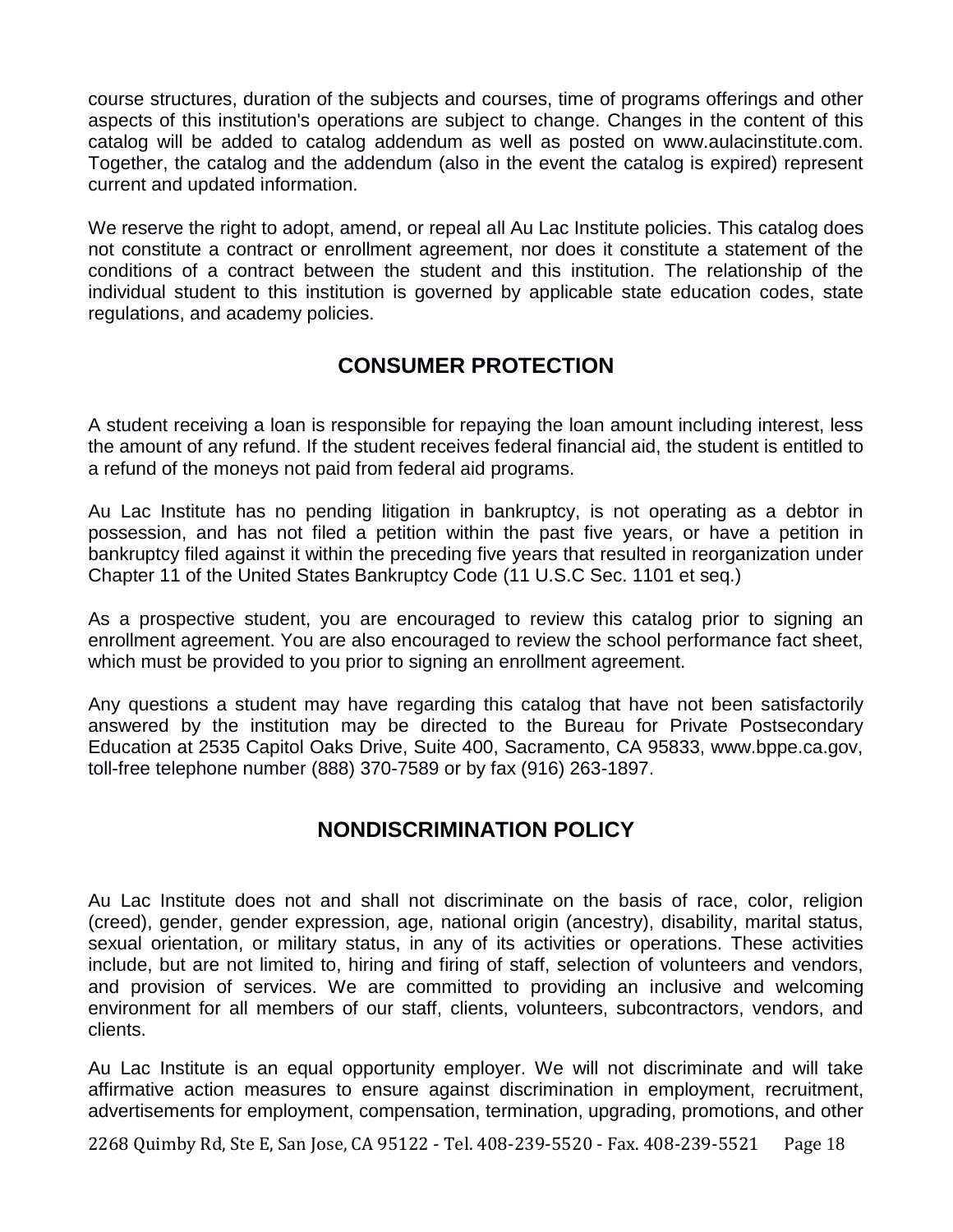conditions of employment against any employee or job applicant on the bases of race, color, gender, national origin, age, religion, creed, disability, veteran's status, sexual orientation, gender identity or gender expression.

# **STUDENT CODE OF CONDUCT**

The following conduct shall constitute good cause for discipline, including but not limited to the removal, suspension or expulsion of a student.

- Causing, attempting to cause, or threatening to cause physical injury to another person.
- Possession, sale, or otherwise furnishing any firearm, knife, explosive or other dangerous object, including but not limited to any facsimile firearm, knife or explosive, unless, in the case of possession of any object of this type.
- Unlawful possession, use, sale, offer to sell, or furnishing, or being under the influence of, any controlled substance listed in California Health and Safety Code Sections 11053 et seq., an alcoholic beverage, or an intoxicant of any kind; or unlawful possession of, or offering, arranging or negotiating the sale of any drug paraphernalia, as defined in California Health and Safety Code Section 11014.5.
- Committing or attempting to commit robbery or extortion.
- Causing or attempting to cause damage to Au Lac Institute property on campus.
- Stealing or attempting to steal Au Lac Institute property on campus, or knowingly receiving stolen Au Lac Institute property on campus.
- Willful or persistent smoking in any area where smoking has been prohibited by law or by regulation of Au Lac Institute.
- Sexual assault or sexual exploitation regardless of the victim's affiliation with Au Lac Institute.
- Committing sexual harassment as defined by law or by Au Lac Institute policies and procedures.
- Engaging in harassing or discriminatory behavior based on disability, gender, gender identity, gender expression, nationality, race or ethnicity, religion, sexual orientation, or any other status protected by law.
- Engaging in intimidating conduct or bullying against another student through words or actions, including direct physical contact; verbal assaults, such as teasing or namecalling; social isolation or manipulation; and cyber bullying.
- Willful misconduct that results in injury or death to a student or to Au Lac Institute personnel or which results in cutting, defacing, or other injury to any real or personal property owned by Au Lac Institute on campus.
- Disruptive behavior, willful disobedience, habitual profanity or vulgarity, or the open and persistent defiance of the authority of, or persistent abuse of, college personnel.
- Cheating, plagiarism (including plagiarism in a student publication), or engaging in other academic dishonesty is addressed in the respective college catalog.
- Dishonesty; forgery; alteration or misuse of Au Lac Institute documents, records or identification; or knowingly furnishing false information to the school.
- Unauthorized entry upon or use of Au Lac Institute facilities.
- Lewd, indecent or obscene conduct or expression on Au Lac Institute owned or controlled property, or at Au Lac Institute sponsored or supervised functions.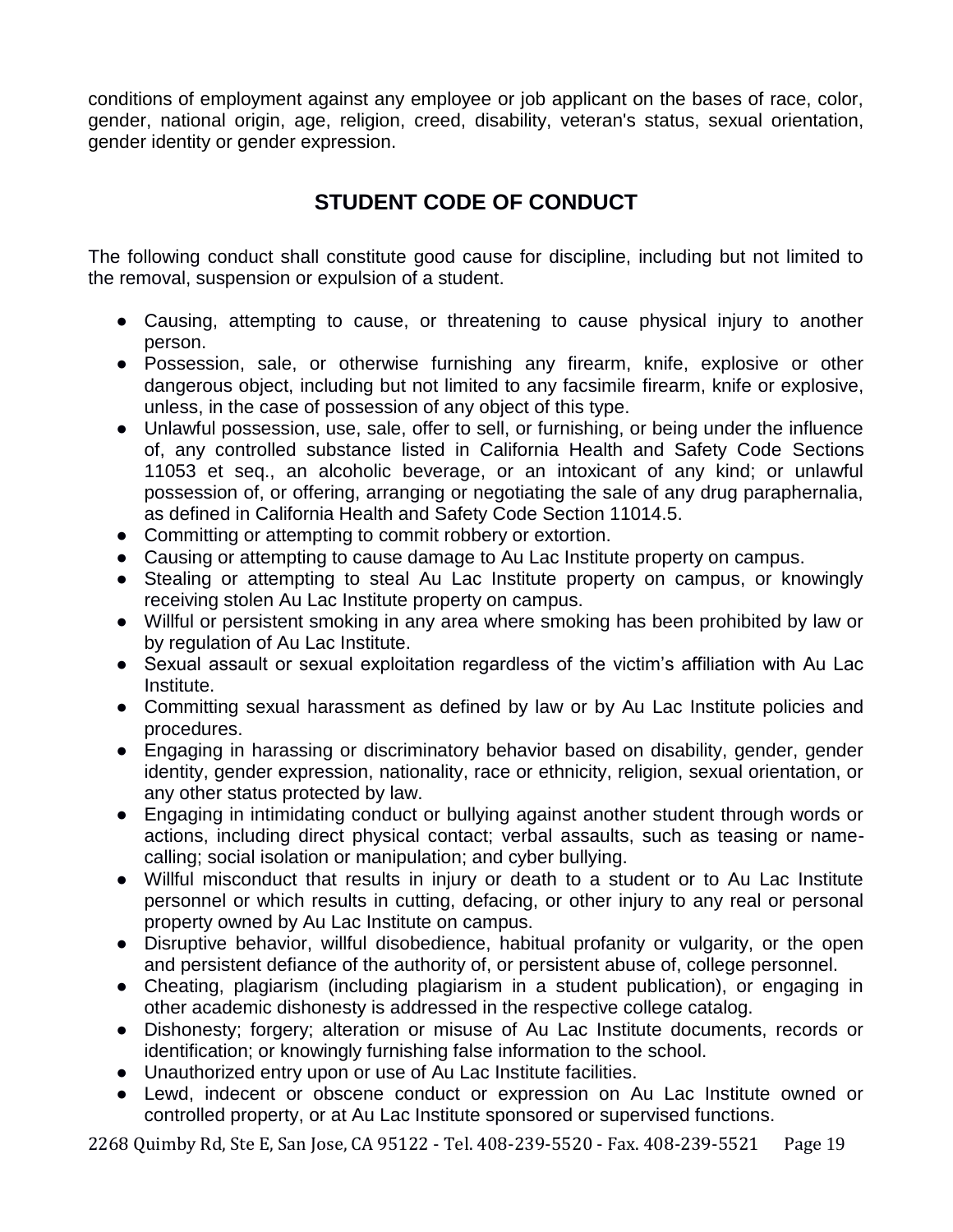- Engaging in expression which is obscene, libelous or slanderous, or which so incites students as to create a clear and present danger of the commission of unlawful acts on Au Lac Institute premises, or the violation of lawful Au Lac Institute regulations, or the substantial disruption of the orderly operation of Au Lac Institute.
- Persistent, serious misconduct where other means of correction have failed to bring about proper conduct.
- Unauthorized preparation, giving, selling, transfer, distribution, or publication, for any commercial purpose, of any contemporaneous recording of an academic presentation in a classroom or equivalent site of instruction, including but not limited to handwritten or typewritten class notes, except as permitted by any Au Lac Institute policy or administrative procedure.

# **DISMISSAL FOR MISCONDUCT IS PERMANENT!**

# **HANDICAPPED APPLICANTS**

The school admits as regular students individuals with minor handicaps. Individuals with major handicaps must schedule an appointment with administrative staff.

- 1. Administrative staff will admit, as regular students, those individuals whose handicaps:
	- a. Would not create a safety hazard to themselves during their training.
	- b. Would not interfere with their ability to benefit from the training offered.
	- c. Would have a reasonable placement potential.

The school's training facility is in compliance with the 504 Accessibility Code.

# **STUDENT GRIEVANCE AND APPEALS**

Students have certain grievance rights that may be exercised if they believe that a complaint has while participating in the school's program. In the event that a student encounters a problem related to their training, the following procedures should be followed:

1. The student should first attempt to resolve the concern with the instructor or program director.

2. If the issue cannot be resolved with the instructor/program director, the concern should be submitted to the administration office in writing. A school officer will file the complaint and set up an informal conference to discuss the complaint.

3. If the student is not satisfied with the results of the informal conference, they may request a formal conference from the attending school administrative staff. The administrative staff will respond with a written notice of date, time, and place of the conference, the manner in which it will be conducted, and the issues to be discussed. If the student believes there are individuals or organizations that may be affected by the outcome of the formal conference, they have the right to inform such parties of the conference. The informed parties may attend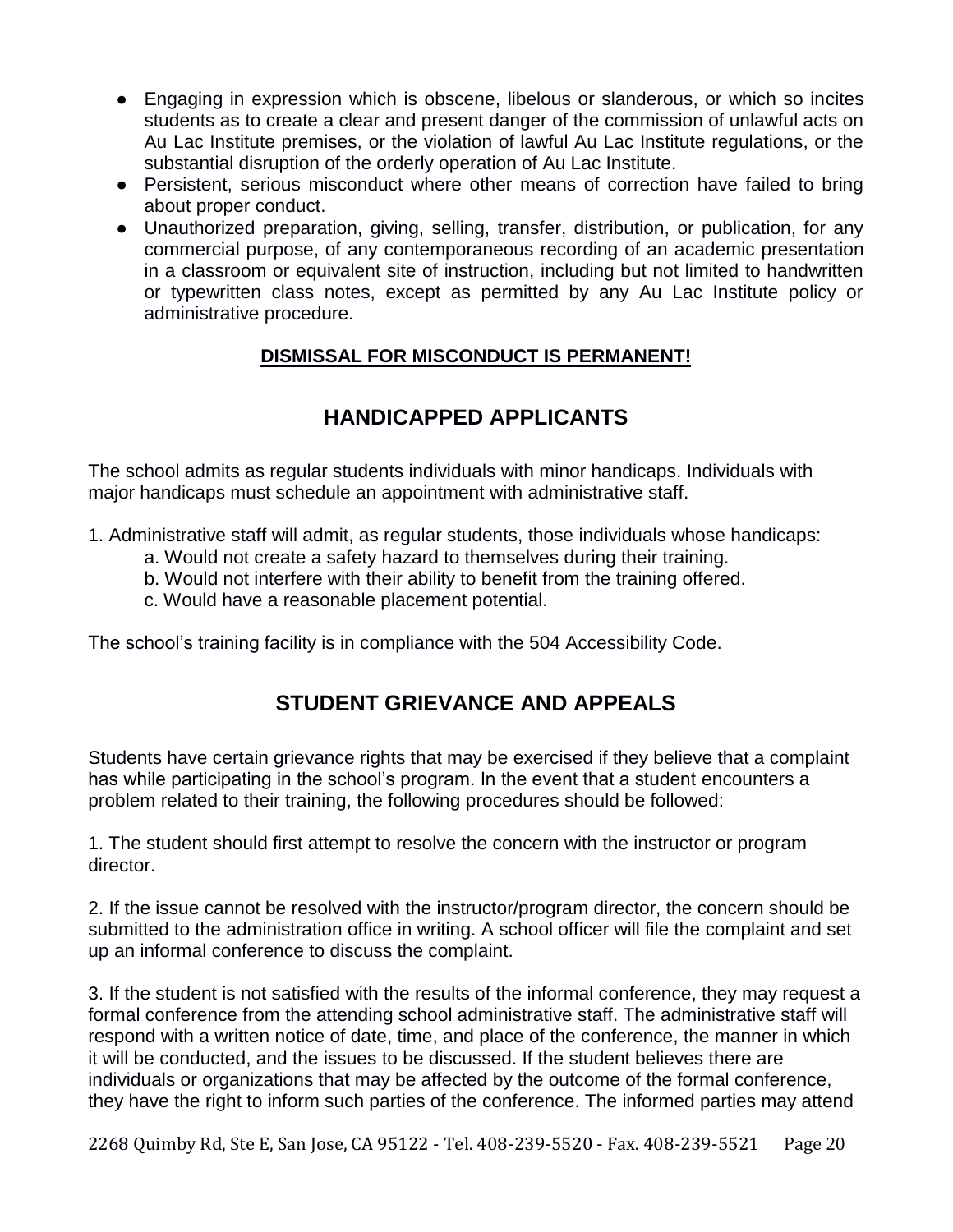the informal conference with the school's approval.

The student may cancel the conference by submitting a written request two (2) days before the conference. They may reschedule the conference if they can show good cause.

At the conference, the student has the rights to 1) an impartial conference; 2) be represented by an attorney or any individual of his choosing; 3) bring and present witnesses and evidence; 4) request School or related parties to produce relevant records or documents; and 5) question witnesses or parties involved.

The student will receive written decision(s) from the administrative staff several days after the conference. This notice should be delivered to the student within sixty (60) days from when the student filed the original complaint.

4. In the event the student has followed the School's grievance procedure and feels the School has not adequately addressed the complaint/concern, the student is encouraged to submit a written complaint to the state regulatory agency as well as the student's funding agency.

5. BPPE rule: A student or any member of the public may file a complaint about the institution with the Bureau for Private Postsecondary Education by calling (888) 370-7589 toll-free or by completing a complaint form, which can be obtained on the bureau's internet website www.bppe.ca.gov.

# **BROCHURE**

Au Lac Institute has general student brochures and program-specific brochures. They are available upon request at any time.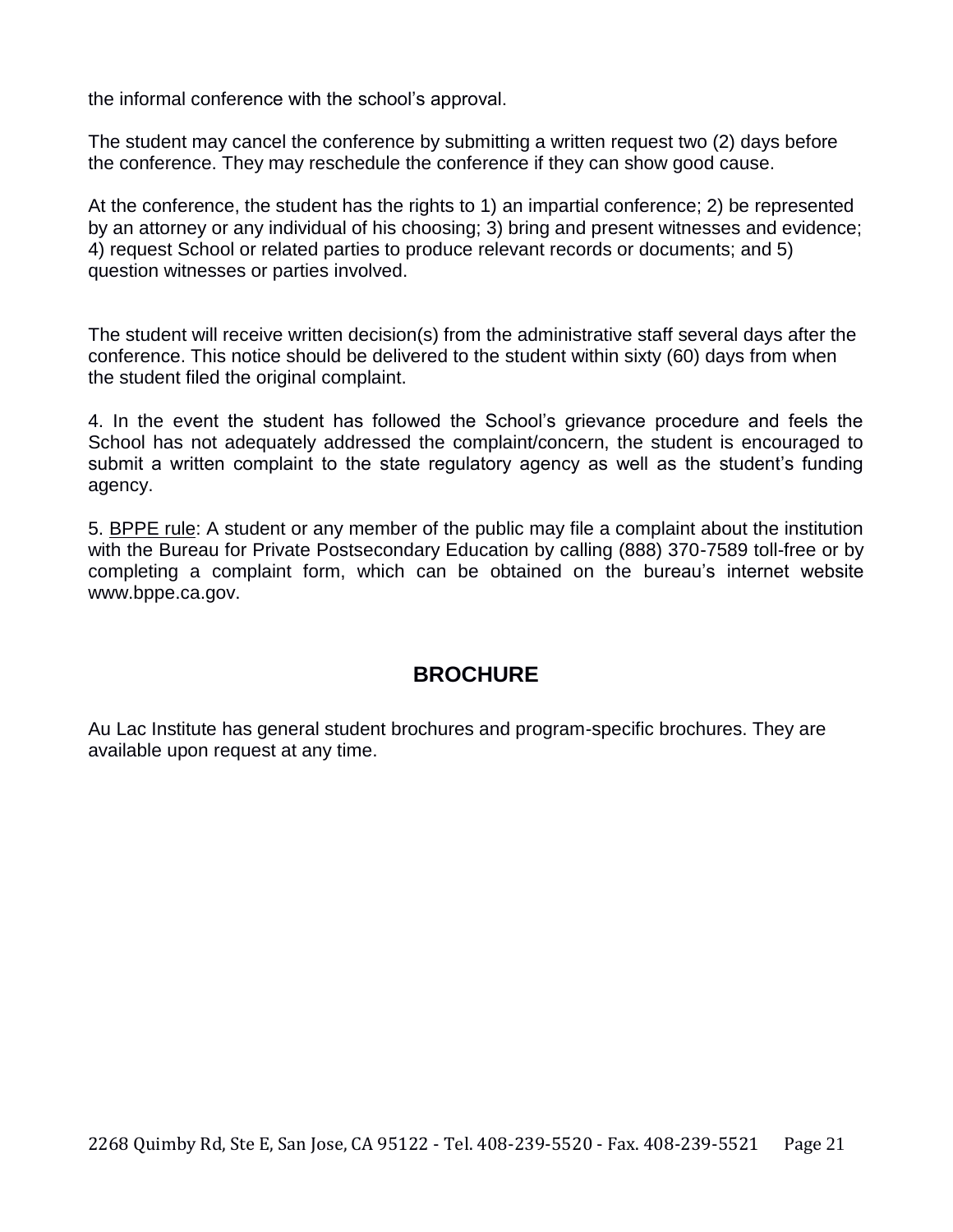# **ACCOUNTING / BOOKKEEPING**

#### **OES CODE 2114, 55338 Prerequisites: None 600 Total Instruction Hours**

#### **Program Objective:**

To prepare students for entry-level positions in the business accounting. The program prepares individuals to provide technical administrative support to professional accountants and other financial management personnel. Includes instruction in posting transactions to accounts, record-keeping systems, accounting software operation, and general accounting principles and practices.

#### **Certification Exam: American Institute of Professional Bookkeepers**

We do not provide

#### **Career Opportunities:**

Bookkeepers, Accounting Assistants, Account Clerk, Account Payable/Receivable clerk, Payroll Clerk

| Course Name                                                                                                                                                                                                                                                                                                                                                                                                                       | Lec | Lab | Total |
|-----------------------------------------------------------------------------------------------------------------------------------------------------------------------------------------------------------------------------------------------------------------------------------------------------------------------------------------------------------------------------------------------------------------------------------|-----|-----|-------|
| <b>Computer Basic</b>                                                                                                                                                                                                                                                                                                                                                                                                             | 10  | 10  | 20    |
| Detailed presentation of microcomputer hardware and software and the Window<br>operating system and environment. Creating simple documents using word<br>processing software and how to effectively using the internet and writing email.                                                                                                                                                                                         |     |     |       |
| Office Internet & Email                                                                                                                                                                                                                                                                                                                                                                                                           | 10  | 10  | 20    |
| Basic introduction to the use of E-Mail and basic understanding of navigating the<br>internet using popular browsers.                                                                                                                                                                                                                                                                                                             |     |     |       |
| Intro to MS Office Word & Excel                                                                                                                                                                                                                                                                                                                                                                                                   | 10  | 10  | 20    |
| Basic introduction to MS Office Word and Excel to create a simple Word<br>document and an Excel data list                                                                                                                                                                                                                                                                                                                         |     |     |       |
| Advance MS Word                                                                                                                                                                                                                                                                                                                                                                                                                   | 10  | 10  | 20    |
| Create and edit documents using character and paragraph formatting. How to<br>manage auto text entries, styles, templates, macros, merging and multiple<br>columnar formats, mail merge. Microsoft Word Art is also covered                                                                                                                                                                                                       |     |     |       |
| MS Excel Level 1                                                                                                                                                                                                                                                                                                                                                                                                                  | 10  | 10  | 20    |
| Learn to create worksheets, charts and pivot tables lookup functions, and audit<br>formulas                                                                                                                                                                                                                                                                                                                                       |     |     |       |
| MS Excel Level 2                                                                                                                                                                                                                                                                                                                                                                                                                  | 32  | 32  | 64    |
| Customize and create advanced formulas and macro functions. Investigate                                                                                                                                                                                                                                                                                                                                                           |     |     |       |
| analysis tools, import/export data and troubleshooting technique                                                                                                                                                                                                                                                                                                                                                                  |     |     |       |
| <b>MS PowerPoint</b>                                                                                                                                                                                                                                                                                                                                                                                                              | 32  | 16  | 48    |
| Providing with the tools needed for business presentations. Computer graphics<br>and animation will be introduced along with layouts, backgrounds, font sizing, and<br>slide design and development                                                                                                                                                                                                                               |     |     |       |
| MS Access Level 1                                                                                                                                                                                                                                                                                                                                                                                                                 | 33  | 33  | 68    |
| This course introduces the students to the main concepts of database<br>management systems, presenting Microsoft Access as a database package<br>including advanced Excel functions. Topics such as creating a data file, sorting,<br>indexing, creating entry forms, creating labels and reports, using functions, using<br>memory variables, work areas, accessing information in different data files related<br>to each other |     |     |       |
| Typing/Keyboarding<br>Use simulate software to improve keyboarding and typing skill                                                                                                                                                                                                                                                                                                                                               | 0   | 40  | 40    |
| Intro to QuickBooks                                                                                                                                                                                                                                                                                                                                                                                                               | 40  | 20  | 60    |
| Learn how to setup company in QuickBooks and configure common account<br>settings. How to navigate the QuickBooks interface to manage accounts and<br>generate reports                                                                                                                                                                                                                                                            |     |     |       |
| Basic Accounting/Bookkeeping                                                                                                                                                                                                                                                                                                                                                                                                      | 40  | 20  | 60    |
| Learns the fundamentals of bookkeeping in a practical, hands-on methodology.<br>Familiar with the processes involved in day-to-day accounting and bookkeeping<br>tasks. Understanding the fundamental building blocks of the accounting process<br>including debits and credits T-accounts and how to balance double entry,<br>depreciation methods, and understand different kinds of business legal structures.                 |     |     |       |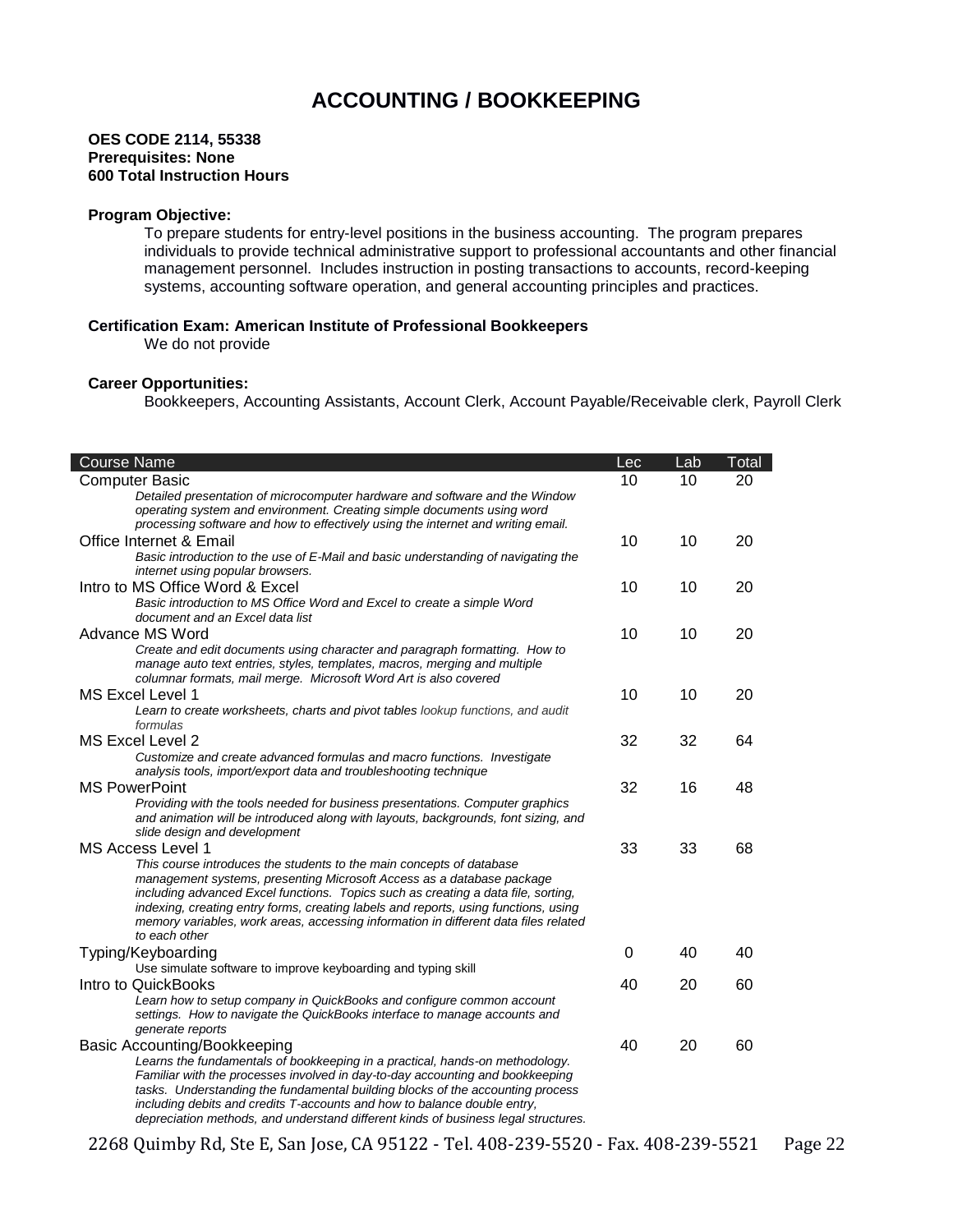| How the income accounts connect into the balance sheet will also be taught                                                                                   |    |    |    |
|--------------------------------------------------------------------------------------------------------------------------------------------------------------|----|----|----|
| Practice Business Model Accounting/Bookkeeping                                                                                                               | 40 | 20 | 60 |
| Learns to set up books from scratch, setting up all of the ledgers and journals                                                                              |    |    |    |
| needed to do full service accounting. Practice industry-specific accounting                                                                                  |    |    |    |
| systems that make you the expert in the specialized accounting and reporting<br>procedures for many fields. Learn how to prepare payroll, creating quarterly |    |    |    |
| reports, calculating cost of goods and relationship between markup and profit                                                                                |    |    |    |
| Advanced Accounting/Bookkeeping                                                                                                                              | 40 | 20 | 60 |
|                                                                                                                                                              |    |    |    |
| To help you set up a complete bookkeeping system, and manage clients from a                                                                                  |    |    |    |
| variety of more sophisticated industries like non-profit organization, construction                                                                          |    |    |    |
| company, manufacturing and dealership for new accounting and bookkeeping                                                                                     |    |    |    |
| business. Set up a hybrid system that will reap the benefits of both methods.                                                                                |    |    |    |
| Identifying, customizing, and instituting effective auditing techniques. Learn how                                                                           |    |    |    |
| to spot and avoid dangerous trends. Accounting for a non-profit organization,                                                                                |    |    |    |
| construction company, manufacturing, dealership                                                                                                              |    |    |    |
| Job Search Workshop                                                                                                                                          | 20 | 20 | 40 |
| This course covers communications skills, effective resume writing, and job                                                                                  |    |    |    |
| hunting techniques. Students are also taught how to improve their interpersonal                                                                              |    |    |    |
| skills and how to promote and market their skills using effective interviewing                                                                               |    |    |    |
| techniques                                                                                                                                                   |    |    |    |
| Total                                                                                                                                                        |    |    |    |

#### **TUITION, BOOKS AND SUPPLIES**

| Registration     | \$75    |
|------------------|---------|
| Tuition          | \$6,125 |
| Books & Supplies | \$250   |
| Total:           | \$6,450 |

#### **GRADUATION REQUIREMENTS**

*A student must obtain an overall average of at least 70% in order to graduate and receive a certificate. A student is allowed to retake a class in which the grade was below 70%.*

#### **BOOKS AND MATERIALS**

- Handout for computer basic class by Instructor
- MS Word 2010
- $\bullet$  MS PowerPoint 2010
- $\bullet$  MS Excel 2010
- $\bullet$  MS Access 2010
- College Accounting by M. David Haddock
- Accounting/Bookkeeping handouts and worksheets by Instructor
- $\bullet$  USB memory
- **•** Business Calculator

#### **EQUIPMENT USED IN CLASSROOM**

- **•** Personal computers with Internet
- **•** Projector
- **•** Calculator

#### **Methods of Instruction**

This program will be taught through a combination of classroom lectures, hands-on laboratory projects, small group, and individual projects.

#### **Methods of Evaluation**

Students will be evaluated using a variety of traditional methods including, but not limited to, performance evaluations, quizzes, exams, and attendance.

#### **Tuition Fee Without Computer Application Classes: \$1,600**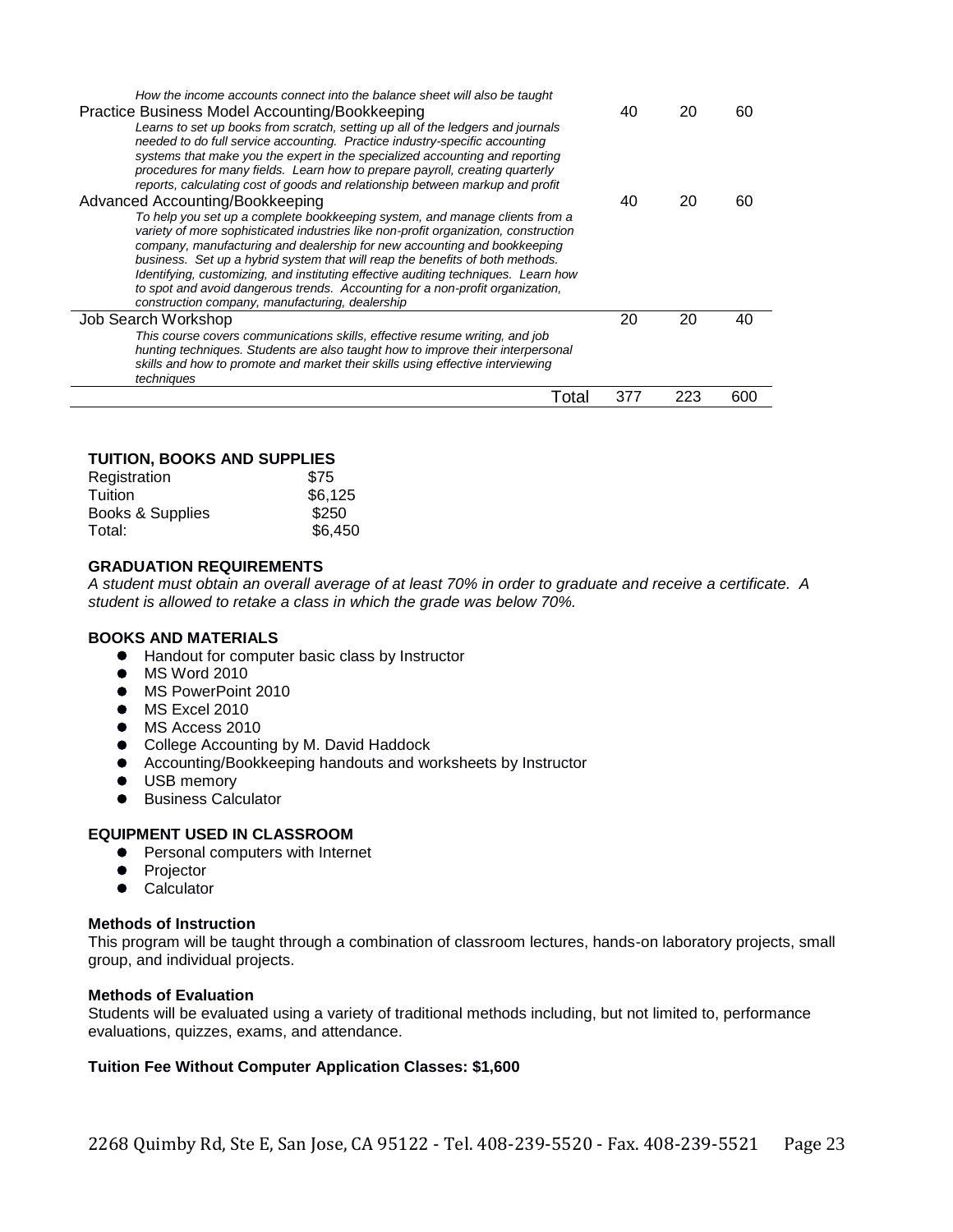# **ADMINISTRATIVE MEDICAL ASSISTANT**

#### **(approved but not presently enrolled) OES CODE 43-6013 Prerequisites: None 400 Total Instruction Hours**

#### **Program Objective:**

*Also called Medical Secretary, Medical Office Manager, Medical Receptionist, and Medical Clerk. This course will prepare students to perform basic office and clerical task required by entry level positions in a hospital or medical office settings. Students will gain knowledge about medical ethics and become familiar with healthcare related communications and interpersonal skills, medical terms, general office procedures, filling out of medical insurance, coding and computerized medical billing.* 

#### **Career Opportunities:**

*Medical office specialist, Medical Receptionist, Medical Secretary*

| <b>Course Name</b>                                                                                                                                                                                                                                                                                                                                                                                                                                                                                                                                                      | Lec | Lab | Total |
|-------------------------------------------------------------------------------------------------------------------------------------------------------------------------------------------------------------------------------------------------------------------------------------------------------------------------------------------------------------------------------------------------------------------------------------------------------------------------------------------------------------------------------------------------------------------------|-----|-----|-------|
| <b>Computer Literacy for Health Care Professionals</b><br>Students will learn to work with personal computers and using Microsoft Windows<br>to manage information and run programs. The course then progresses to an<br>introduction to Internet, Internet basics using Word, Excel, and practical exercises.<br>Acquire skills in typing and key boarding software in preparation for entry level<br>positions in a medical office settings                                                                                                                           | 10  | 10  | 20    |
| Office Internet and Email, Word & Excel<br>Basic introduction to MS Office Word and Excel to create a simple Word<br>document and an Excel data list, internet and email.                                                                                                                                                                                                                                                                                                                                                                                               | 20  | 20  | 40    |
| Introduction to Allied Health Care<br>Students will learn about ethics and responsibilities required in the allied health<br>care field. The program emphasize professionalism, patient and client relations,<br>adherence to the ethical and legal requirements of a medical practice and proper<br>communication skills. Identify the importance of accreditation, certification and<br>continuing education as they pertain to the professional medical assistance and<br>state the importance of understanding the scope of practice for the medical<br>assistance. | 20  | 20  | 40    |
| Medical terminology/Anatomy & Physiology<br>This course will teach the students how to utilize medical terminology in written<br>and spoken communication by developing the ability to recognize the language<br>used in the medical field. Define medical terminology & gain skills in identifying the<br>basic components of medical terminology such as word root, combining form,<br>prefixes the proper in using the terms. Students will be able to identify parts of the<br>human body, and describe the structures & basic function of each body system         | 80  | 60  | 140   |
| <b>Medical Office Administration &amp; Procedures</b><br>This class prepares the student to perform the administrative or "front office"<br>duties in the medical facility student receives hands on experience on proper<br>telephone handling techniques, answering and communicating effectively over the<br>phone. Prepare and maintain appointment scheduling, medical records and<br>compose medical correspondence. Handle problem appointments and emergency<br>situations, prepare, organize, update and file medical records.                                 | 20  | 40  | 60    |
| Medical Insurance & Billing, Coding & Bookkeeping<br>Students will learn the basic concepts and procedures to perfume the tasks<br>involved in health insurance as well as insurance claim forms. Gain knowledge on<br>insurance rules, billing practice, and other administrative procedures in the office.                                                                                                                                                                                                                                                            | 40  | 20  | 60    |
| Job Search Workshop<br>This course covers communications skills, effective resume writing, and job<br>hunting techniques. Students are also taught how to improve their interpersonal<br>skills and how to promote and market their skills using effective interviewing<br>techniques                                                                                                                                                                                                                                                                                   | 20  | 20  | 40    |
| Total                                                                                                                                                                                                                                                                                                                                                                                                                                                                                                                                                                   | 210 | 190 | 400   |

#### **TUITION, BOOKS AND SUPPLIES**

Registration \$75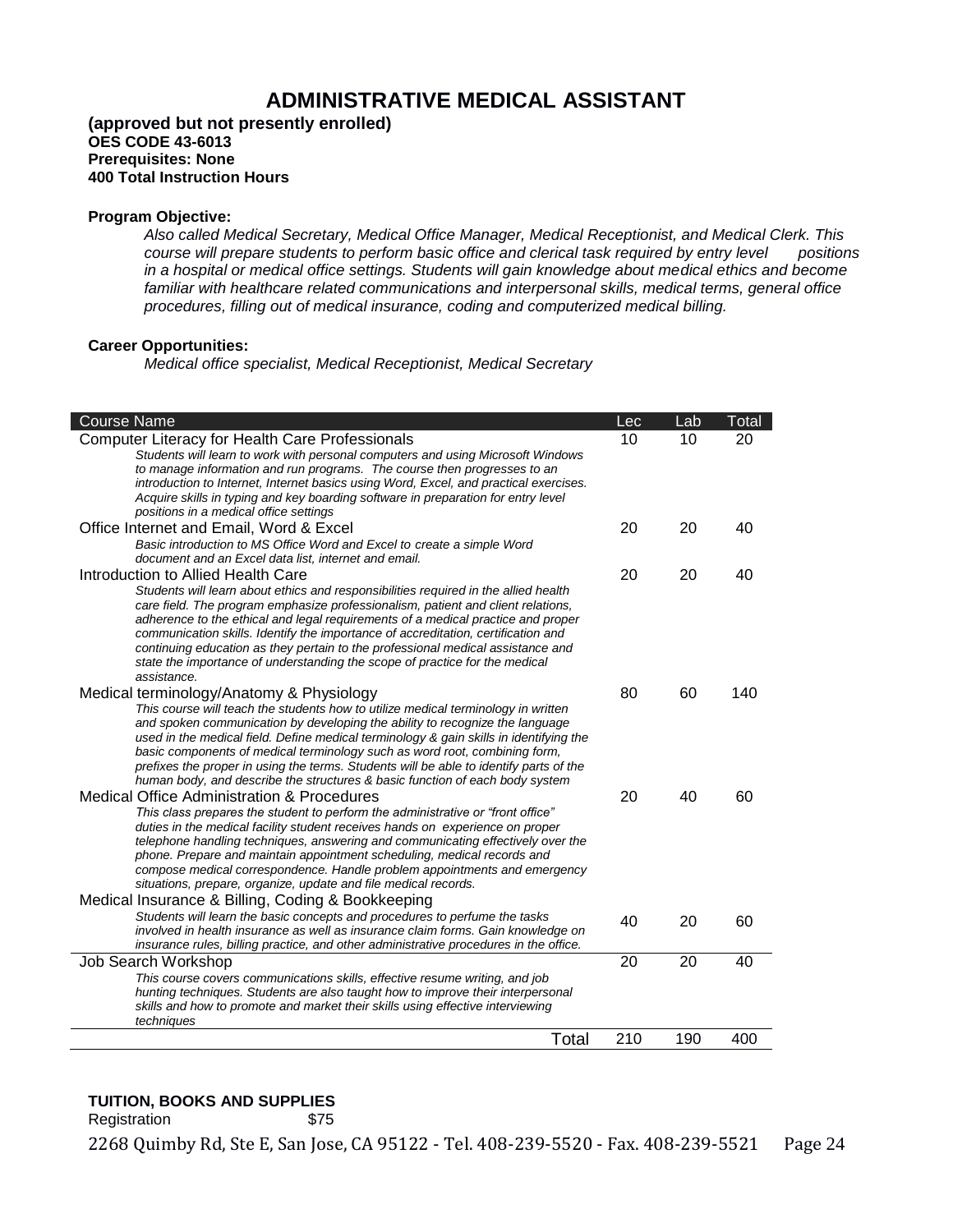| Tuition          | \$4.750 |
|------------------|---------|
| Books & Supplies | \$200   |
| Total:           | \$5,025 |

#### **GRADUATION REQUIREMENTS**

*A student must obtain an overall average of at least 70% in order to graduate and receive a certificate.*

#### **BOOKS AND MATERIALS**

- Administrative Medical Assisting, 7<sup>th</sup> Edition by Linda L. French & Marilyn T. Fordney
- Handouts by instructor
- $\bullet$  USB memory

#### **EQUIPMENT USED IN CLASSROOM**

- **•** Computer
- Projector

#### **Methods of Instruction**

This program will be taught through a combination of classroom lectures, hands-on laboratory projects, small group, and individual projects.

#### **Methods of Evaluation**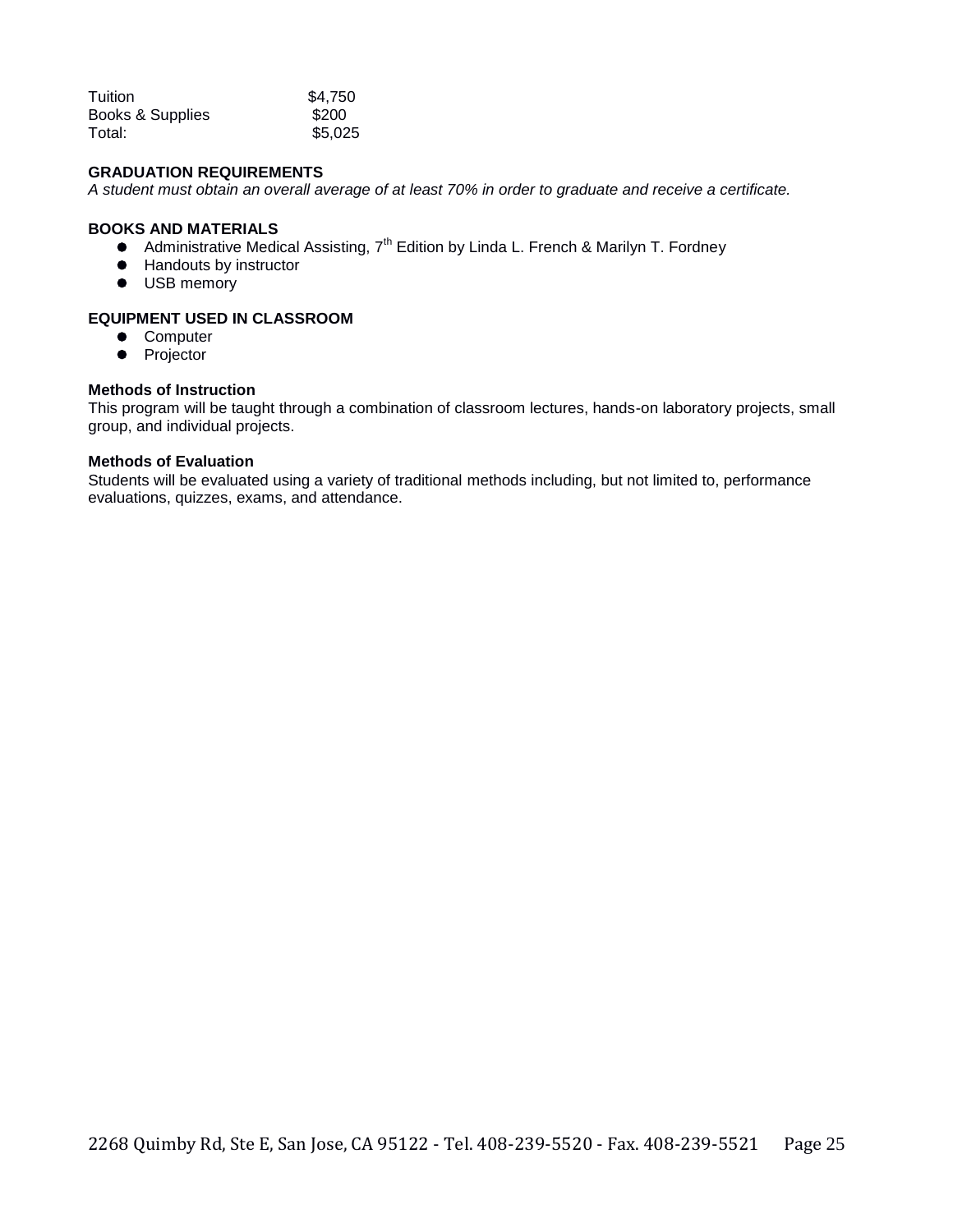# **ADMINISTRATIVE TECHNICIAN / CUSTOMER SERVICE**

**(approved but not presently enrolled) OES CODE 55347, 49017, 55347 Prerequisites: None 600 Total Instruction Hours**

#### **Program Objective:**

*To prepare students for entry-level positions in the business office environment*

#### **Career Opportunities:**

*Administrative Assistants, Customer Service Representative, or Receptionists*

| <b>Course Name</b>                                                                                                                                                  | Lec       | Lab | Total |
|---------------------------------------------------------------------------------------------------------------------------------------------------------------------|-----------|-----|-------|
| <b>Computer Basic</b>                                                                                                                                               | 10        | 10  | 20    |
| Detailed presentation of microcomputer hardware and software and the Window                                                                                         |           |     |       |
| operating system and environment. Creating simple documents using word                                                                                              |           |     |       |
| processing software and how to effectively using the internet and writing email.                                                                                    |           |     |       |
| Office Internet and Email                                                                                                                                           | 10        | 10  | 20    |
| Basic introduction to the use of E-Mail and basic understanding of navigating the<br>internet using popular browsers.                                               |           |     |       |
| Intro to MS Office Word & Excel                                                                                                                                     | 10        | 10  | 20    |
| Basic introduction to MS Office Word and Excel to create a simple Word                                                                                              |           |     |       |
| document and an Excel data list                                                                                                                                     |           |     |       |
| Advance MS Word                                                                                                                                                     | 10        | 10  | 20    |
| Create and edit documents using character and paragraph formatting. How to<br>manage auto text entries, styles, templates, macros, merging and multiple             |           |     |       |
| columnar formats, mail merge. Microsoft Word Art is also covered. Use of                                                                                            |           |     |       |
| Graphics, OLE, and text to construct powerful presentation documents                                                                                                |           |     |       |
| MS Excel Level 1                                                                                                                                                    | 10        | 10  | 20    |
| Learn to create worksheets, charts and pivot tables lookup functions, and audit                                                                                     |           |     |       |
| formulas                                                                                                                                                            |           |     |       |
| MS Excel Level 2                                                                                                                                                    | 32        | 32  | 64    |
| Customize and create advanced formulas and macro functions. Investigate                                                                                             |           |     |       |
| analysis tools, import/export data and troubleshooting technique                                                                                                    |           |     |       |
| <b>MS PowerPoint</b>                                                                                                                                                | 32        | 16  | 48    |
| Providing with the tools needed for business presentations. Computer graphics<br>and animation will be introduced along with layouts, backgrounds, font sizing, and |           |     |       |
| slide design and development                                                                                                                                        |           |     |       |
| MS Access Level 1                                                                                                                                                   | 154       | 154 | 308   |
| This course introduces the students to the main concepts of database                                                                                                |           |     |       |
| management systems, presenting Microsoft Access as a database package                                                                                               |           |     |       |
| including advanced Excel functions. Topics such as creating a data file, sorting,                                                                                   |           |     |       |
| indexing, creating entry forms, creating labels and reports, using functions, using                                                                                 |           |     |       |
| memory variables, work areas, accessing information in different data files related<br>to each other                                                                |           |     |       |
|                                                                                                                                                                     | <b>NA</b> | 40  | 40    |
| Typing/Keyboarding                                                                                                                                                  |           |     |       |
| Use simulate software to improve keyboarding and typing skill                                                                                                       | 20        | 20  | 40    |
| Job Search Workshop<br>This course covers communications skills, effective resume writing, and job                                                                  |           |     |       |
| hunting techniques. Students are also taught how to improve their interpersonal                                                                                     |           |     |       |
| skills and how to promote and market their skills using effective interviewing                                                                                      |           |     |       |
| techniques                                                                                                                                                          |           |     |       |
| Total                                                                                                                                                               | 338       | 362 | 600   |

#### **TUITION, BOOKS AND SUPPLIES**

| Registration     | \$75    |
|------------------|---------|
| Tuition          | \$6,000 |
| Books & Supplies | \$250   |
| Total:           | \$6,325 |
|                  |         |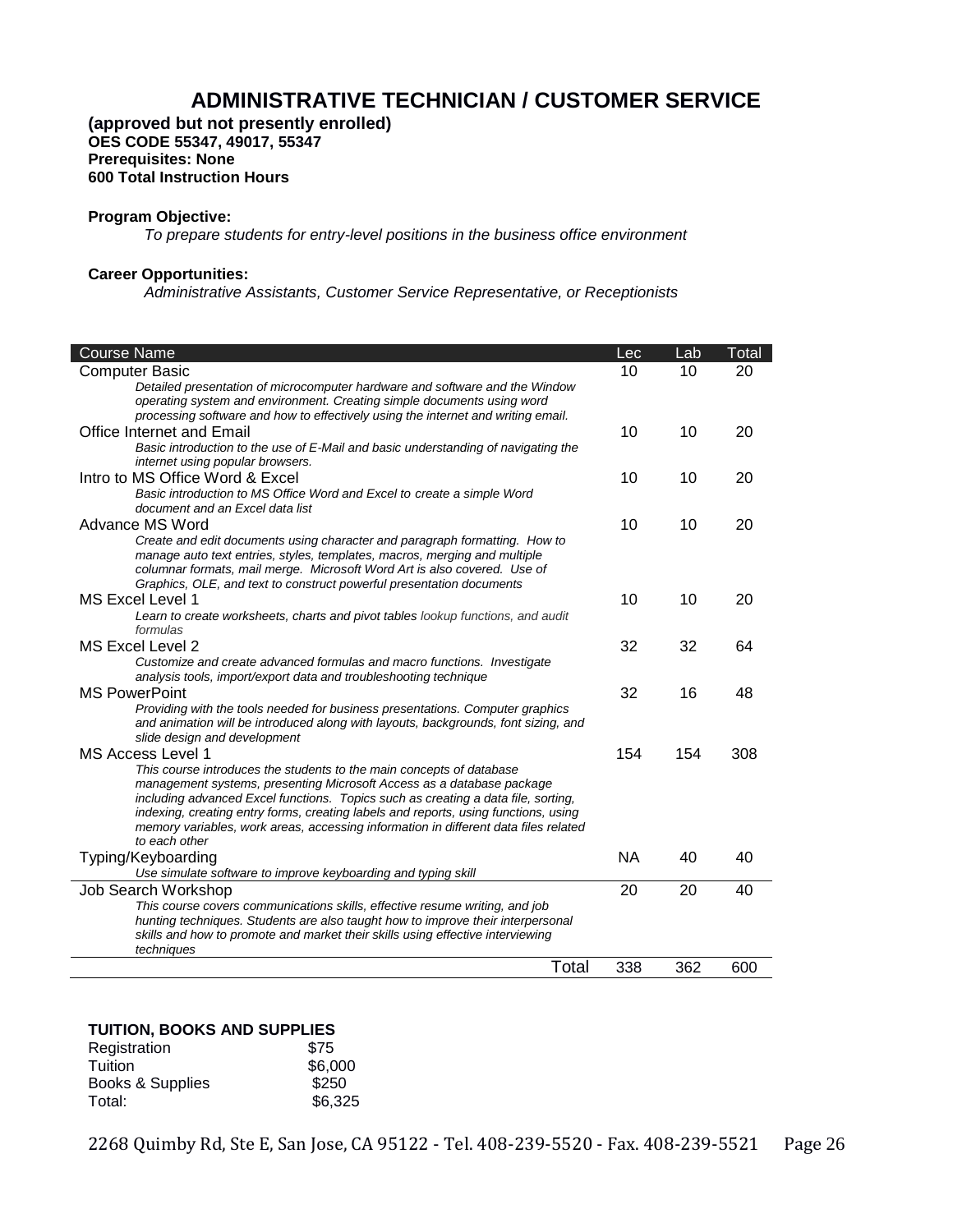#### **GRADUATION REQUIREMENTS**

*A student must obtain an overall average of at least 70% in order to graduate and receive a certificate.* 

#### **BOOKS AND MATERIALS**

- $\bullet$  MS Word 2010
- $\bullet$  MS PowerPoint 2010
- $\bullet$  MS Excel 2010
- $\bullet$  MS Access 2010
- $\bullet$  USB memory
- Handouts by instructor

#### **EQUIPMENT USED IN CLASSROOM**

- Computer
- Projector

#### **Methods of Instruction**

This program will be taught through a combination of classroom lectures, hands-on laboratory projects, small group, and individual projects.

#### **Methods of Evaluation**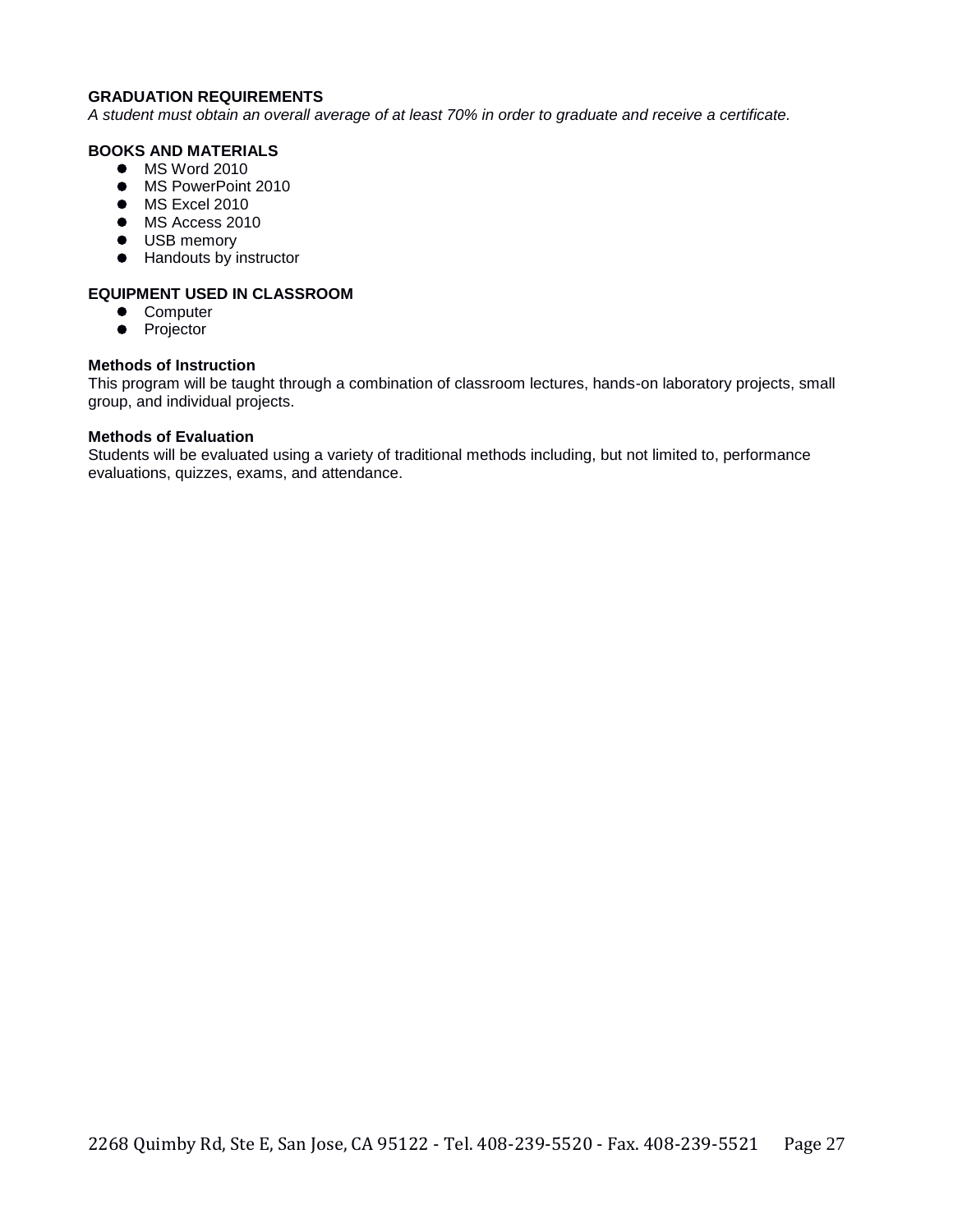# **COMPUTER PROGRAMMING**

#### **(approved but not presently enrolled) OES CODE 25105 Prerequisites: None 720 Total Instruction Hours**

#### **Program Objective:**

*This course is designed to build students' practical knowledge of C, C++ and Java languages and UNIX and LINUX operating systems, and theoretical bases for effectively learning and using new programming*  languages and operating systems. Graduates will able to think clearly about and solve complex and *poorly defined programming tasks, making use of appropriate data structure, database, programming language an operating system tools.* 

#### **Career Opportunities:**

*A programmer, computer programmer, developer, coder, or software engineer.* 

| <b>Course Name</b>                                                                                                                                             | Lec | Lab | Total |
|----------------------------------------------------------------------------------------------------------------------------------------------------------------|-----|-----|-------|
| <b>Computer Basic</b>                                                                                                                                          | 10  | 10  | 20    |
| This course is a detailed presentation of microcomputer hardware and software                                                                                  |     |     |       |
| and the Window operating system and environment. Students learn computer                                                                                       |     |     |       |
| components and terminologies                                                                                                                                   |     |     |       |
| <b>Office Internet and Email</b>                                                                                                                               | 10  | 10  | 20    |
| Basic introduction to the use of E-Mail and basic understanding of navigating the<br>internet using popular browsers.                                          |     |     |       |
| Intro MS Office Word & Excel                                                                                                                                   | 10  | 10  | 20    |
| Basic introduction to MS Office Word and Excel to create a simple Word                                                                                         |     |     |       |
| document and an Excel data list.                                                                                                                               |     |     |       |
| C language                                                                                                                                                     | 80  | 40  | 120   |
| This course is designed to help students getting familiar with the most powerful                                                                               |     |     |       |
| and flexibility language in the world. You learn the basic concept of programming.                                                                             |     |     |       |
| C fundamentals, prepare and running a complete C Program, Operators and                                                                                        |     |     |       |
| Expressions, Data Input and Output, Control Statements, Functions in C, Program<br>Structure, Array, Pointers, Structures and Unions. Top-Down design, integer |     |     |       |
| variables, looping, arrays and multidimensional arrays/sorting, strings and string                                                                             |     |     |       |
| functions, data structures, binary operation.                                                                                                                  |     |     |       |
| C++ language                                                                                                                                                   | 80  | 40  | 120   |
| Students learn the principles and use of object-oriented programming in C++                                                                                    |     |     |       |
| language. Emphasizes elements of program design, style, documentation and                                                                                      |     |     |       |
| efficiency. Upon completion of the course, students should be able to write and                                                                                |     |     |       |
| efficiently debug programs of size and complexity well above the C course.                                                                                     |     |     |       |
| making use of UNIX operation system tools.                                                                                                                     |     |     |       |
| Java language                                                                                                                                                  | 80  | 40  | 120   |
| Builds on students' object-programming knowledge using Java language.                                                                                          |     |     |       |
| Students learn to create, compile and execute well-structured Java programs,                                                                                   |     |     |       |
| graphical user interfaces, and applets. Course will also cover Web application                                                                                 |     |     |       |
| architecture, Java's database access technology (JDBC), Servlets and Java<br>Server Pages (JSP).                                                               |     |     |       |
|                                                                                                                                                                | 170 | 90  | 260   |
| Web Programming<br>Strengthen student JavaScript's and Perl scripting application. Introduces                                                                  |     |     |       |
| students to Web programming, algorithm design, and debugging using Active                                                                                      |     |     |       |
| Server Pages (ASP), Extensible Markup Language (XML), personal homepage                                                                                        |     |     |       |
| (PHP) and the popular MySQL database.                                                                                                                          |     |     |       |
| Job Search Workshop                                                                                                                                            | 20  | 20  | 40    |
| This course covers communications skills, effective resume writing, and job                                                                                    |     |     |       |
| hunting techniques. Students are also taught how to improve their interpersonal                                                                                |     |     |       |
| skills and how to promote and market their skills using effective interviewing                                                                                 |     |     |       |
| techniques                                                                                                                                                     |     |     |       |
| Total                                                                                                                                                          | 460 | 260 | 720   |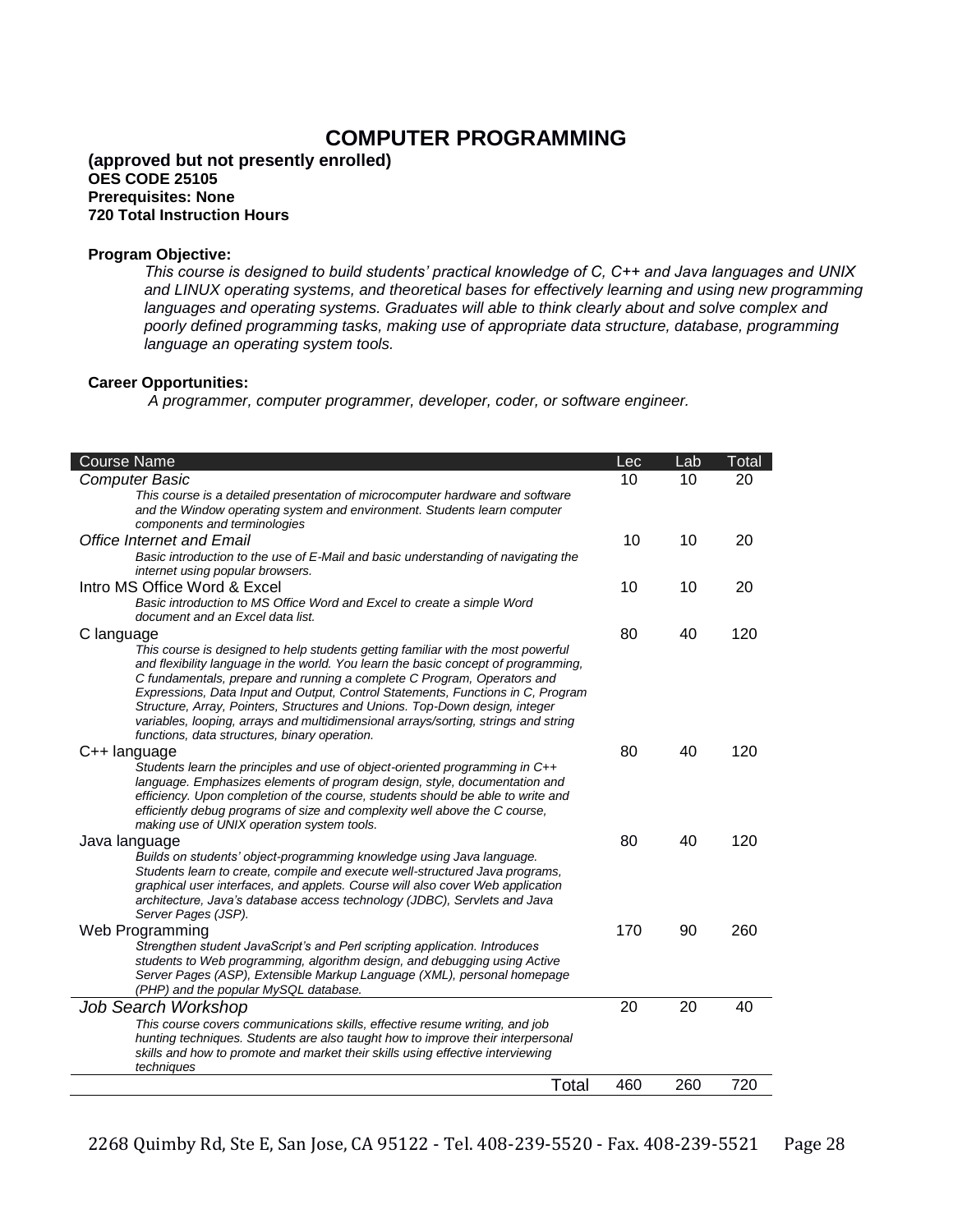#### **TUITION, BOOKS AND SUPPLIES**

| Registration     | \$75    |
|------------------|---------|
| Tuition          | \$6,500 |
| Books & Supplies | \$300   |
| Total:           | \$6,875 |

#### **GRADUATION REQUIREMENTS**

*A student must obtain an overall average of at least 70% in order to graduate and receive a certificate.* 

#### **BOOKS AND MATERIALS**

- $\bullet$  MS Word 2010
- $\bullet$  MS Excel 2010
- The Ultimate Guide to Learn C Programming by Peter Hoffman
- $\bullet$  Java Crash Course by Alphy Books
- Learning Web Design: A Beginner's Guide to HTML, CSS, JavaScript, and Web Graphics by Jennifer Niederst Robbins

#### **EQUIPMENT USED IN CLASSROOM**

- **•** Computer
- Projector

#### **Methods of Instruction**

This program will be taught through a combination of classroom lectures, hands-on laboratory projects, small group, and individual projects.

#### **Methods of Evaluation**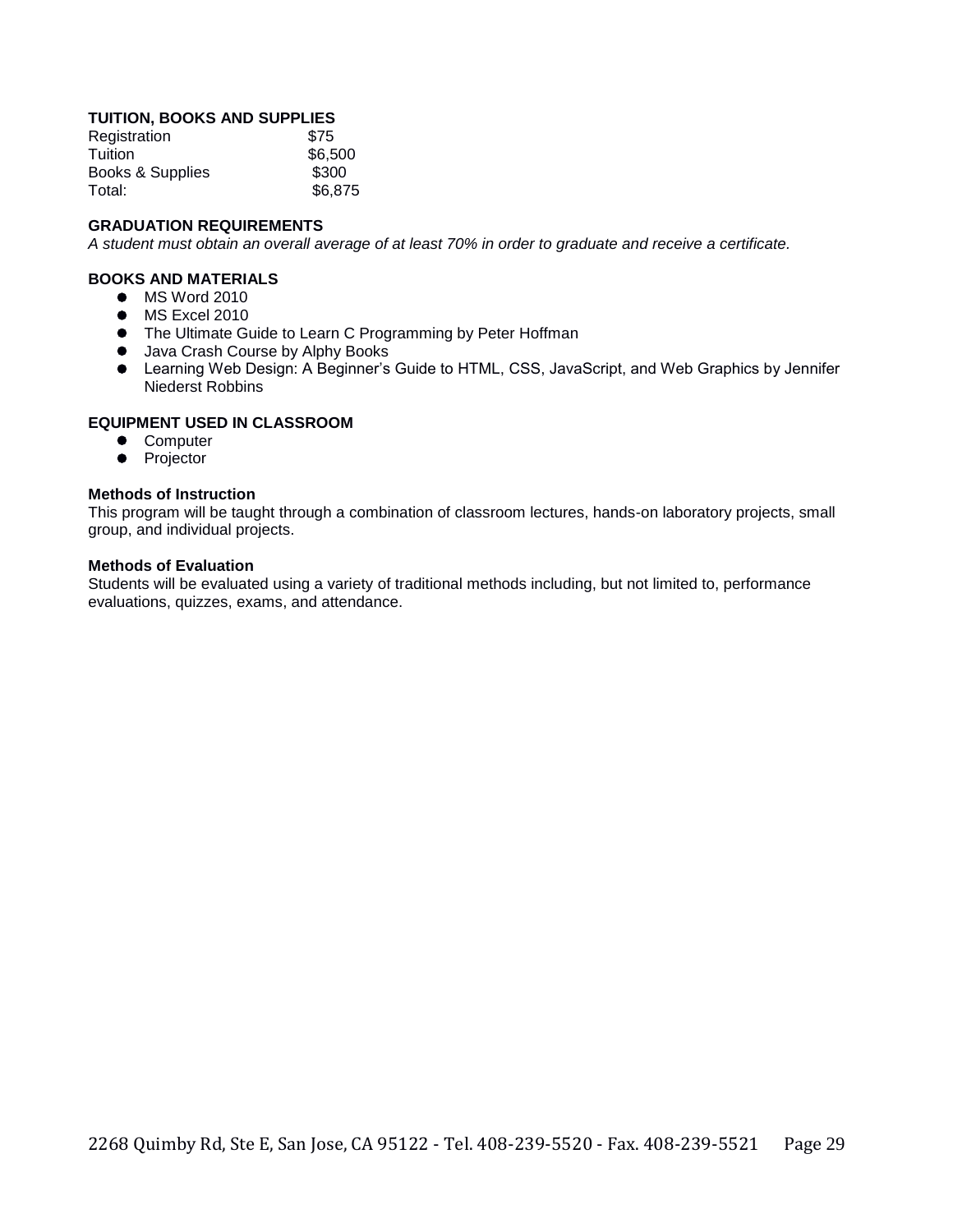#### **OES CODE 22505 Prerequisites: None 520 Total Instruction Hours**

#### **Program Objective:**

*Upon completion of this EET program, the students will understand the basic Electronic components, DC/AC circuits and theorem, concepts, fundamentals and operations of The Electronic (Analog/Digital) circuits and devices. Students will also be able to do Electronic experiments, operate, test and measurement equipments, troubleshoot and repair Electronic PCBs and systems as well as a program that prepares individuals to apply basic engineering principles and technical skills in support of electrical, electronics and communication engineers. Includes instruction in electrical circuitry, prototype development and testing, systems analysis and testing, systems maintenance, instrument calibration, and report preparation.* 

#### **Career Opportunities:**

Г

*Electronics Technicians, Electronics Engineering Assistant, ICT Troubleshooting Technicians, Troubleshooting technicians, Equipment Maintenance Technicians and Field Service Engineers.*

| <b>Course Name</b>                                                                                                                                                                                                                                                                                          | Lec       | Lab       | Total |
|-------------------------------------------------------------------------------------------------------------------------------------------------------------------------------------------------------------------------------------------------------------------------------------------------------------|-----------|-----------|-------|
| <b>Computer Basic</b>                                                                                                                                                                                                                                                                                       | 10        | 10        | 20    |
| Detailed presentation of microcomputer hardware and software and the Window<br>operating system and environment. Creating simple documents using word<br>processing software and how to effectively using the internet and writing email.                                                                   |           |           |       |
| <b>Office Internet and Email</b>                                                                                                                                                                                                                                                                            | 10        | 10        | 20    |
| Basic introduction to the use of E-Mail and basic understanding of navigating the<br>internet using popular browsers.                                                                                                                                                                                       |           |           |       |
| Typing/Keyboarding                                                                                                                                                                                                                                                                                          | <b>NA</b> | 40        | 40    |
| Use simulate software to improve keyboarding and typing skill                                                                                                                                                                                                                                               |           |           |       |
| Intro MS Office Word & Excel<br>Basic introduction to MS Office Word and Excel to create a simple Word<br>document and an Excel data list                                                                                                                                                                   | 10        | 10        | 20    |
| Advance MS Word                                                                                                                                                                                                                                                                                             | 10        | 10        | 20    |
| Create and edit documents using character and paragraph formatting. How to<br>manage auto text entries, styles, templates, macros, merging and multiple<br>columnar formats, mail merge. Microsoft Word Art is also covered. Use of<br>Graphics, OLE, and text to construct powerful presentation documents |           |           |       |
| MS Excel Level 1                                                                                                                                                                                                                                                                                            | 10        | 10        | 20    |
| Learn to create worksheets, charts and pivot tables lookup functions, and audit<br>formulas                                                                                                                                                                                                                 |           |           |       |
| <b>MS PowerPoint</b>                                                                                                                                                                                                                                                                                        | 10        | 10        | 20    |
| Providing with the tools needed for business presentations. Computer graphics<br>and animation will be introduced along with layouts, backgrounds, font sizing, and<br>slide design and development                                                                                                         |           |           |       |
| Assembly                                                                                                                                                                                                                                                                                                    | 20        | 40        | 60    |
| Introduces students to assembly works including electronic component<br>identification and handling, color code alphanumeric code and EIA code reading,<br>Prep and PCB loading technique, THT and SMT soldering and de-soldering<br>technique, wiring and harnessing technique                             |           |           |       |
| Intro to EET and Math Review                                                                                                                                                                                                                                                                                | 20        | <b>NA</b> | 20    |
| Introduces students to EET program structure, history of electronics, electronics<br>technician profession and the electronics industry. Review Electronic mat and<br>how use scientific calculator                                                                                                         |           |           |       |
| Electronic Technician Part 1: Analog                                                                                                                                                                                                                                                                        | 60        | <b>NA</b> | 60    |
| Introduces basic concepts theories and fundamentals of Electric and Magnetic<br>fields; Basic Electronic components and applications; Analyze and solve DC and<br>AC circuits using Electronic theorems and laws. Studies various types of basic<br>Analog circuits and devices                             |           |           |       |
| Electronic Technician Part 2 : Digital                                                                                                                                                                                                                                                                      | 60        | <b>NA</b> | 60    |
| Studies basic Digital circuits and systems; Introductions of Binary, Octal,<br>Hexadecimal, Decimal number systems, Boolean expressions; Understanding the                                                                                                                                                  |           |           |       |
| 2268 Quimby Rd, Ste E, San Jose, CA 95122 - Tel. 408-239-5520 - Fax. 408-239-5521                                                                                                                                                                                                                           |           |           |       |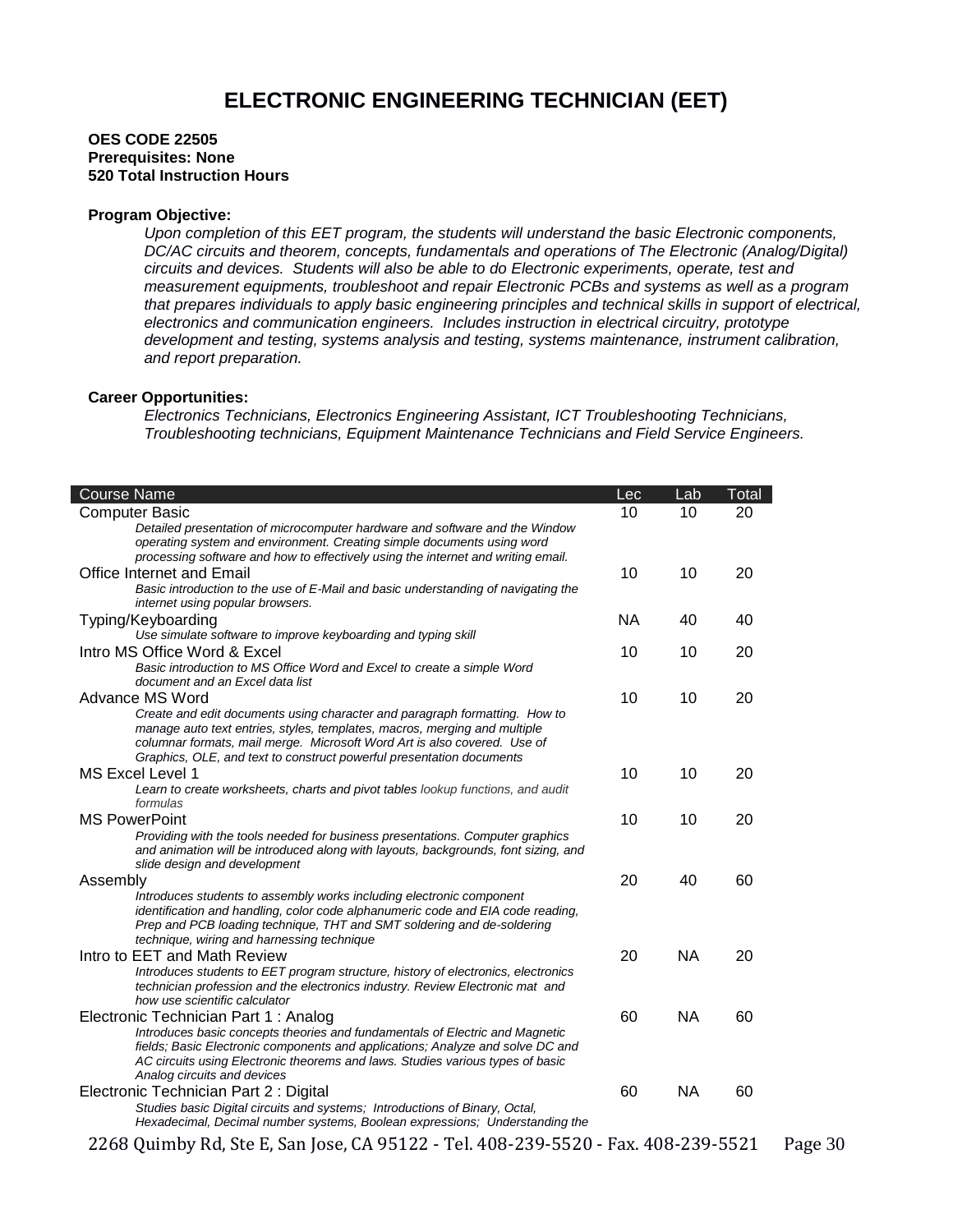| principles of digital circuit operations and integrations including Integrated Circuit<br>Logic Gates, Sequential Circuits (Flip-Flops, etc.), and various types of<br>other Digital circuits and devices<br>Electronic Technician Part 3 : Advanced circuit Applications<br>Introduction to some complex Electronic circuits and systems (Linear and<br>Switching, Communication circuits, etc.) | 40  | <b>NA</b> | 40  |
|---------------------------------------------------------------------------------------------------------------------------------------------------------------------------------------------------------------------------------------------------------------------------------------------------------------------------------------------------------------------------------------------------|-----|-----------|-----|
| <b>Electronic Experiments</b><br>Electronic labs, circuit maker (simulation), and learn to trouble-shooting<br>techniques                                                                                                                                                                                                                                                                         | ΝA  | 100       | 100 |
| Job Search Workshop<br>This course covers communications skills, effective resume writing, and job<br>hunting techniques. Students are also taught how to improve their interpersonal<br>skills and how to promote and market their skills using effective interviewing<br>techniques                                                                                                             | 20  | 20        | 40  |
| Tota                                                                                                                                                                                                                                                                                                                                                                                              | 280 | 240       | 520 |

#### **TUITION, BOOKS AND SUPPLIES**

| \$75    |
|---------|
| \$5,875 |
| \$250   |
| \$6,200 |
|         |

#### **GRADUATION REQUIREMENTS**

*A student must obtain an overall average of at least 70% in order to graduate and receive a certificate.* 

#### **BOOKS AND MATERIALS**

- Handout for computer class by instructor
- **•** MS Word 2010
- MS PowerPoint 2010
- $\bullet$  MS Excel 2010
- $\bullet$  MS Access 2010
- **Electronic Assembly by Tran Manh Hoa**
- Basic Electronics and Electronic Technician Labs by Tran Manh Hoa
- **•** Scientific Calculator
- $\bullet$  USB Memory

#### **EQUIPMENT USED IN CLASSROOMS**

- **•** Personal computers with internet
- Projector
- $\bullet$  Oscilloscopes
- $\bullet$  Multi-meters
- Solder stations
- **•** Function generator
- Electronic toolkit and various electronics equipment

#### **Methods of Instruction**

This program will be taught through a combination of classroom lectures, hands-on laboratory projects, small group, and individual projects.

#### **Methods of Evaluation**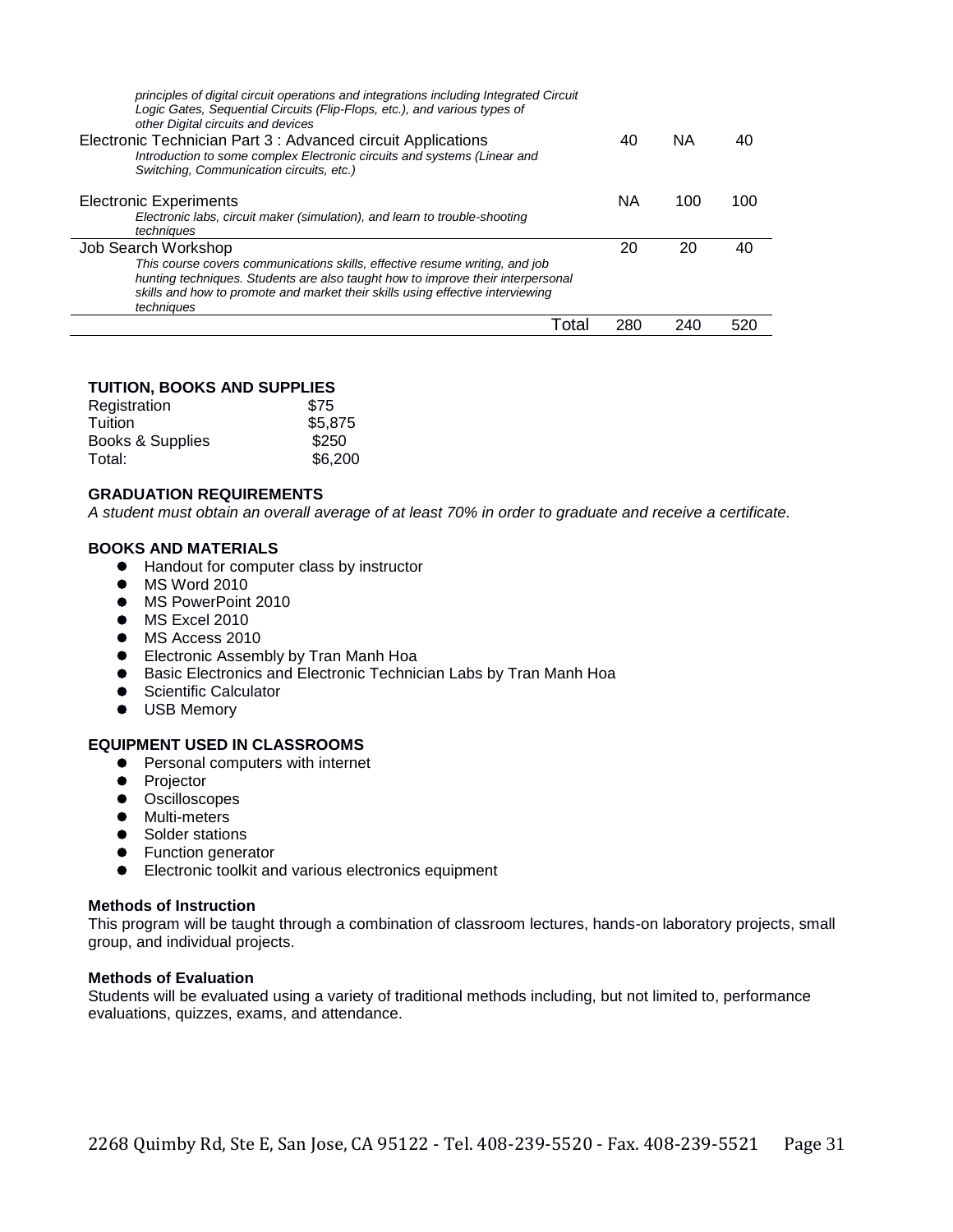# **INTERNET WORKING TECHNICIAN**

### **(approved but not presently enrolled)**

OES CODE 25102 Prerequisites: None 940 Total Instruction Hours

#### **Program Objective:**

*This course is designed to help students attain their Microsoft Certified Professional (MCP*), *Cisco Certified Network Associate (CCNA), and Cisco Certified Network Professional (CCNP) certifications. Graduates can use appropriate technologies to build scalable and efficient routed network, campus networks using multiplayer switching technologies, and a global intranet.* 

#### **Career Opportunities:**

*Network administrators, support engineers, system engineers, network technicians, and deployment engineers.*

| <b>Course Name</b>                                                                                                                                                                                                                                                                                                                                                                                                                                                                                                                                                                                                                                                                                                                                                                                                                                           | Lec | Lab | Total |
|--------------------------------------------------------------------------------------------------------------------------------------------------------------------------------------------------------------------------------------------------------------------------------------------------------------------------------------------------------------------------------------------------------------------------------------------------------------------------------------------------------------------------------------------------------------------------------------------------------------------------------------------------------------------------------------------------------------------------------------------------------------------------------------------------------------------------------------------------------------|-----|-----|-------|
| Cisco Certified Network Associate (CCNA)<br>OSI reference model and layered. Network protocol and WAN Protocols, IP,<br>IGRP, IPX, Apple Talk, Frame Relay, IP RIP, VLANs, RIP, Access List, Ethernet.<br>Physical Connectivity, IEEE, ANSI Standard. Network Management and LAN<br>Design. Students learn to restrict access to network by Access List, use telnet to<br>remote control devices, use DNS server to assist in connecting to the Internet,<br>structure of LAN Ethernet, Fast Ethernet, Gigabit Ethernet, and Token Ring.<br>Cisco Basic, IOS. Bridging/Switching technology, connecting networks by bridges<br>and switches, improving performance of Network by Static VLANS                                                                                                                                                                | 70  | 70  | 240   |
| Windows 2010 Professional, 2010 Server, 2010 Network Infrastructure<br>This course provides, the core foundation for supporting Microsoft Windows NT<br>2000 Professional, 2000 Server, and 2000 Network Infrastructure. The goal of this<br>course is to provide students with the skills necessary to install, configure,<br>customize, optimize, integrate and troubleshoot Windows NT 2000 Workstation,<br>2000 Server, and 2000 Network Infrastructure. Analyze and design TCP/IP<br>environment for Enterprise Network with DNS, DHCP, IPSEC, VPN, NAT, and<br>Certification Service.                                                                                                                                                                                                                                                                  | 180 | 180 | 360   |
| Routers, Switches, Remote Access Network (Building Cisco Remote                                                                                                                                                                                                                                                                                                                                                                                                                                                                                                                                                                                                                                                                                                                                                                                              | 160 | 160 | 320   |
| Access Networks), Trouble shooting.<br>This course is to give student all the advanced skills needed to configures Cisco                                                                                                                                                                                                                                                                                                                                                                                                                                                                                                                                                                                                                                                                                                                                     |     |     |       |
| Routers, Switches. This course addresses the integration of routing and switching<br>technologies to create an efficient campus network. Students will identify the<br>Cisco products and services that enable connectivity and traffic transport over<br>Fast Ethernet. This course covers the fundamental and practical knowledge to<br>implement Cisco remote access network environments. Discuss important topics<br>like installing and configuring Cisco's 776, 1720's, and 3640's routers for remote<br>access, multilink PPP, and Network Address Translation (NAT). This course also<br>teaches students the skill to quickly troubleshoot problems with Cisco router and<br>Catalyst switch to remedy communication problems in TCP/IP, IPX/SPX, Apple<br>Talk and Wide Area Network. Utilize troubleshooting tools live on classroom<br>network. |     |     |       |
| Introduction to Linux                                                                                                                                                                                                                                                                                                                                                                                                                                                                                                                                                                                                                                                                                                                                                                                                                                        | 40  | 40  | 80    |
| This course provides the core foundation for supporting LINUX Redhat version<br>7.2. The goal of this course is to provide students with the skills necessary to<br>install, configure, customize, optimize, network, integrate and troubleshoot Linux<br>network.                                                                                                                                                                                                                                                                                                                                                                                                                                                                                                                                                                                           |     |     |       |
| Job Search Workshop                                                                                                                                                                                                                                                                                                                                                                                                                                                                                                                                                                                                                                                                                                                                                                                                                                          | 20  | 20  | 40    |
| This course covers communications skills, effective resume writing, and job<br>hunting techniques. Students are also taught how to improve their interpersonal<br>skills and how to promote and market their skills using effective interviewing<br>techniques                                                                                                                                                                                                                                                                                                                                                                                                                                                                                                                                                                                               |     |     |       |
| Total                                                                                                                                                                                                                                                                                                                                                                                                                                                                                                                                                                                                                                                                                                                                                                                                                                                        | 470 | 470 | 940   |

#### **TUITION, BOOKS AND SUPPLIES**

Registration \$75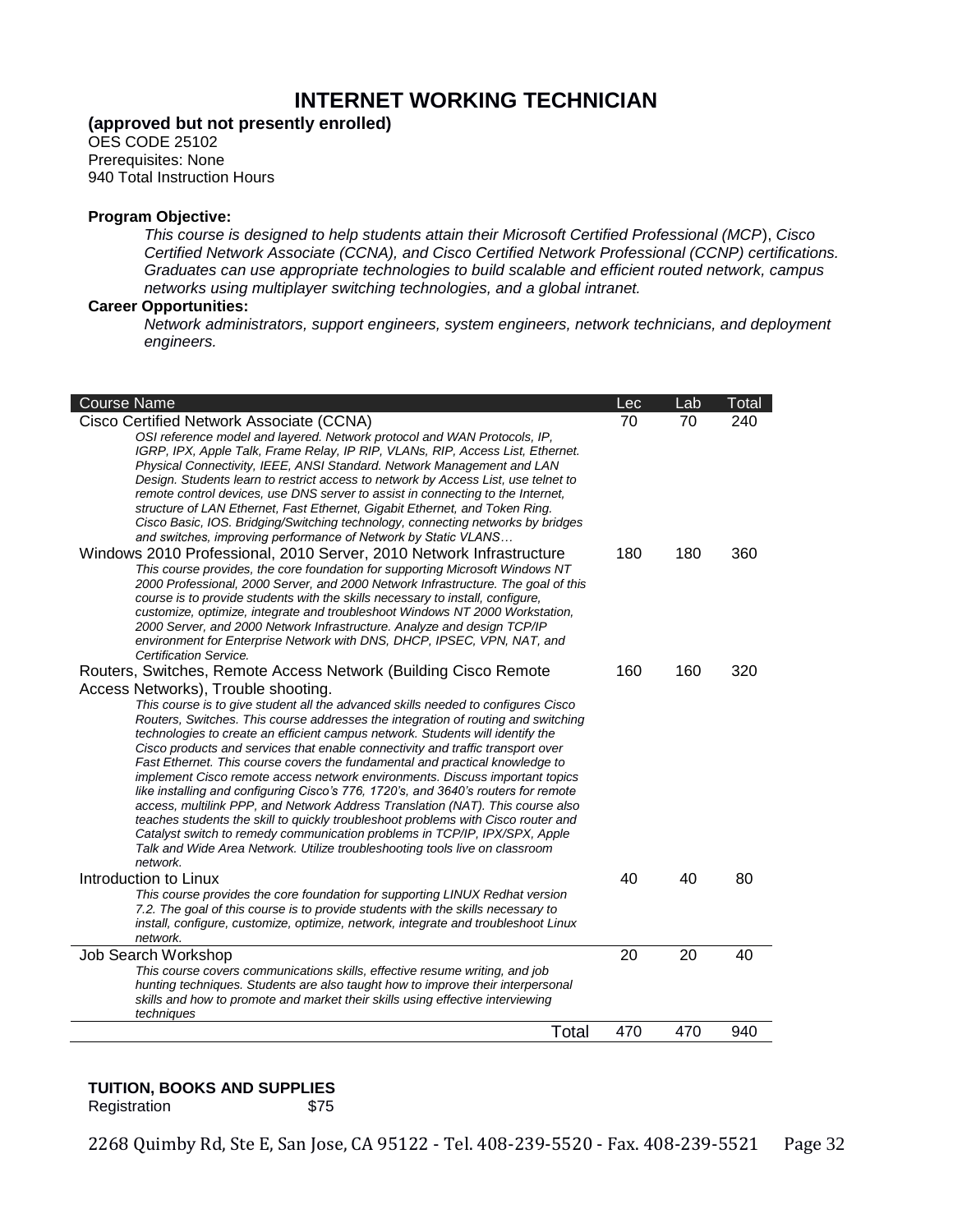| Tuition          | \$9,000 |
|------------------|---------|
| Books & Supplies | \$300   |
| Total:           | \$9,375 |

#### **GRADUATION REQUIREMENTS**

*Student must obtain an overall average of at least 70% in order to graduate and receive a certificate.*

#### **BOOKS AND MATERIALS**

- Red Hat Certified System Administrator & Engineer: Training Guide and a Quick Desk side Reference
- Handouts by instructor

#### **EQUIPMENT USED IN CLASSROOM**

- Computer parts
- Routers and cables
- Computers and laptops

#### **Methods of Instruction**

This program will be taught through a combination of classroom lectures, hands-on laboratory projects, small group, and individual projects.

#### **Methods of Evaluation**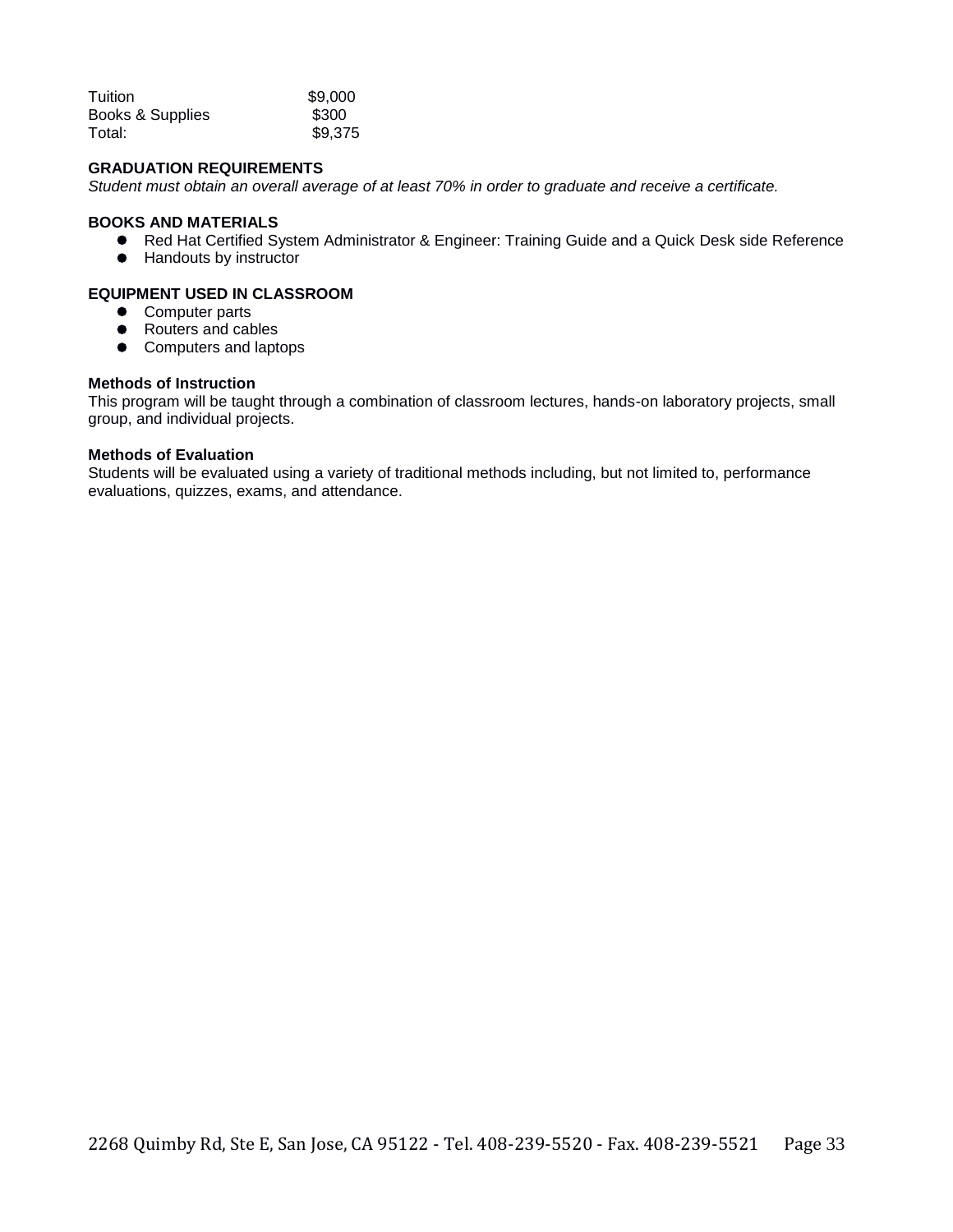# **MARKETING/SALES**

#### **(approved but not presently enrolled) OES CODE 13011 Prerequisites: None 600 Total Instruction Hours**

#### **Program Objective:**

*The primary objective is to prepare graduates for entry-level positions in marketing and sales in the business environment.* 

#### **Career Opportunities:**

*Salesperson, telemarketer*.

| <b>Course Name</b>                                                                                        | Lec | Lab | Total |
|-----------------------------------------------------------------------------------------------------------|-----|-----|-------|
| <b>Computer Basic</b>                                                                                     | 10  | 10  | 20    |
| Detailed presentation of microcomputer hardware and software and the Window                               |     |     |       |
| operating system and environment. Creating simple documents using word                                    |     |     |       |
| processing software and how to effectively using the internet and writing email.                          |     |     |       |
| <b>Office Internet and Email</b>                                                                          | 10  | 10  | 20    |
| Basic introduction to MS Office Word and Excel to create a simple Word<br>document and an Excel data list |     |     |       |
| Intro to MS Office Word & Excel                                                                           | 10  | 10  | 20    |
| Basic introduction to MS Office Word and Excel                                                            |     |     |       |
| MS Excel Level 1                                                                                          | 10  | 10  | 20    |
| Learn to create worksheets, charts and pivot tables lookup functions, and audit                           |     |     |       |
| formulas                                                                                                  |     |     |       |
| <b>MS Excel Level 2</b>                                                                                   | 10  | 10  | 20    |
| Customize and create advanced formulas and macro functions. Investigate                                   |     |     |       |
| analysis tools, import/export data and troubleshooting technique                                          |     |     |       |
| <b>MS PowerPoint</b>                                                                                      | 50  | 50  | 100   |
| Providing with the tools needed for business presentations. Computer graphics                             |     |     |       |
| and animation will be introduced along with layouts, backgrounds, font sizing, and                        |     |     |       |
| slide design and development                                                                              |     |     |       |
| Marketing/Sale                                                                                            | 200 | 160 | 360   |
| Creating forms and sub forms by using MS Access macro and coding. Using                                   |     |     |       |
| advanced features to enhance form and reports                                                             |     |     |       |
| Job Search Workshop                                                                                       | 20  | 20  | 40    |
| This course covers communications skills, effective resume writing, and job                               |     |     |       |
| hunting techniques. Students are also taught how to improve their interpersonal                           |     |     |       |
| skills and how to promote and market their skills using effective interviewing                            |     |     |       |
| techniques                                                                                                |     |     |       |
| Total                                                                                                     | 320 | 280 | 600   |

#### **TUITION, BOOKS AND SUPPLIES**

| Registration     | \$75    |
|------------------|---------|
| Tuition          | \$7,500 |
| Books & Supplies | \$250   |
| Total:           | \$7,825 |

#### **GRADUATION REQUIREMENTS**

*A student must obtain an overall average of at least 70% in order to graduate and receive a certificate.*

#### **BOOKS AND MATERIALS**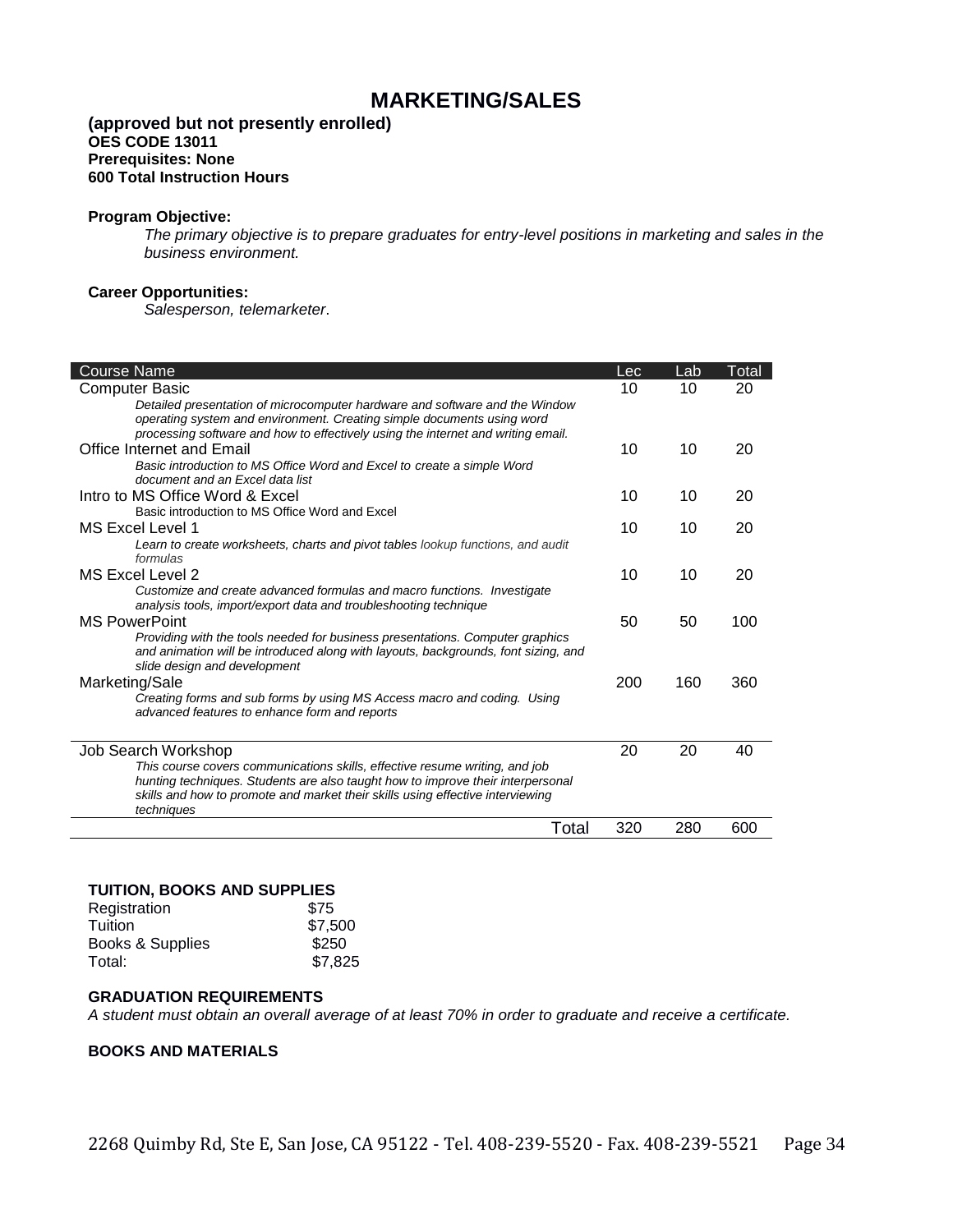- $\bullet$  MS PowerPoint 2010
- $\bullet$  MS Excel 2010
- 80/20 Sales and Marketing: The Definitive Guide to Working Less and Making More by Perry Marshall and Richard Koch

#### **EQUIPMENT USED IN CLASSROOM**

- **•** Computer
- Projector

#### **Methods of Instruction**

This program will be taught through a combination of classroom lectures, hands-on laboratory projects, small group, and individual projects.

#### **Methods of Evaluation**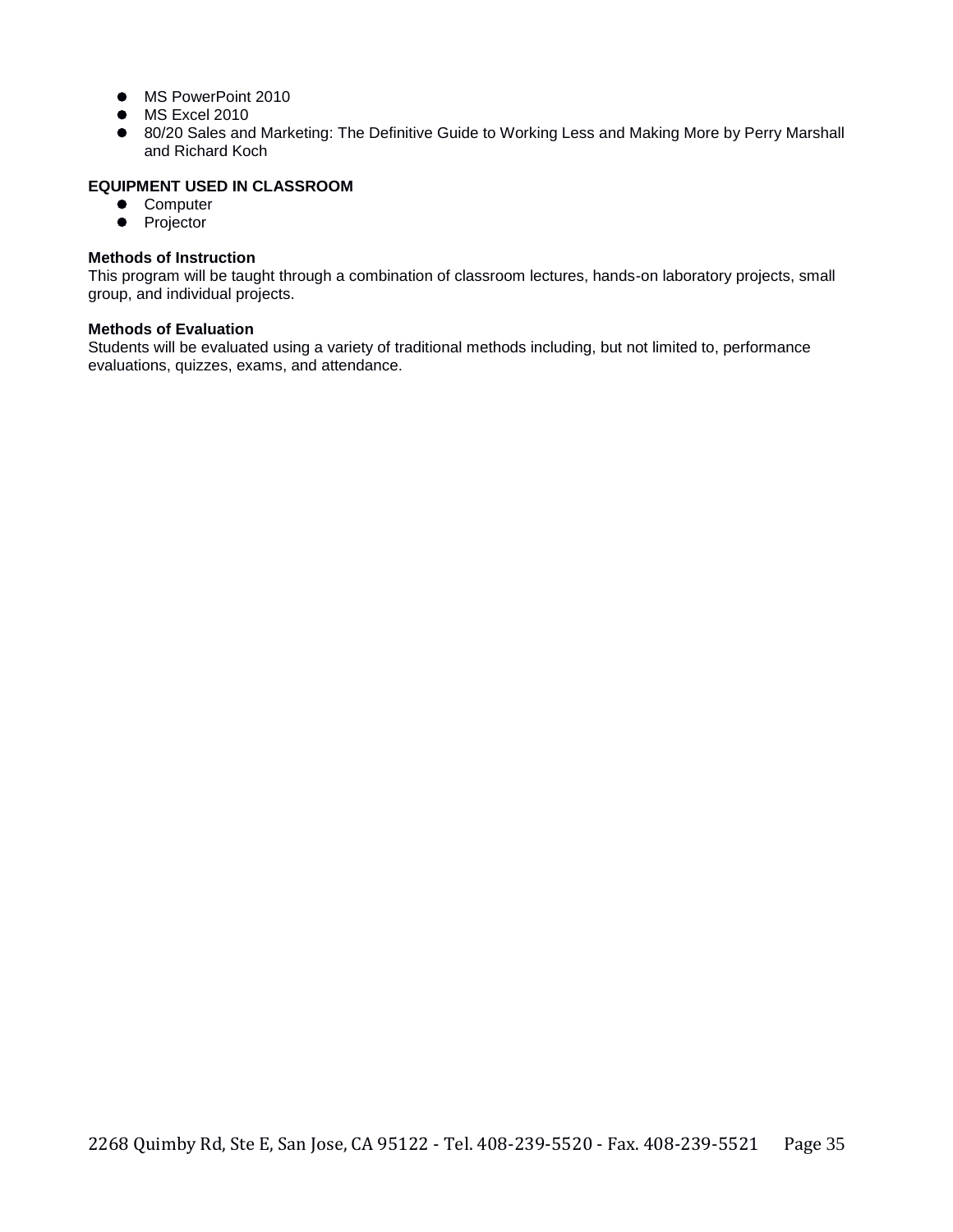# **MEDICAL ASSISTANT**

#### **(approved but not presently enrolled) OES CODE 31-9092 Prerequisites: None 740 Total Instruction Hours**

#### **Program Objective**:

*The educated Medical Assistant is able to function as both an administrative and/or clinical assistant in a variety of health care settings. Graduates are trained in both Administrative and Clinical procedures and able to work as Medical Assistants in both front and back office. Upon successful completion of the program, graduates will have the skills required for employment in a Doctor's office or Medical clinic and other health care practitioners' office.*

#### **Career Opportunities:**

*The job is a mix of traditional office work, including manning the front desk, answering phones and filing insurance forms, as well as hands-on tasks, such as drawing blood and preparing it for lab tests, administering injections and making sure medical histories are accurately recorded*

| <b>Course Name</b>                                                                                                                                                                                                                                                                                                                                                                                                                                                                                                                                                      | Lec | Lab | Total |
|-------------------------------------------------------------------------------------------------------------------------------------------------------------------------------------------------------------------------------------------------------------------------------------------------------------------------------------------------------------------------------------------------------------------------------------------------------------------------------------------------------------------------------------------------------------------------|-----|-----|-------|
| <b>Computer Literacy for Health Care Professionals</b><br>Students will learn to work with personal computers and using Microsoft Windows to<br>manage information and run programs. The course then progresses to an<br>introduction to Internet, Internet basics using Word, Excel, and practical exercises.<br>Acquire skills in typing and key boarding software in preparation for entry level<br>positions in a medical office settings                                                                                                                           | 20  | 40  | 60    |
| Introduction to Allied Health Care<br>Students will learn about ethics and responsibilities required in the allied health care<br>field. The program emphasize professionalism, patient and client relations,<br>adherence to the ethical and legal requirements of a medical practice and proper<br>communication skills. Identify the importance of accreditation, certification and<br>continuing education as they pertain to the professional medical assistance and<br>state the importance of understanding the scope of practice for the medical<br>assistance. | 40  | 20  | 60    |
| Medical terminology/Anatomy & Physiology<br>This course will teach the students how to utilize medical terminology in written and<br>spoken communication by developing the ability to recognize the language used in<br>the medical field. Define medical terminology & gain skills in identifying the basic<br>components of medical terminology such as word root, combining form, prefixes the<br>proper in using the terms. Students will be able to identify parts of the human body,<br>and describe the structures & basic function of each body system.        | 100 | 80  | 180   |
| <b>Medical Office Administration &amp; Procedures</b><br>This class prepares the student to perform the administrative or "front office" duties<br>in the medical facility student receives hands on experience on proper telephone<br>handling techniques, answering and communicating effectively over the phone.<br>Prepare and maintain appointment scheduling, medical records and compose<br>medical correspondence. Handle problem appointments and emergency situations,<br>prepare, organize, update and file medical records.                                 | 40  | 40  | 80    |
| Medical Insurance & Billing, Coding & Bookkeeping<br>Students will learn the basic concepts and procedures to perfume the tasks involved<br>in health insurance as well as insurance claim forms. Gain knowledge on insurance<br>rules, billing practice, and other administrative procedures in the office.                                                                                                                                                                                                                                                            | 40  | 20  | 60    |
| <b>Computerized Office Management</b><br>The course will teach students how to use software programs in scheduling<br>patients' appointment, prepare and process medical insurance claims. They will<br>demonstrate an understanding of current medical billing software used in the<br>insurance industry and be able to code and prepare insurance claims and analyze<br>benefits.                                                                                                                                                                                    | 20  | 20  | 40    |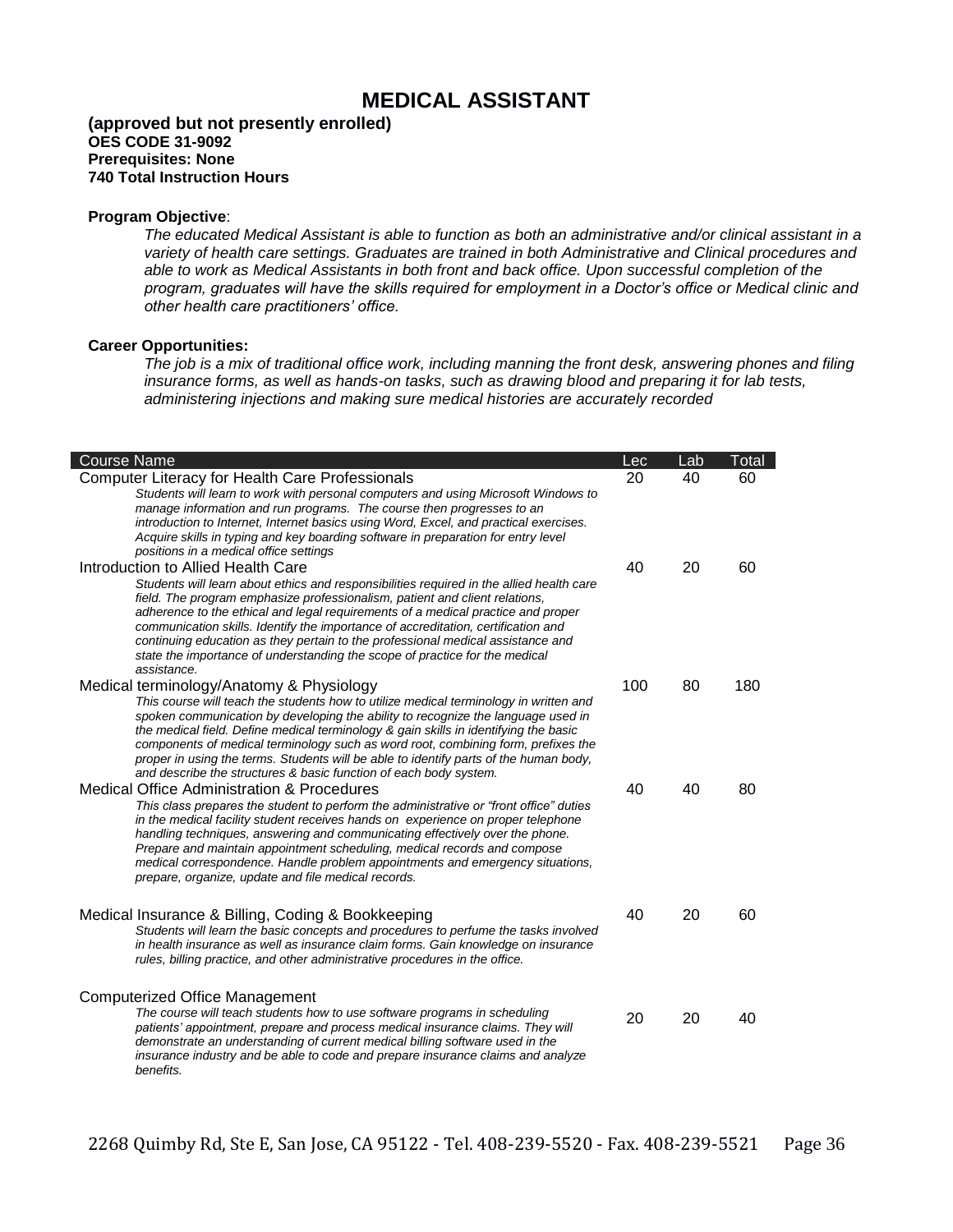| Vital Signs/EKG<br>The course teaches students on the proper way of obtaining patients' medical<br>history, vital signs such as weight, height, temperature, pulse & respiratory rate as<br>wells as blood pressure. Demonstrate proper positioning and draping for patient<br>procedure and collection of specimen during physical examination. Students will be<br>trained on procedures for monitoring and EKG tracing.                                                                                                                                  | 30 | 50 | 80 |
|-------------------------------------------------------------------------------------------------------------------------------------------------------------------------------------------------------------------------------------------------------------------------------------------------------------------------------------------------------------------------------------------------------------------------------------------------------------------------------------------------------------------------------------------------------------|----|----|----|
| <b>Basic Pharmacology</b><br>The course teaches students on the medical use of drugs, drug names, drug<br>requlations and legal classifications, principle actions of drugs, drug references, and<br>forms of drugs, drug abuse, storage and handling of medications. Students learn<br>essential prescription and pharmacy etiquette, FDA and DEA requlations, calculate<br>dosages patients.                                                                                                                                                              | 40 | 20 | 60 |
| Clinical Procedure, Injections & Venipuncture<br>Students will gain skills on the step by step procedure of the different types of<br>administration of injection and venipuncture. Know the importance of correct patient<br>identification, complete labeling and proper handling and storage, how to fill<br>syringes, use of proper asepsis procedures, and proper procedures to follow when<br>administering an injection to a patient. In addition, graduates will have met the state<br>requirements for injection, administration and venipuncture. | 30 | 50 | 80 |
| Job Search Workshop<br>This course covers communications skills, effective resume writing, and job hunting<br>techniques. Students are also taught how to improve their interpersonal skills and<br>how to promote and market their skills using effective interviewing techniques.                                                                                                                                                                                                                                                                         | 20 | 20 | 40 |
|                                                                                                                                                                                                                                                                                                                                                                                                                                                                                                                                                             |    |    |    |

| Total | 380 | 360 | . 40<br>ำ−ี |
|-------|-----|-----|-------------|
|       |     |     |             |

#### **TUITION, BOOKS AND SUPPLIES**

| Registration     | \$75    |
|------------------|---------|
| Tuition          | \$7,650 |
| Books & Supplies | \$300   |
| Total:           | \$8,025 |

#### **GRADUATION REQUIREMENTS**

*A student must obtain an overall average of at least 70% in order to graduate and receive a certificate.*

#### **BOOKS AND MATERIALS**

- Medical Terminology: 45 Mins or Less to Easily Breakdown the Language of Medicine by Chase Hassen
- Pearson's Comp. Medical Assisting by Nina M. Beaman
- Uniform

#### **EQUIPMENT USED IN CLASSROOM**

- $\bullet$  blood pressure, temperature and oxygen monitors
- adult and baby scales
- EKG machine, wall-mounted otoscope
- hemoglobin meter, glucometers, cholesterol machine, stethoscopes
- skeletons, mannequins, artificial limbs

#### **Externship**

This program requires full completion of a 160-hour externship in a hospital, clinic, or similar environment under the supervision of professional personnel.

#### **Methods of Instruction**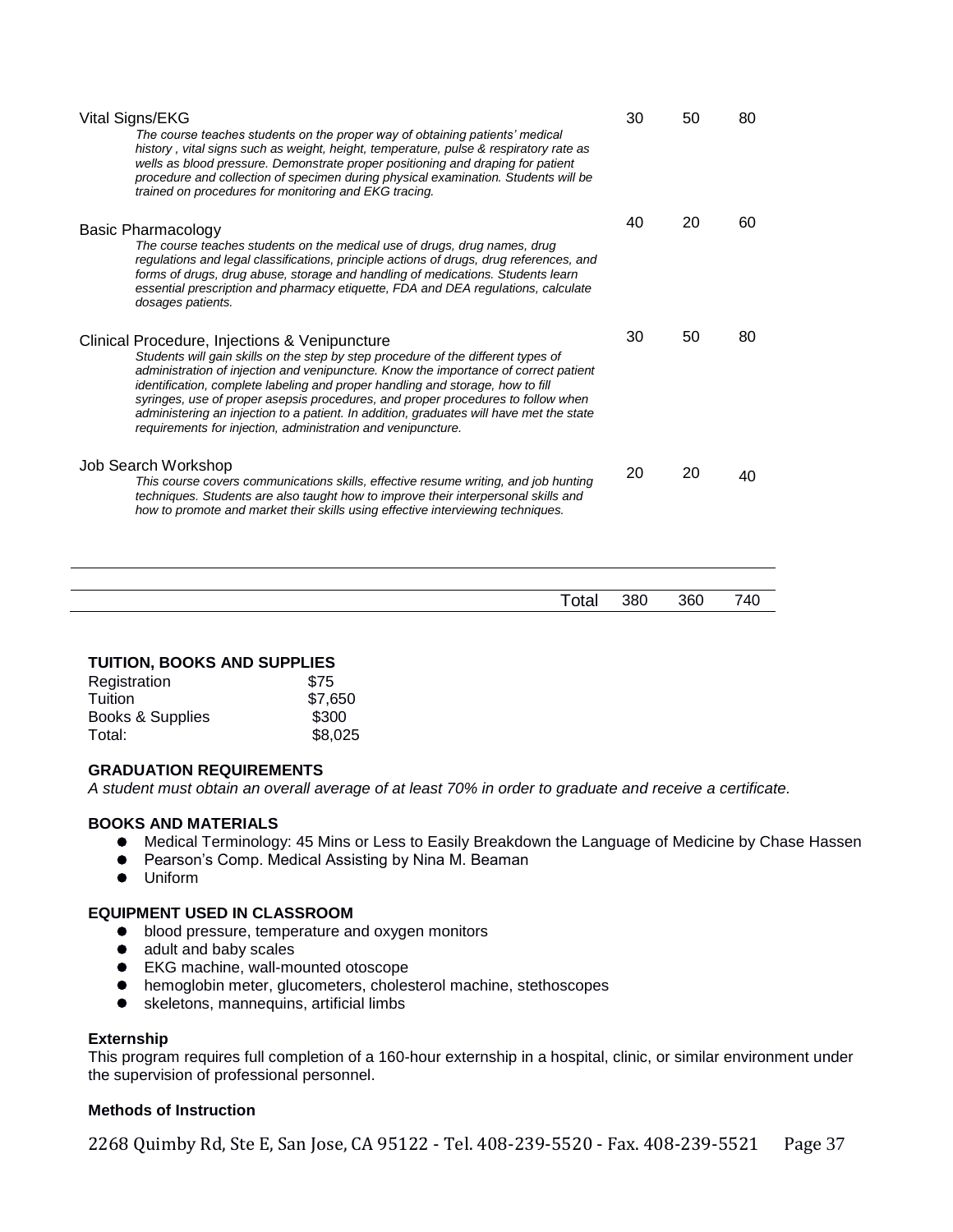This program will be taught through a combination of classroom lectures, hands-on laboratory projects, small group, and individual projects.

#### **Methods of Evaluation**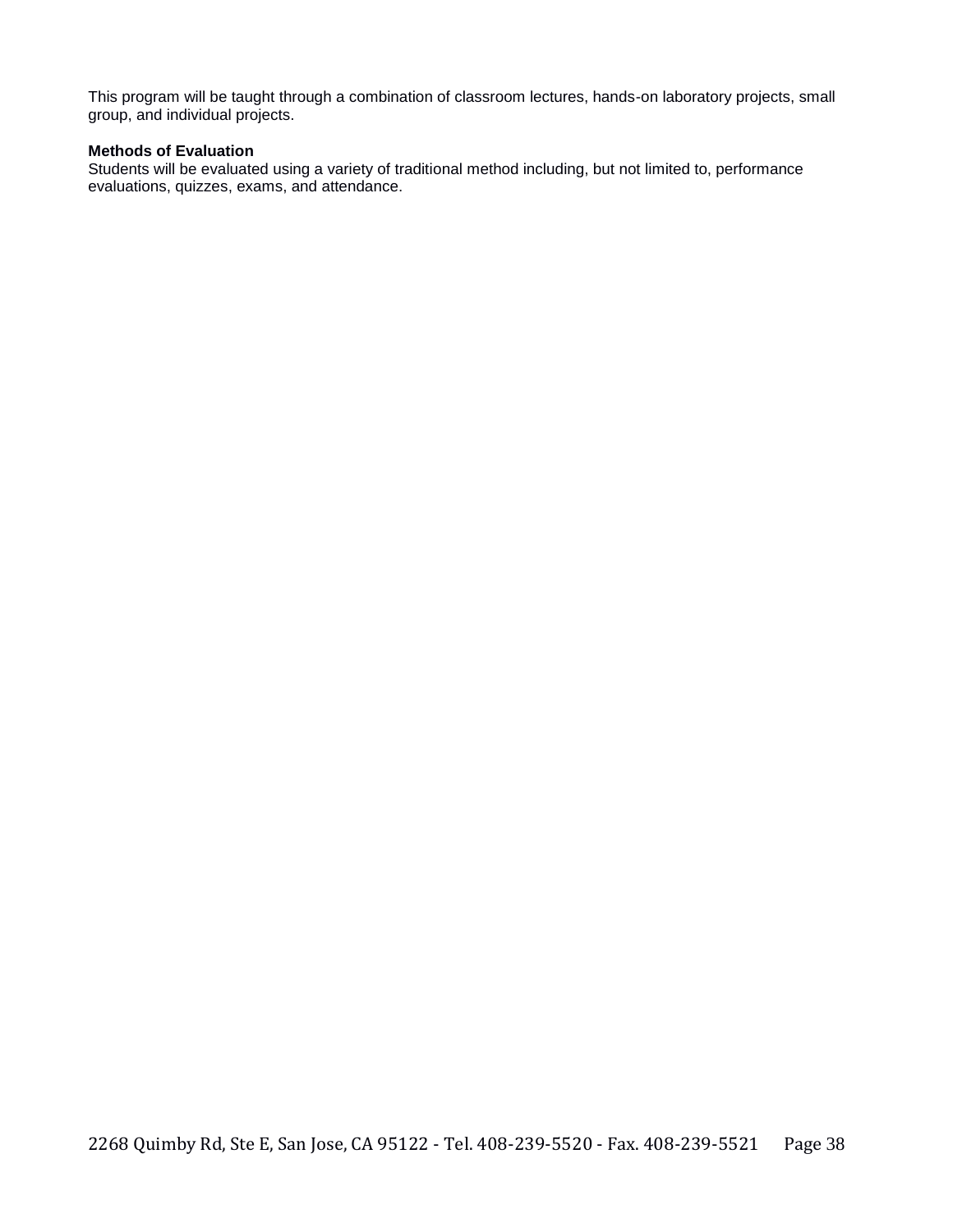# **MICROSOFT DATABASE ADMINISTRATOR (MCDBA)**

**(approved but not presently enrolled)**

OES CODE 25103 Prerequisites: None 400 Total Instruction Hours

#### **Program Objective**

*This program prepares students to attain the MCDBA credential. By earning the premier MCDBA credential, students are demonstrating that they have the skills necessary to lead organizations in the successful design, implementation, and administration of SQL Server database*

#### **Career Opportunities:**

 $\overline{\phantom{a}}$ 

*Database Administrators, Database Analysts and Database Developers* 

| <b>Course Name</b>                                                                                                                                                                                                                                                                                                                                                                                                                | Lec | Lab | Total |
|-----------------------------------------------------------------------------------------------------------------------------------------------------------------------------------------------------------------------------------------------------------------------------------------------------------------------------------------------------------------------------------------------------------------------------------|-----|-----|-------|
| Computer Basic                                                                                                                                                                                                                                                                                                                                                                                                                    | 10  | 10  | 20    |
| Detailed presentation of microcomputer hardware and software and the Window<br>operating system and environment. Creating simple documents using word<br>processing software and how to effectively using the internet and writing email.                                                                                                                                                                                         |     |     |       |
| Office Internet and Email                                                                                                                                                                                                                                                                                                                                                                                                         | 10  | 10  | 20    |
| Basic introduction to MS Office Word and Excel to create a simple Word<br>document and an Excel data list                                                                                                                                                                                                                                                                                                                         |     |     |       |
| Intro to MS Office Word & Excel                                                                                                                                                                                                                                                                                                                                                                                                   | 10  | 10  | 20    |
| Basic introduction to MS Office Word and Excel                                                                                                                                                                                                                                                                                                                                                                                    |     |     |       |
| MS Excel Level 1                                                                                                                                                                                                                                                                                                                                                                                                                  | 10  | 10  | 20    |
| Learn to create worksheets, charts and pivot tables lookup functions, and audit<br>formulas                                                                                                                                                                                                                                                                                                                                       |     |     |       |
| MS Excel Level 2                                                                                                                                                                                                                                                                                                                                                                                                                  | 10  | 10  | 20    |
| Customize and create advanced formulas and macro functions. Investigate<br>analysis tools, import/export data and troubleshooting technique                                                                                                                                                                                                                                                                                       |     |     |       |
| MS Access Level 1                                                                                                                                                                                                                                                                                                                                                                                                                 | 45  | 45  | 90    |
| This course introduces the students to the main concepts of database<br>management systems, presenting Microsoft Access as a database package<br>including advanced Excel functions. Topics such as creating a data file, sorting,<br>indexing, creating entry forms, creating labels and reports, using functions, using<br>memory variables, work areas, accessing information in different data files related<br>to each other |     |     |       |
| <b>MS Access Level 2</b>                                                                                                                                                                                                                                                                                                                                                                                                          | 45  | 45  | 90    |
| Creating forms and subforms by using MS Access macro and coding. Using<br>advanced features to enhance form and reports                                                                                                                                                                                                                                                                                                           |     |     |       |
| SQL 2016                                                                                                                                                                                                                                                                                                                                                                                                                          | 40  | 40  | 80    |
| Installing, configuring and managing MS SQL server                                                                                                                                                                                                                                                                                                                                                                                |     |     |       |
| Job Search Workshop                                                                                                                                                                                                                                                                                                                                                                                                               | 20  | 20  | 40    |
| This course covers communications skills, effective resume writing, and job<br>hunting techniques. Students are also taught how to improve their interpersonal<br>skills and how to promote and market their skills using effective interviewing<br>techniques                                                                                                                                                                    |     |     |       |
| Total                                                                                                                                                                                                                                                                                                                                                                                                                             | 200 | 200 | 400   |

#### **TUITION, BOOKS AND SUPPLIES**

| Registration     | \$75    |
|------------------|---------|
| Tuition          | \$5,125 |
| Books & Supplies | \$250   |
| Total:           | \$5,450 |

#### **GRADUATION REQUIREMENTS**

*A student must obtain an overall average of at least 70% in order to graduate and receive a certificate.*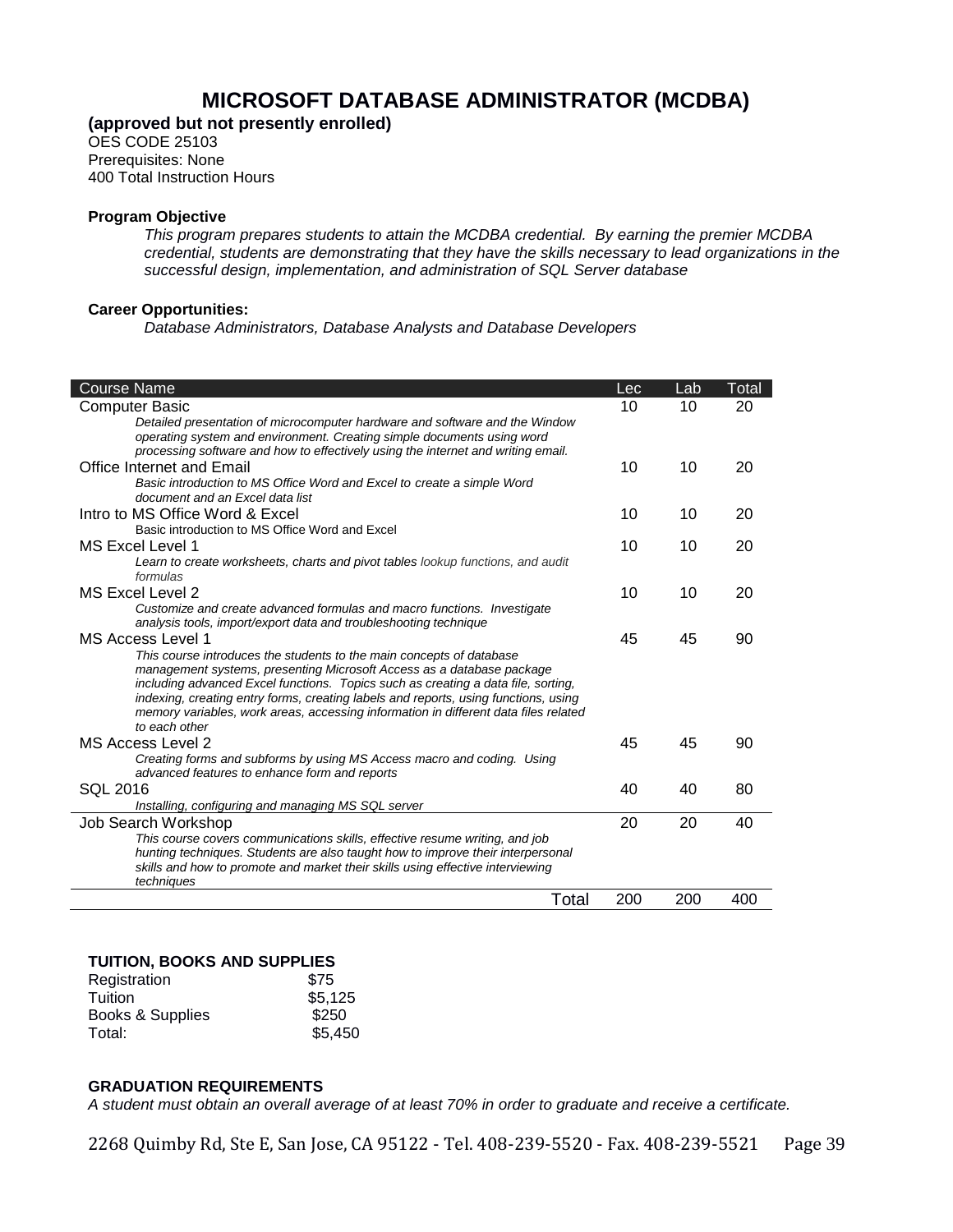#### **BOOKS AND MATERIALS**

- Handouts by instructor
- **•** MS Word 2010
- $\bullet$  MS Excel 2010
- $\bullet$  MS Access 2010
- MS SQL Server 2016: A Beginner's Guide by Dusan Petkovic
- $\bullet$  USB memory

#### **EQUIPMENT USED IN CLASSROOM**

- **•** Computer
- Projector

#### **Methods of Instruction**

This program will be taught through a combination of classroom lectures, hands-on laboratory projects, small group, and individual projects.

#### **Methods of Evaluation**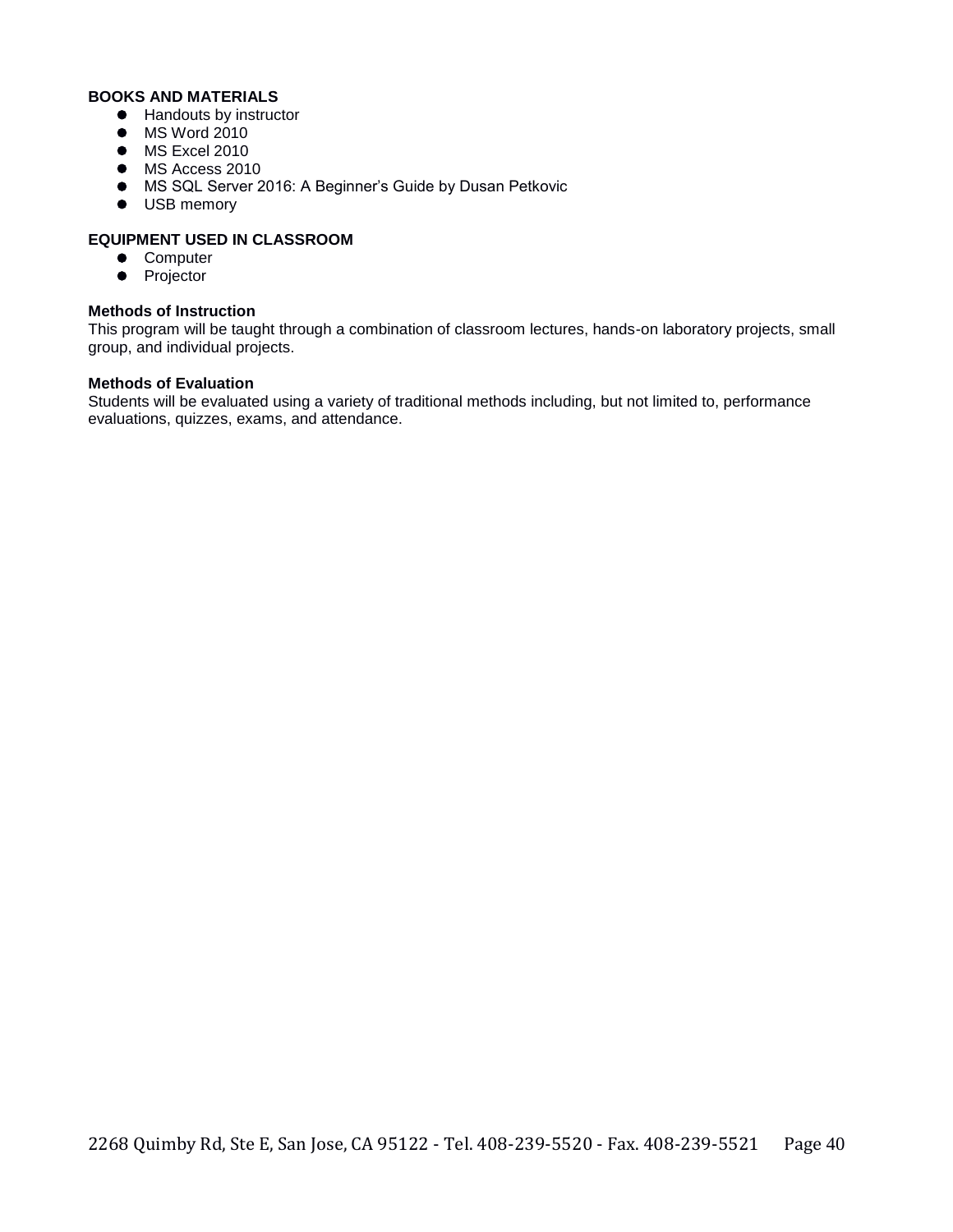# **MICROSOFT SOLUTIONS DEVELOPER**

**(approved but not presently enrolled)**

OES CODE 25105 Prerequisites: None 480 Total Instruction Hours

#### **Program Objective:**

*The Microsoft Solution Developer (MCSD) credential is the premier certification for professionals who design and develop leading-edge business solutions with Microsoft development tools, technologies, platforms, and the Microsoft Windows DNA architecture. The types of applications MCSDs are able to develop include desktop applications and multi-user, Web-based, N-tier, and transaction-based applications. The credential covers job tasks ranging from analyzing business requirements to maintaining solutions.*

*The MCSD credential is one of the most widely recognized technical certifications in the industry- a credential in high demand. By earning the premier MCSD credential, individuals are demonstrating that they have the skills necessary to lead organizations in the successful design, implementation, and administration of business solutions with Microsoft products.*

#### **Careers Opportunities:**

*Designer, implementer, and administrator in business solutions with Microsoft products.*

| <b>Course Name</b>                                                                                                                                                                                                                                                                                                                                                                                                                                                                                                                                                                                                                                           | Lec | Lab | Total |
|--------------------------------------------------------------------------------------------------------------------------------------------------------------------------------------------------------------------------------------------------------------------------------------------------------------------------------------------------------------------------------------------------------------------------------------------------------------------------------------------------------------------------------------------------------------------------------------------------------------------------------------------------------------|-----|-----|-------|
| C language<br>This course is designed to help students getting familiar with the most powerful<br>and flexibility language in the world. You learn the basic concept of programming,<br>C fundamentals, prepare and running a complete C Program, Operators and<br>Expressions, Data Input and Output, Control Statements, Functions in C, Program<br>Structure, Array, Pointers, Structures and Unions. Top-Down design, integer<br>variables, looping, arrays and multidimensional arrays/sorting, strings and string<br>functions, data structures, binary operation.                                                                                     | 75  | 45  | 120   |
| C++ language<br>Students learn the principles and use of object-oriented programming in C++<br>language. Emphasizes elements of program design, style, documentation and<br>efficiency. Upon completion of the course, students should be able to write and<br>efficiently debug programs of size and complexity well above the C course,<br>making use of UNIX operation system tools. Design and implement desktop<br>applications with Microsoft Visual C++ 6.0.                                                                                                                                                                                          | 120 | 60  | 180   |
| Analyzing Requirements and Defining Solution Architectures<br>This course prepares students with the ability to analyze business requirements in<br>a given scenario and then define technical solution architectures that will optimize<br>business results by using Microsoft development tools.<br>Designing and implementing Databases with Microsoft SQL Server 2000<br>Enterprise Edition. This course provides student the following skills: Developing a<br>Logical Data, Implementing the Physical Database, Retrieving and Modifying<br>Data, Programming Business Logic, Tuning and Optimizing Data Access,<br>Designing a Database Security Plan | 100 | 40  | 140   |
| Job Search Workshop<br>This course covers communications skills, effective resume writing, and job<br>hunting techniques. Students are also taught how to improve their interpersonal<br>skills and how to promote and market their skills using effective interviewing<br>techniques                                                                                                                                                                                                                                                                                                                                                                        | 20  | 20  | 40    |
| Total                                                                                                                                                                                                                                                                                                                                                                                                                                                                                                                                                                                                                                                        | 315 | 165 | 480   |

#### **TUITION, BOOKS AND SUPPLIES**

| Registration     | \$75    |
|------------------|---------|
| Tuition          | \$5,625 |
| Books & Supplies | \$250   |
| Total:           | \$5,950 |
|                  |         |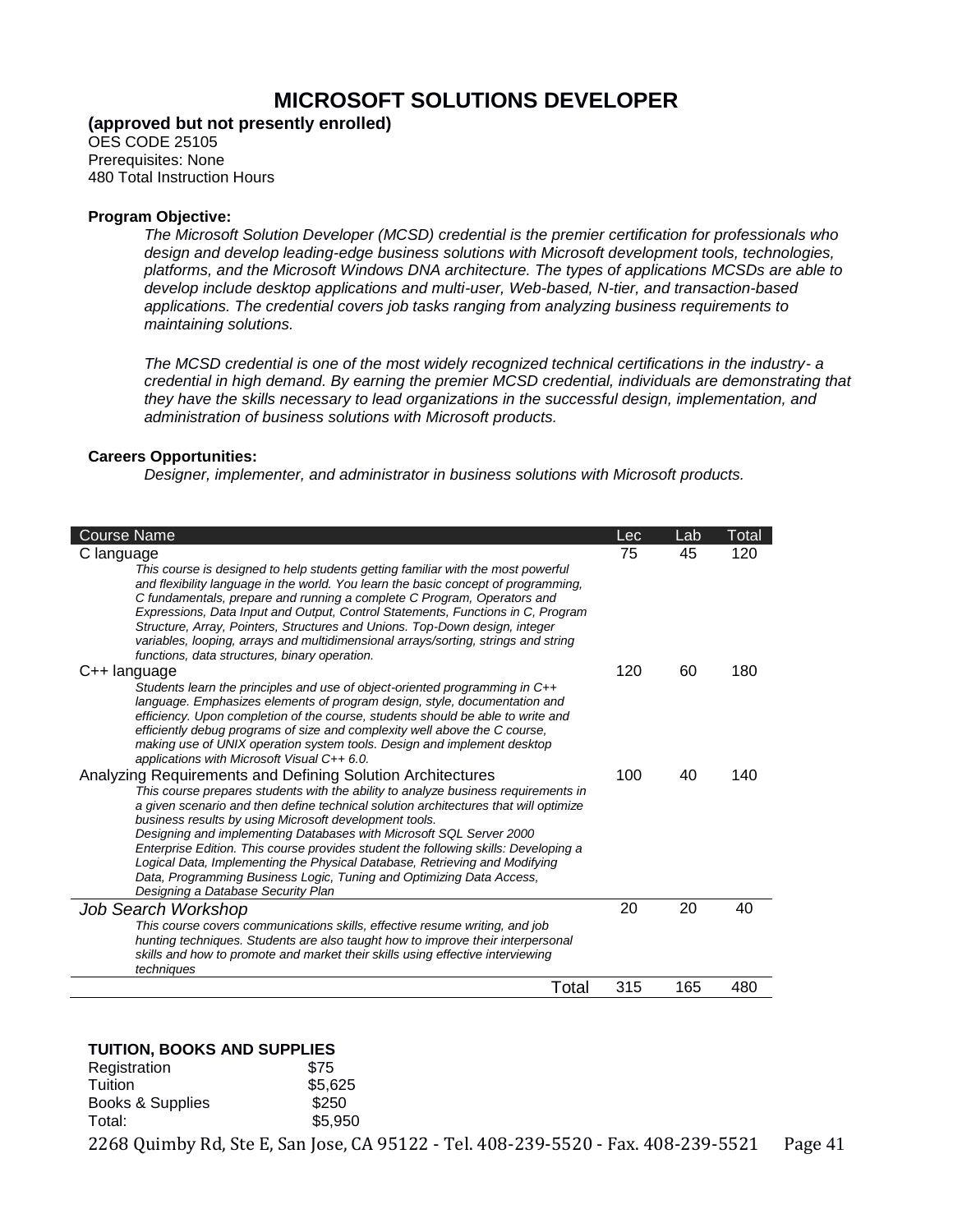#### **GRADUATION REQUIREMENTS**

*A student must obtain an overall average of at least 70% in order to graduate and receive a certificate.* 

#### **BOOKS AND MATERIALS**

- The Ultimate Guide to Learn C Programming by Peter Hoffman
- **•** Handouts by instructor
- $\bullet$  USB memory

#### **EQUIPMENT USED IN CLASSROOM**

- **•** Computer
- Projector

#### **Methods of Instruction**

This program will be taught through a combination of classroom lectures, hands-on laboratory projects, small group, and individual projects.

#### **Methods of Evaluation**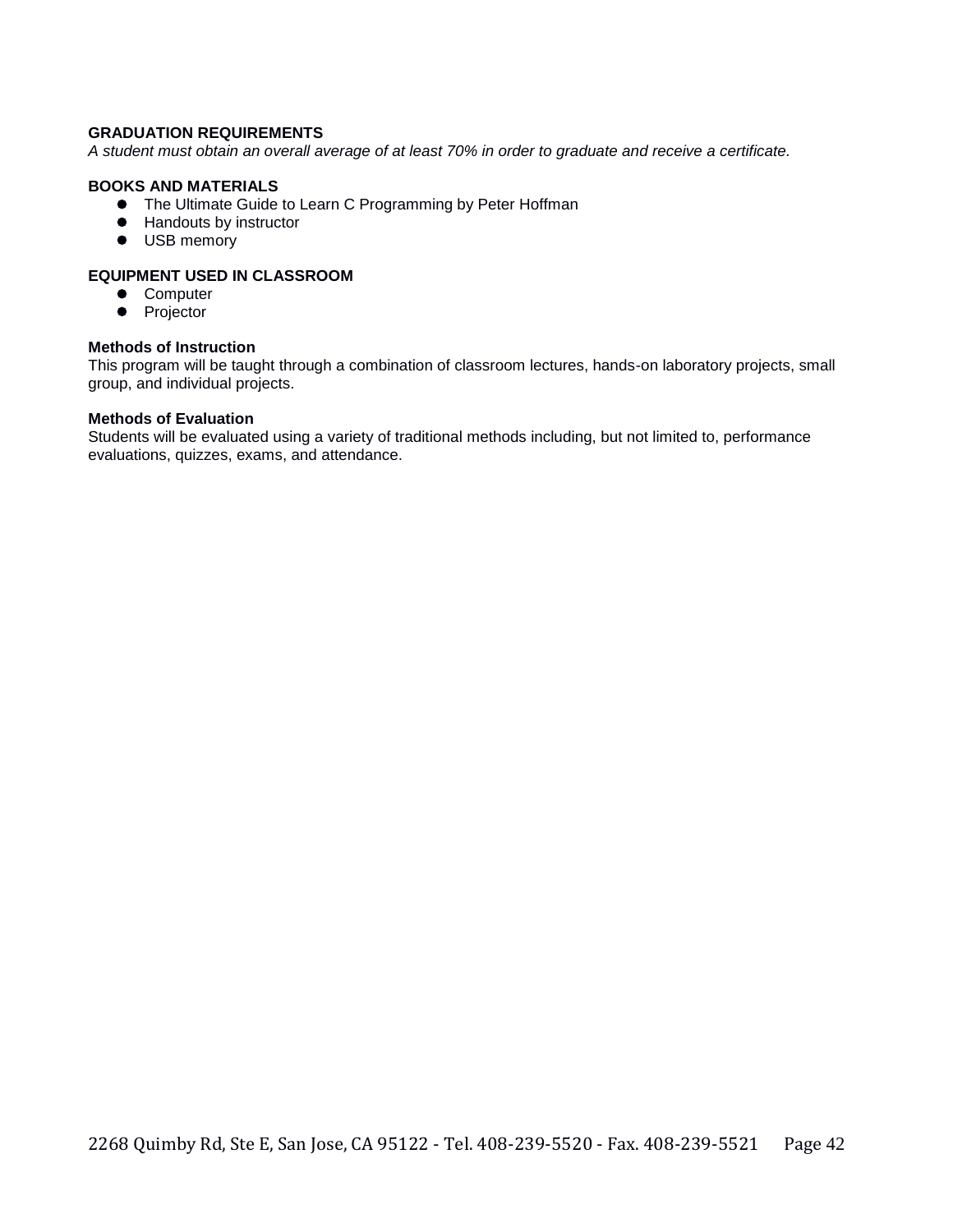# **NETWORK ENGINEERING**

OES CODE 22102

Prerequisites: PC Specialist/ A+ and familiar with Microsoft Windows System 960 Total Instruction Hours

#### **Program Objective:**

*Designed for students wishing to develop specialize network implementation and support skills that meet technical proficiency and expertise with Cisco and Microsoft solution. A program that focuses on the design, implementation, and management of linked systems of computers, peripherals, and associated software to maximize efficiency and productivity, and that prepares individuals to function as network specialists and managers at various levels. Includes instruction in operating systems and applications; systems design and analysis; networking theory and solutions; types of networks; network management and control; network and flow optimization; security; configuring; and troubleshooting.*

#### **Careers Opportunities:**

*Network Administrator, Network Analyst, IT Assistant, IT Support and System Administrator*

| <b>Course Name</b>                                                                                                                                                                                                                                                                                                  | Lec | Lab | Total |
|---------------------------------------------------------------------------------------------------------------------------------------------------------------------------------------------------------------------------------------------------------------------------------------------------------------------|-----|-----|-------|
| System Admin                                                                                                                                                                                                                                                                                                        | 175 | 175 | 350   |
| Setup, manage and troubleshoot Domain Controllers, local DNS and DHCP<br>server, sharing files and printers, manage user accounts, backup/restore tasks<br>, in Windows environment.                                                                                                                                |     |     |       |
| Networking                                                                                                                                                                                                                                                                                                          | 145 | 145 | 290   |
| Learning Networking Theory, OSI Model, TCP/IP protocol, IP and Subnetting<br>network. Routing and Remote Access: Using Windows server as a router with<br>RIP v.2 protocol. Define Routing table with a static route. Setup, manage DNS,<br>DHCP, Web server, FTP server, NAT server. Web Hosting and Redirections. |     |     |       |
| Cisco command line interface                                                                                                                                                                                                                                                                                        | 140 | 140 | 280   |
| Networking theory with TCP/IP protocols. IP v4 and Subnetting. Classless Inter<br>Domain Routing (CDIR). Learn CISCO Command Line by using Router SIM.<br>Configure CISCO Router using Network Protocol: Static Route, RIP, IGRP,<br>EIGRP and OSPF                                                                 |     |     |       |
| Job Search Workshop                                                                                                                                                                                                                                                                                                 | 20  | 20  | 40    |
| This course covers communications skills, effective resume writing, and job<br>hunting techniques. Students are also taught how to improve their interpersonal<br>skills and how to promote and market their skills using effective interviewing<br>techniques                                                      |     |     |       |
| Total                                                                                                                                                                                                                                                                                                               | 480 | 480 | 960   |

#### **TUITION, BOOKS AND SUPPLIES**

| \$8,650 |
|---------|
| \$300   |
| \$9,025 |
|         |

#### **GRADUATION REQUIREMENTS**

*A student must obtain an overall average of at least 70% in order to graduate and receive a certificate. A student is allowed to retake a class in which the grade was below 70%.*

#### **BOOKS AND MATERIALS**

- Microsoft Certified Systems Engineer Core Requirements Training
- Networking Lab Handout by Instructor
- **O** USB Memory

#### **EQUIPMENT USED IN CLASSROOM**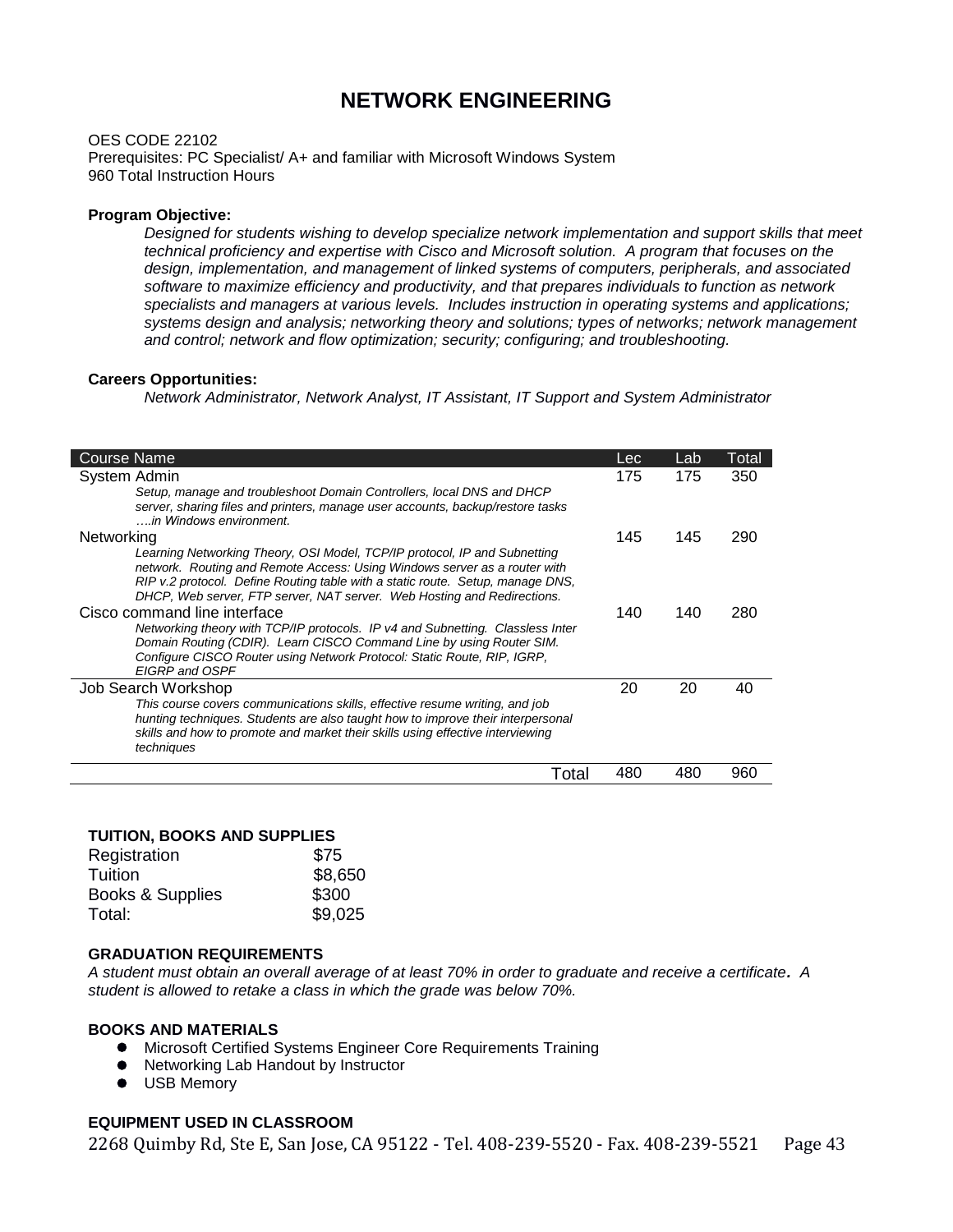- **•** Personal computers with Internet
- Projector
- **•** Phone and DSL lines, switches, hubs, servers

#### **Methods of Instruction**

This program will be taught through a combination of classroom lectures, hands-on laboratory projects, small group, and individual projects.

#### **Methods of Evaluation**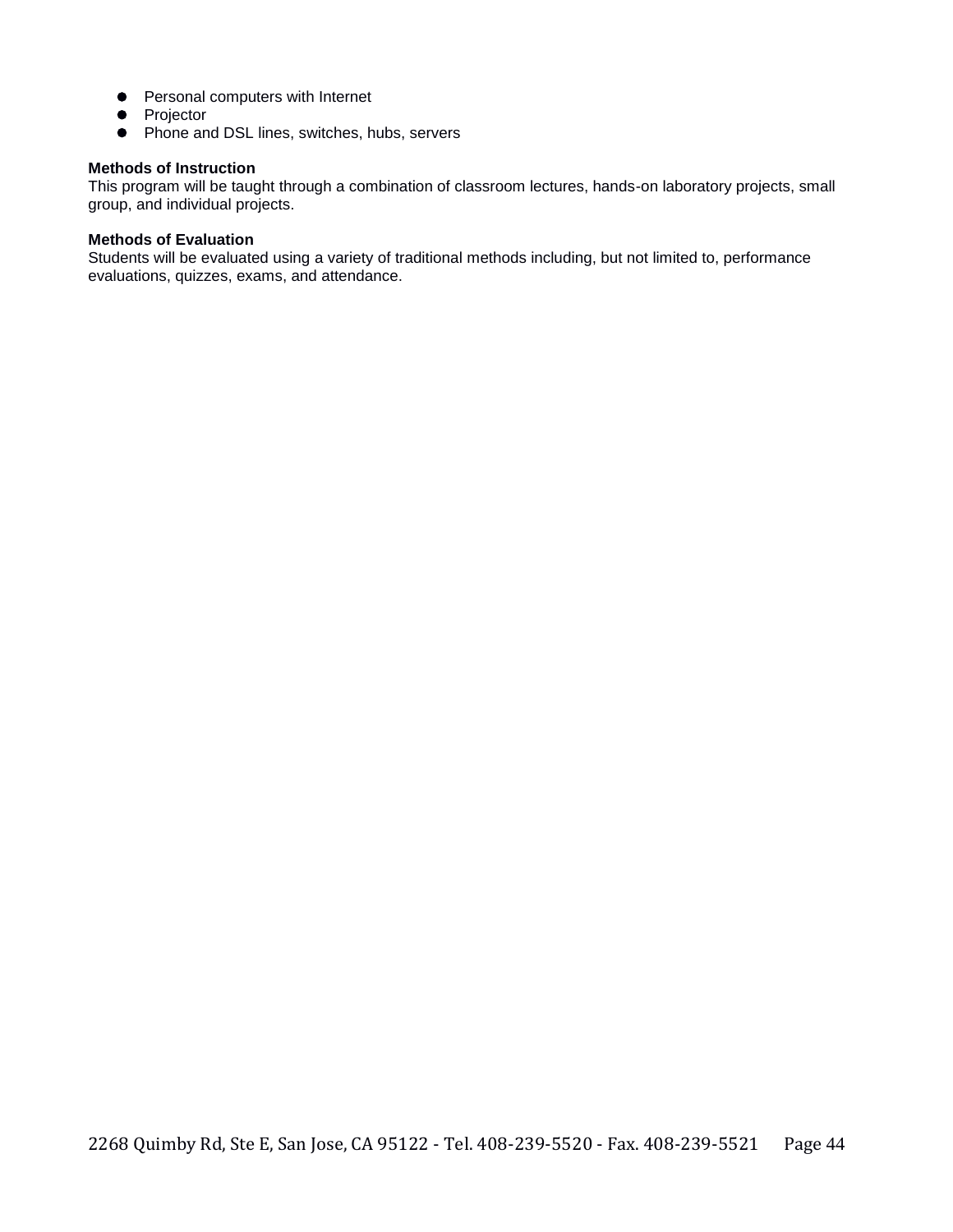# **PC SPECIALIST/A+**

**(approved but not presently enrolled)**

OES CODE 25104 Prerequisites: None 780 Total Instruction Hours

#### **Program Objective:**

*Upon completion of this course, the students will qualify as a PC Technician knowledgeable in system hardware and software, including system configuration, upgrade, and repair at a component level. A program that prepares individuals to apply programming and systems analysis principles to the selection, implementation, and troubleshooting of customized computer and software installations across the life cycle. Includes instruction in computer hardware and software; compilation, composition, execution, and operating systems.* 

#### **Careers Opportunities:**

*PC Technician, Computer Repair Specialist, Tech-Support Specialist and System Administrator*

| <b>Course Name</b>                                                                                                                                                                                                                                                                                                       | Lec       | Lab       | Total |
|--------------------------------------------------------------------------------------------------------------------------------------------------------------------------------------------------------------------------------------------------------------------------------------------------------------------------|-----------|-----------|-------|
| <b>Computer Basic</b>                                                                                                                                                                                                                                                                                                    | 10        | 10        | 20    |
| This course is a detailed presentation of microcomputer hardware and software<br>and the Window operating system and environment. Students learn computer<br>components and terminologies                                                                                                                                |           |           |       |
| Office Internet and Email                                                                                                                                                                                                                                                                                                | 10        | 10        | 20    |
| Basic introduction to the use of E-Mail and basic understanding of navigating the<br>internet using popular browsers.                                                                                                                                                                                                    |           |           |       |
| Intro MS Office Word & Excel                                                                                                                                                                                                                                                                                             | 10        | 10        | 20    |
| Basic introduction to MS Office Word and Excel to create a simple Word<br>document and an Excel data list                                                                                                                                                                                                                |           |           |       |
| Advance MS Word                                                                                                                                                                                                                                                                                                          | 10        | 10        | 20    |
| Create and edit documents using character and paragraph formatting. How to<br>manage auto text entries, styles, templates, macros, merging and multiple<br>columnar formats, mail merge. Microsoft Word Art is also covered. Use of<br>Graphics, OLE, and text to construct powerful presentation documents              |           |           |       |
| MS Excel Level 1                                                                                                                                                                                                                                                                                                         | 10        | 10        | 20    |
| Learn to create worksheets, charts and pivot tables lookup functions, and audit<br>formulas                                                                                                                                                                                                                              |           |           |       |
| PC Service Technician - Hardware Essentials                                                                                                                                                                                                                                                                              | 60        | 50        | 110   |
| This course covers a basic knowledge of installing, configuring, upgrading,<br>troubleshooting, and repairing desktop computer system. Theory will be supported<br>and reinforced by direct hands-on labs.                                                                                                               |           |           |       |
| PC Service Technician - Operating Systems Essentials                                                                                                                                                                                                                                                                     | 80        | 80        | 160   |
| This course covers the core Microsoft Windows Operating Systems. Major topics<br>include a basic knowledge of Windows Command line, Windows 2K, XP, Vista<br>and 7 for installing, configuring, upgrading, troubleshooting, and repairing desktop<br>computer systems. Theory will be supported by direct hands-on labs. |           |           |       |
| PC Service Technician - Operational Procedure                                                                                                                                                                                                                                                                            | 15        | <b>NA</b> | 15    |
| This mini-course is designed to provide basic information on safety and<br>environmental procedures, communication skills and professionalism in the<br>workplace.                                                                                                                                                       |           |           |       |
| Intro to TCP/IP Computer Networking                                                                                                                                                                                                                                                                                      | 75        | 75        | 150   |
| This course explores students to Transmission Control Protocol/Internet Protocol<br>(TCP/IP) suite for PC platforms, designing subnet networks for home/small<br>business offices, understanding the fundamentals of the Internet and its<br>application.                                                                |           |           |       |
| CompTIA Essentials (220-701) and CompTIA Practical Application (220-                                                                                                                                                                                                                                                     | 35        | 30        | 65    |
| 702) Exam Essential Training<br>This review exam section provides (220-701 and 220-702). The preparation<br>covers broad range of hardware and software topics to help student pass two<br>parts of the exam - the Core and the Microsoft DOS/Windows portion                                                            |           |           |       |
| <b>Externship Program</b>                                                                                                                                                                                                                                                                                                | <b>NA</b> | 140       | 140   |
| Upon program completion, students will receive real world IT working experience<br>with our network of business partners and clients.                                                                                                                                                                                    |           |           |       |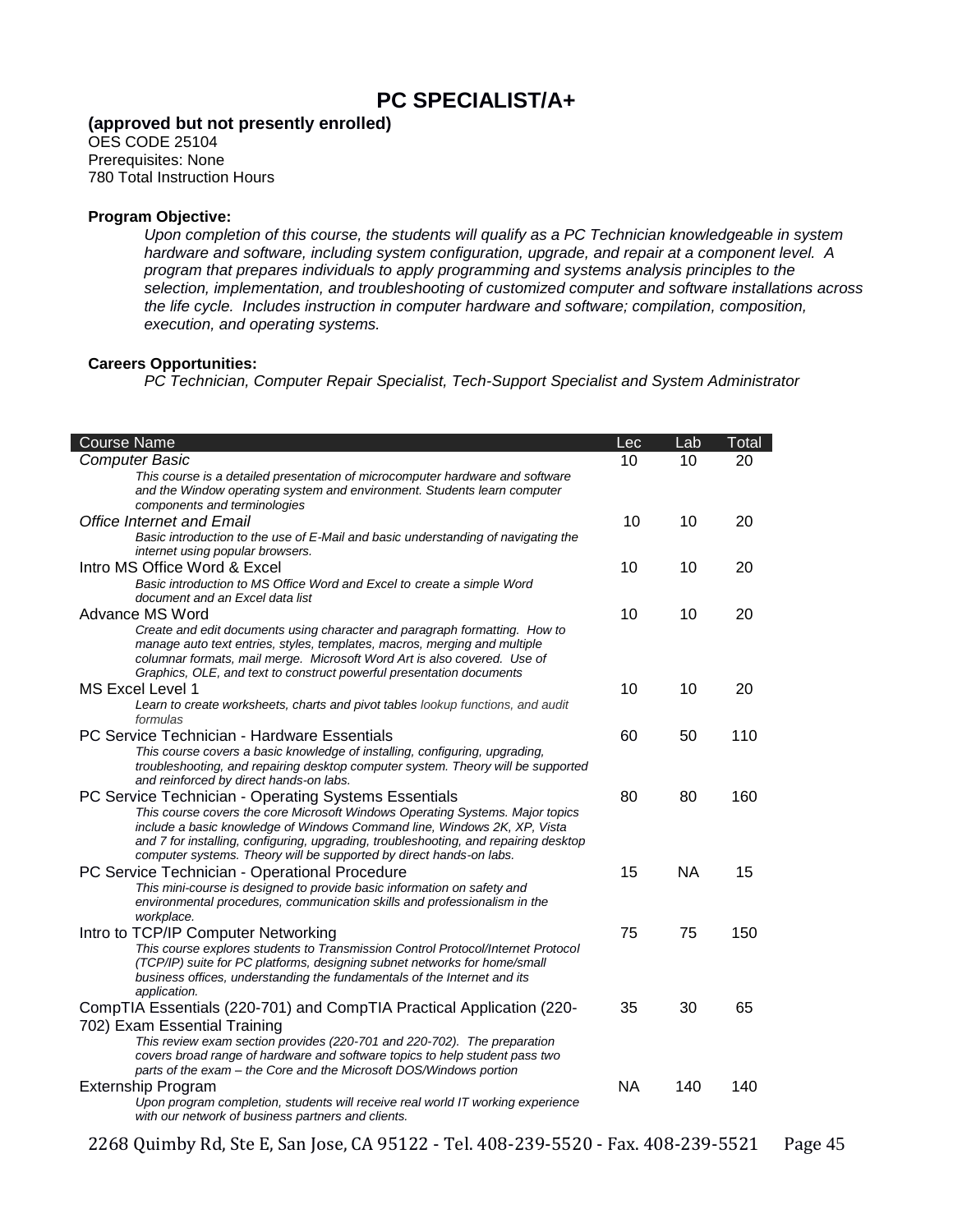| Job Search Workshop                                                                                                                                                                                                                                            | 20  |     | 40   |
|----------------------------------------------------------------------------------------------------------------------------------------------------------------------------------------------------------------------------------------------------------------|-----|-----|------|
| This course covers communications skills, effective resume writing, and job<br>hunting techniques. Students are also taught how to improve their interpersonal<br>skills and how to promote and market their skills using effective interviewing<br>techniques |     |     |      |
| Total                                                                                                                                                                                                                                                          | 335 | 445 | 780. |

#### **TUITION, BOOKS AND SUPPLIES**

| Registration     | \$75    |
|------------------|---------|
| Tuition          | \$6,500 |
| Books & Supplies | \$300   |
| Total:           | \$6,875 |

#### **GRADUATION REQUIREMENTS**

*A student must obtain an overall average of at least 70% in order to graduate and receive a certificate.* 

#### **BOOKS AND MATERIALS**

- Handout for computer basic class by instructors
- Handouts prepared by instructor: lecture and practices
- CompTIA A+ 2009 by Jean Andrew
- $\bullet$  USB Memory

#### **EQUIPMENTS USED IN CLASSROOM**

- **•** Personal computers with Internet
- **•** Projector
- Phone and DSL lines, switches, hubs, and servers

#### **Methods of Instruction**

This program will be taught through a combination of classroom lectures, hands-on laboratory projects, small group, and individual projects.

#### **Methods of Evaluation**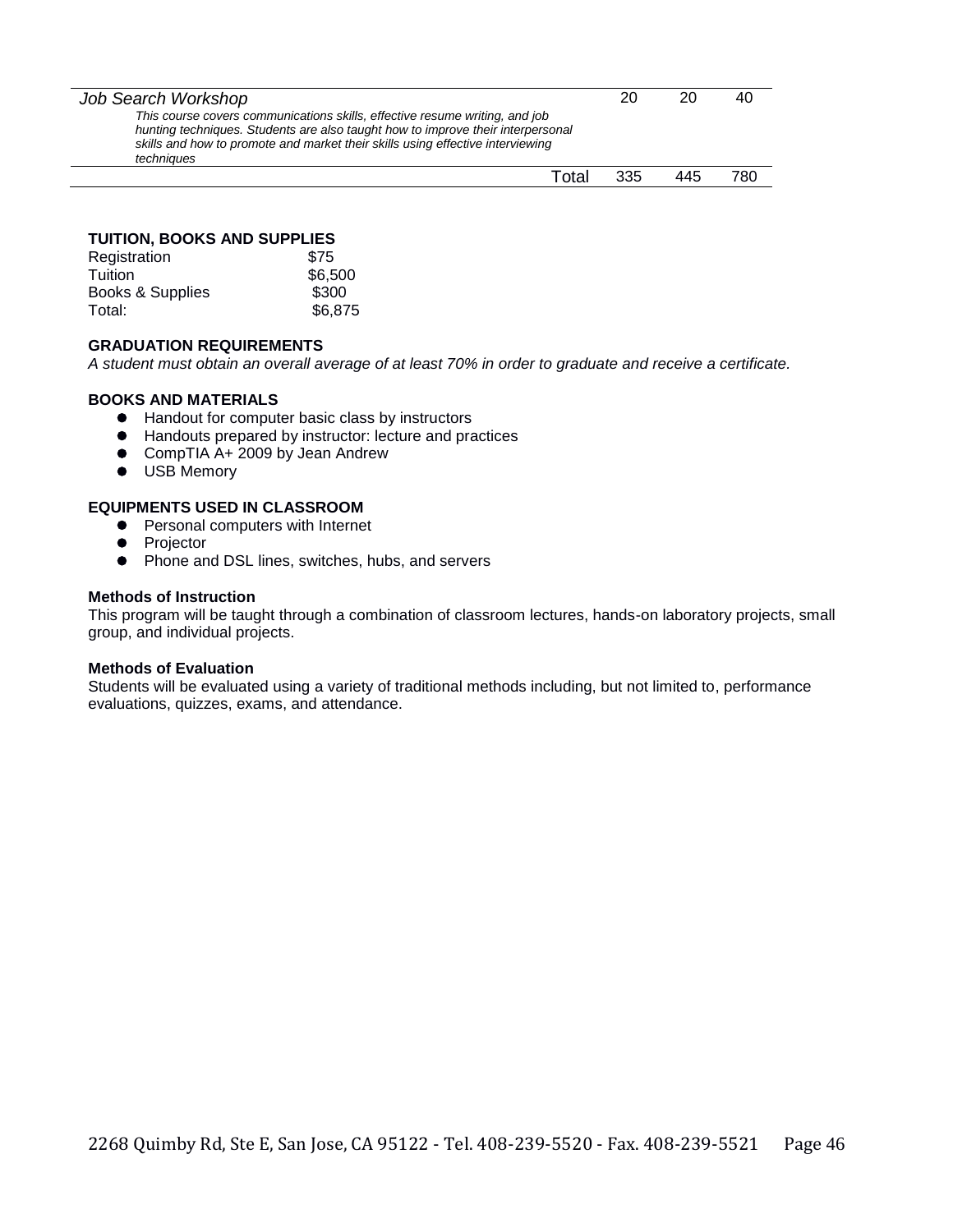# **WEB DEVELOPMENT**

#### **(approved but not presently enrolled)**

OES CODE 25102, 25105 Prerequisites: None 660 Total Instruction Hours

#### **Program Objective:**

*This course provides students with complete hands-on experience in Web development. Students learn to create multimedia, write small applications, and build and maintain a complex Website.* 

#### **Careers Opportunities:**

*Web master, web developers, entry-level web application developers.*

| Course Name                                                                                                                                                                                                                                                                                                                                                                                                                                                                                                                                    | Lec | Lab | Total |
|------------------------------------------------------------------------------------------------------------------------------------------------------------------------------------------------------------------------------------------------------------------------------------------------------------------------------------------------------------------------------------------------------------------------------------------------------------------------------------------------------------------------------------------------|-----|-----|-------|
| Computer Basic                                                                                                                                                                                                                                                                                                                                                                                                                                                                                                                                 | 10  | 10  | 20    |
| This course is a detailed presentation of microcomputer hardware and software<br>and the Window operating system and environment. Students learn computer<br>components and terminologies                                                                                                                                                                                                                                                                                                                                                      |     |     |       |
| <b>Office Internet and Email</b>                                                                                                                                                                                                                                                                                                                                                                                                                                                                                                               | 10  | 10  | 20    |
| Basic introduction to the use of E-Mail and basic understanding of navigating the<br>internet using popular browsers.                                                                                                                                                                                                                                                                                                                                                                                                                          |     |     |       |
| Web development                                                                                                                                                                                                                                                                                                                                                                                                                                                                                                                                | 140 | 80  | 220   |
| Students learn to develop simple Web pages from scratch by using Microsoft<br>FrontPage and HTML This course also provide Web Development concept<br>including Website architecture, linking, text formatting, forms, lists, tables, media<br>insertion, image maps, frames, FTP, basic java script, basic Pert scripting to<br>process form. FrontPage functionalities introduced are Explorer, Editor, to-do list,<br>Image Composer, and Web Publishing Wizard. Dream Weaver, Adobe Page Mill,<br>and other HTML editors will be mentioned. |     |     |       |
| Multimedia For The Web                                                                                                                                                                                                                                                                                                                                                                                                                                                                                                                         | 50  | 30  | 80    |
| Familiarize students to basic Web design and typography concepts. Students<br>learn to scan, manipulate, and create images using Adobe Photoshop and Image<br>Ready, create animations, record and process sound files, and embed videos.                                                                                                                                                                                                                                                                                                      |     |     |       |
| Web Programming                                                                                                                                                                                                                                                                                                                                                                                                                                                                                                                                | 180 | 100 | 280   |
| Strengthen student's JavaScript and Perl scripting application. Introduces<br>students to Web programming, algorithm design and debugging using Active<br>Server Pages (ASP), Extensible Markup Language (XML), and database.<br>Focuses on developing interact Websites using Flash animation and<br>programming. Students will learn about Web mastering issues and resolutions<br>such as SPAMs and Security. Learning Java Server pages (JSP) and Personal<br>Homepage (PHP) and the popular MySQL database.                               |     |     |       |
| Job Search Workshop                                                                                                                                                                                                                                                                                                                                                                                                                                                                                                                            | 20  | 20  | 40    |
| This course covers communications skills, effective resume writing, and job<br>hunting techniques. Students are also taught how to improve their interpersonal<br>skills and how to promote and market their skills using effective interviewing<br>techniques                                                                                                                                                                                                                                                                                 |     |     |       |
| Total                                                                                                                                                                                                                                                                                                                                                                                                                                                                                                                                          | 410 | 250 | 660   |
|                                                                                                                                                                                                                                                                                                                                                                                                                                                                                                                                                |     |     |       |

#### **TUITION, BOOKS AND SUPPLIES**

| Registration     | \$75    |
|------------------|---------|
| Tuition          | \$6,500 |
| Books & Supplies | \$250   |
| Total:           | \$6,825 |

#### **GRADUATION REQUIREMENTS**

*A student must obtain an overall average of at least 70% in order to graduate and receive a certificate.* 

#### **BOOKS AND MATERIALS**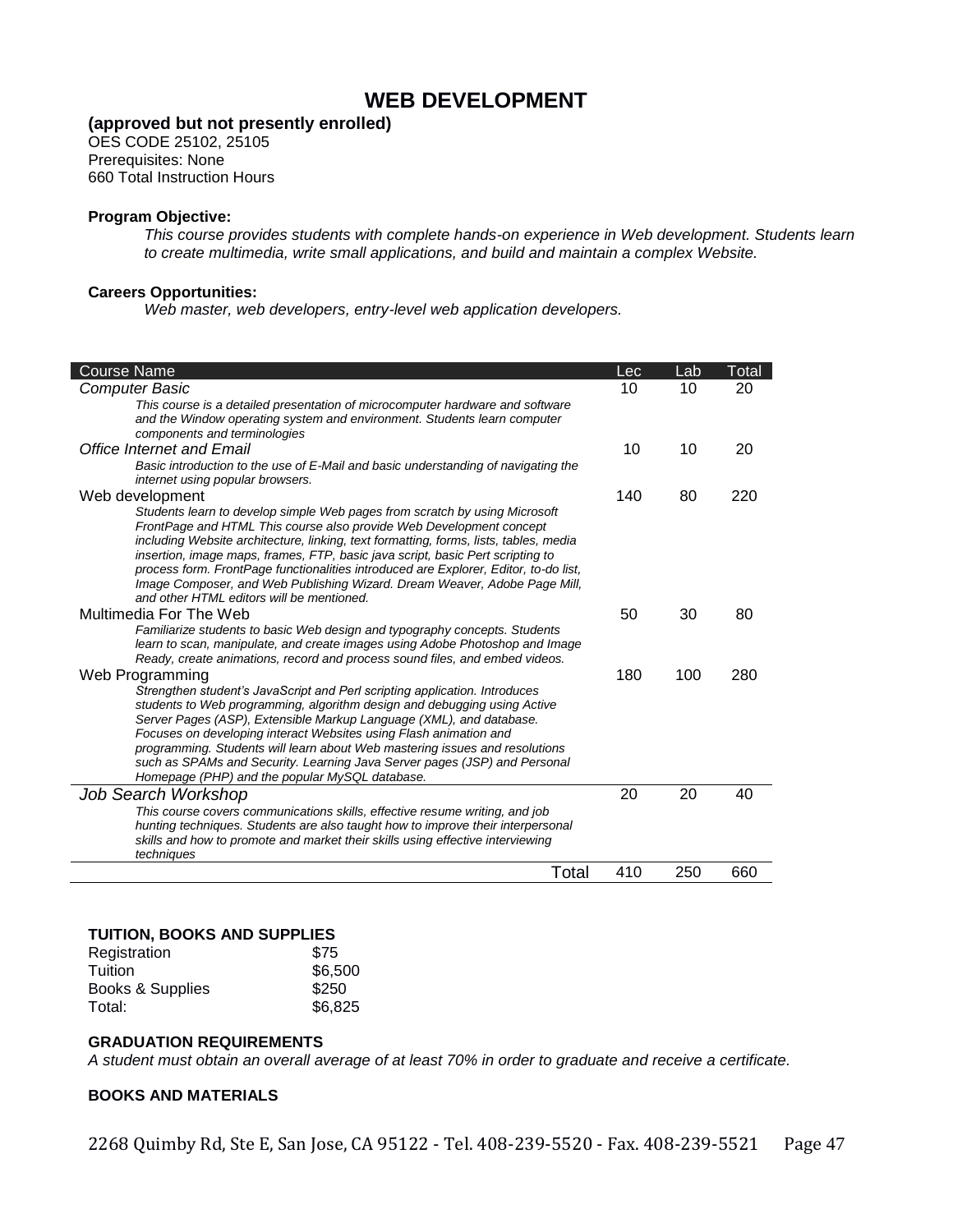- Web Development and Design Foundations with HTML5 by Terry Felke-Morris
- Handouts by instructor

#### **EQUIPMENT USED IN CLASSROOM**

- Projector
- Computers and laptops

#### **Methods of Instruction**

This program will be taught through a combination of classroom lectures, hands-on laboratory projects, small group, and individual projects.

#### **Methods of Evaluation**

Students will be evaluated using a variety of traditional methods including, but not limited to, performance evaluations, quizzes, exams, and attendance.

\*Prices can change at the discretion of the school.